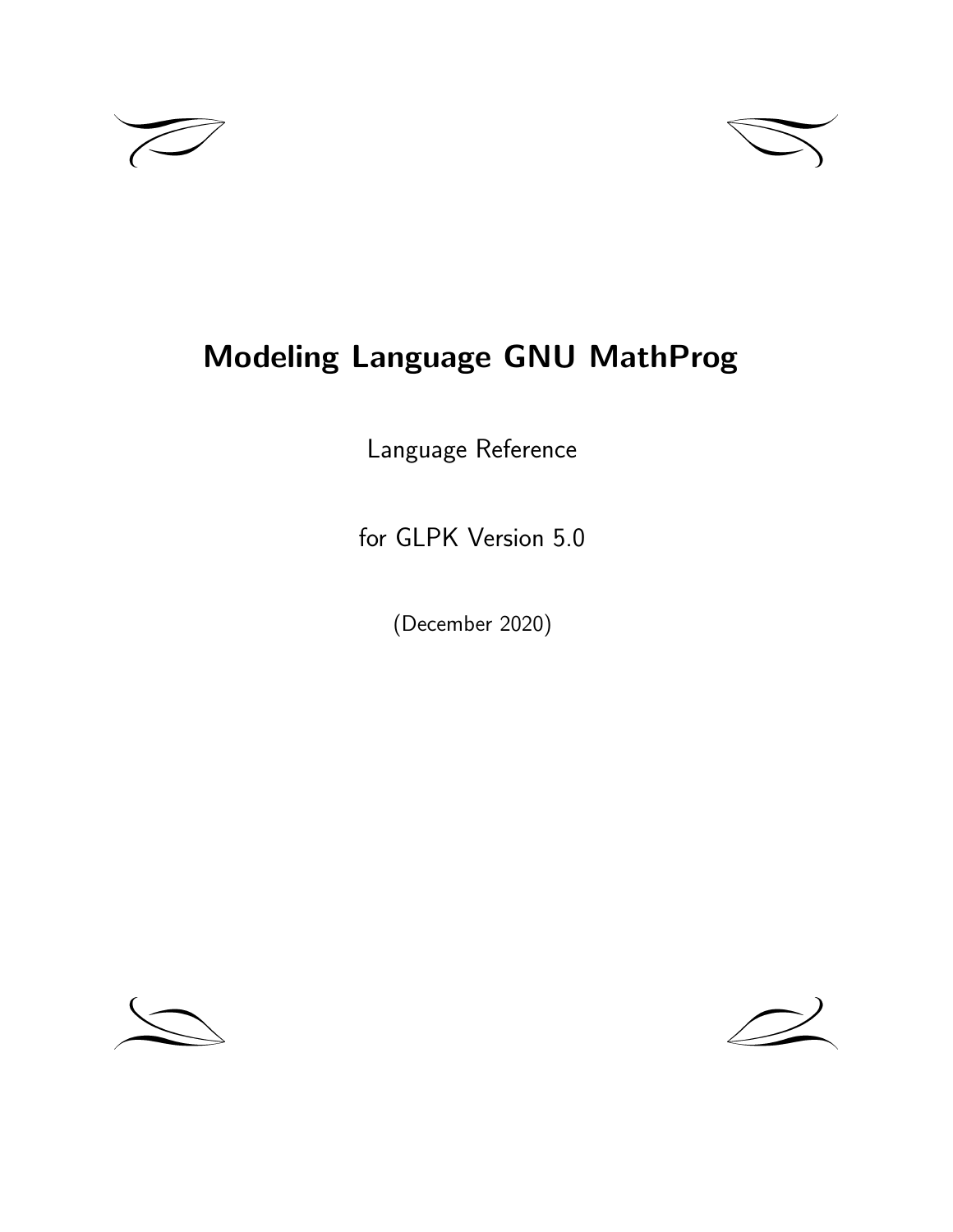The GLPK package is part of the GNU Project released under the aegis of GNU.

Copyright  $\odot$  2003-2020 Free Software Foundation, Inc.

Authors: Andrew Makhorin *⟨*mao@gnu.org*⟩*, Heinrich Schuchardt *⟨*heinrich.schuchardt@gmx.de*⟩*.

Permission is granted to copy, distribute and/or modify this document under the terms of the GNU Free Documentation License, Version 1.3 or any later version published by the Free Software Foundation.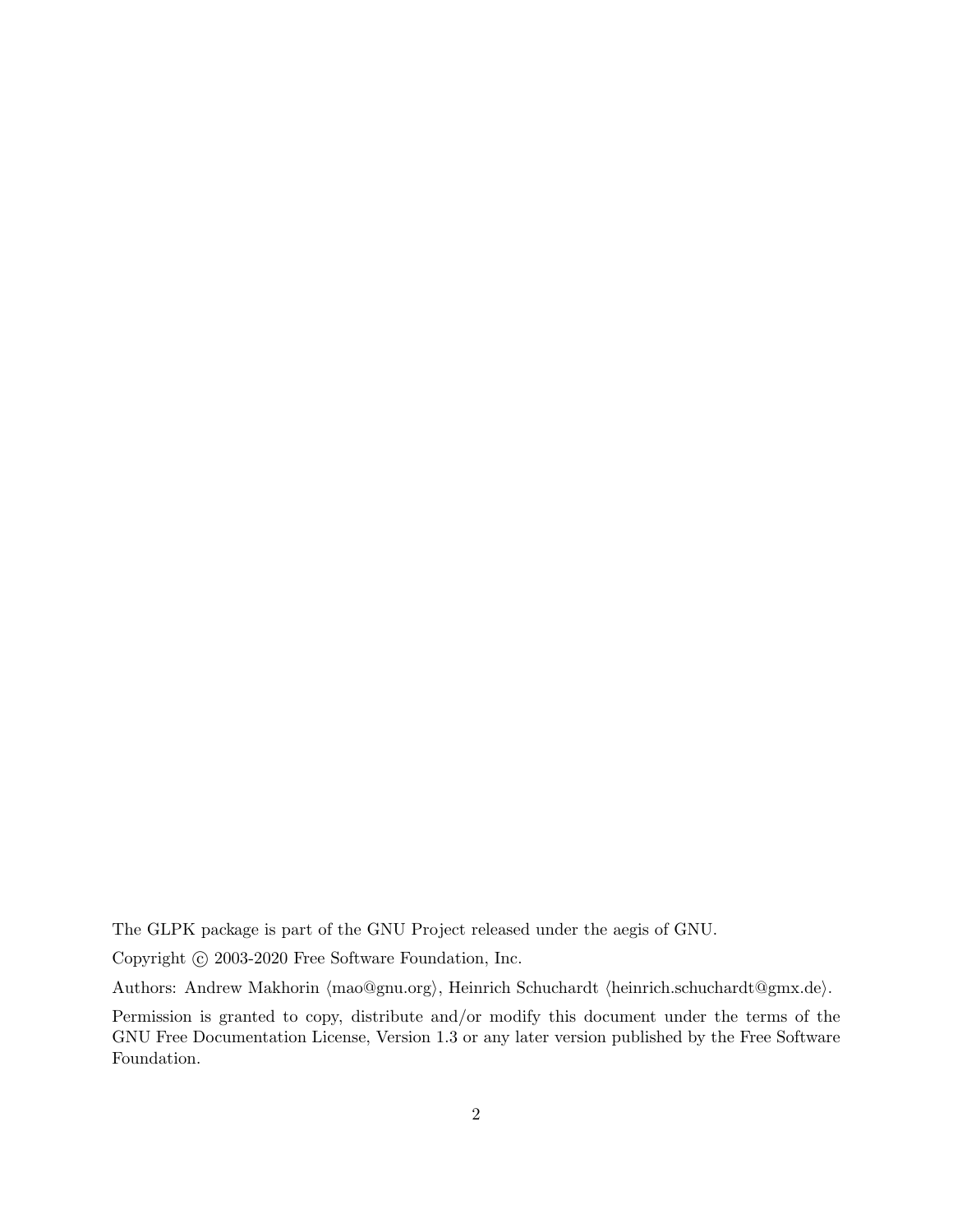# **Contents**

| $\mathbf{1}$ |     | Introduction       | 6                             |  |
|--------------|-----|--------------------|-------------------------------|--|
|              | 1.1 |                    | $6\phantom{.}6$               |  |
|              | 1.2 |                    | $\overline{7}$                |  |
|              | 1.3 |                    | 8                             |  |
| $\bf{2}$     |     |                    | 9<br>Coding model description |  |
|              | 2.1 |                    | 10                            |  |
|              | 2.2 |                    | 10                            |  |
|              | 2.3 |                    | <b>10</b>                     |  |
|              | 2.4 |                    | 11                            |  |
|              | 2.5 |                    | 11                            |  |
|              | 2.6 |                    | 11                            |  |
| 3            |     | <b>Expressions</b> | 12                            |  |
|              | 3.1 |                    | 12                            |  |
|              |     | 3.1.1              | 13                            |  |
|              |     | 3.1.2              | 13                            |  |
|              |     | 3.1.3              | 13                            |  |
|              |     | 3.1.4              | 13                            |  |
|              |     | 3.1.5              | 14                            |  |
|              |     | 3.1.6              | 15                            |  |
|              |     | 3.1.7              | 15                            |  |
|              |     | 3.1.8              | 16                            |  |
|              |     | 3.1.9              | 16                            |  |
|              |     |                    | 16                            |  |
|              | 3.2 |                    | 17                            |  |
|              |     | 3.2.1              | 17                            |  |
|              |     | 3.2.2              | 18                            |  |
|              |     | 3.2.3              | 18                            |  |
|              | 3.3 |                    | 18                            |  |
|              | 3.4 |                    | 22                            |  |
|              |     | 3.4.1              | 22                            |  |
|              |     | 3.4.2              | 23                            |  |
|              |     | 3.4.3              | 23                            |  |
|              |     | 3.4.4              | 23                            |  |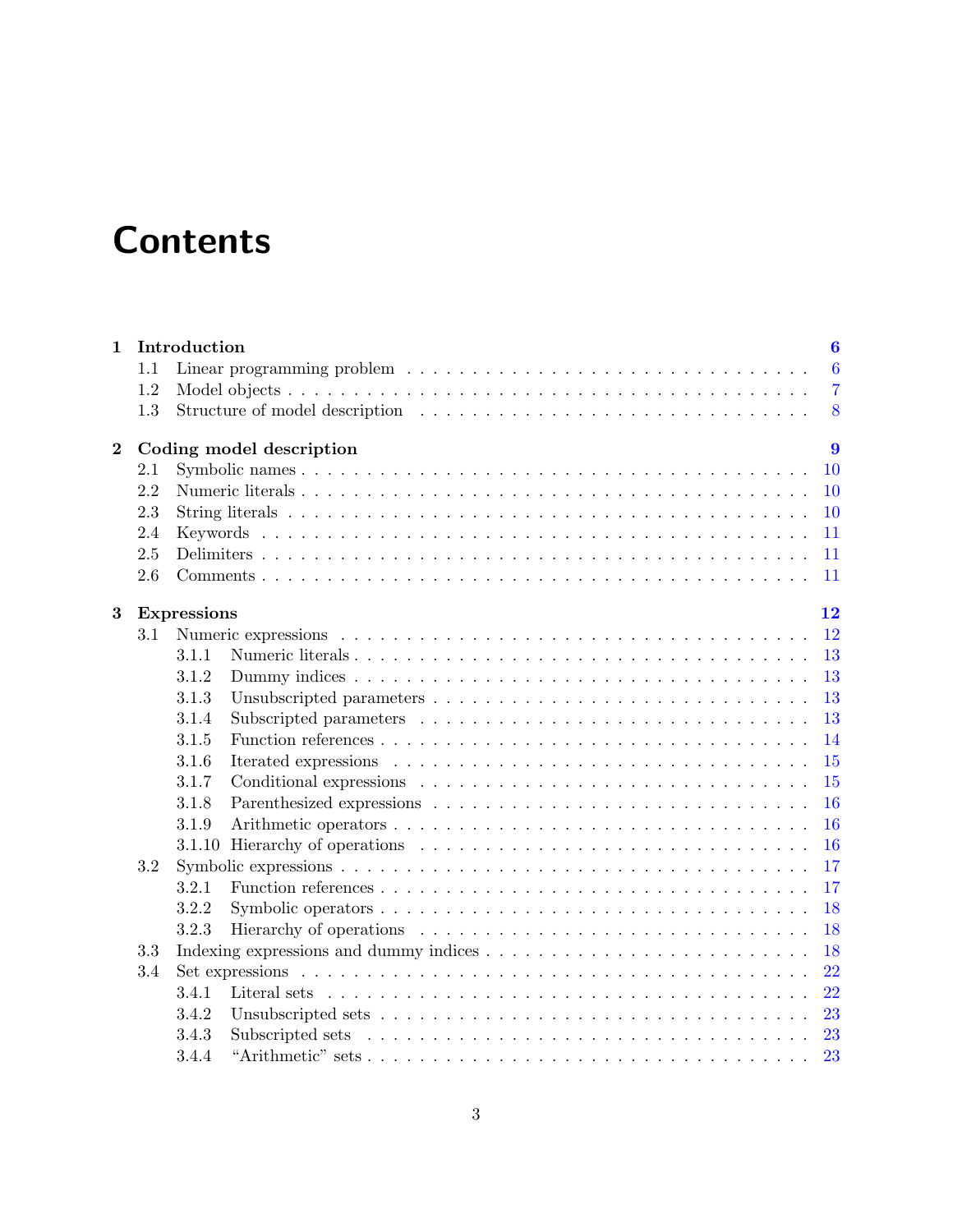|   |     | 3.4.5             |                                                                                                                |     |
|---|-----|-------------------|----------------------------------------------------------------------------------------------------------------|-----|
|   |     | 3.4.6             |                                                                                                                | 24  |
|   |     | 3.4.7             |                                                                                                                | 24  |
|   |     | 3.4.8             |                                                                                                                | 24  |
|   |     | 3.4.9             |                                                                                                                | 25  |
|   |     | 3.4.10            |                                                                                                                | 25  |
|   | 3.5 |                   |                                                                                                                | 26  |
|   |     | 3.5.1             |                                                                                                                | 26  |
|   |     | 3.5.2             |                                                                                                                | 26  |
|   |     | 3.5.3             |                                                                                                                | 27  |
|   |     | 3.5.4             |                                                                                                                | 27  |
|   |     | 3.5.5             |                                                                                                                | 28  |
|   |     | 3.5.6             |                                                                                                                | 28  |
|   | 3.6 |                   |                                                                                                                | 28  |
|   |     | 3.6.1             |                                                                                                                | 29  |
|   |     | 3.6.2             |                                                                                                                | 29  |
|   |     | 3.6.3             |                                                                                                                | 29  |
|   |     | 3.6.4             |                                                                                                                | 29  |
|   |     | 3.6.5             |                                                                                                                | 30  |
|   |     | 3.6.6             |                                                                                                                | 30  |
|   |     | 3.6.7             |                                                                                                                | 30  |
|   |     |                   |                                                                                                                |     |
| 4 |     | <b>Statements</b> |                                                                                                                | 31  |
|   | 4.1 |                   |                                                                                                                | 31  |
|   | 4.2 |                   |                                                                                                                | 33  |
|   | 4.3 |                   |                                                                                                                | 35  |
|   | 4.4 |                   |                                                                                                                | 36  |
|   | 4.5 |                   |                                                                                                                | 37  |
|   | 4.6 |                   |                                                                                                                | 38  |
|   | 4.7 |                   |                                                                                                                | 39  |
|   | 4.8 |                   | Display statement $\ldots \ldots \ldots \ldots \ldots \ldots \ldots \ldots \ldots \ldots \ldots \ldots \ldots$ | 39  |
|   | 4.9 |                   |                                                                                                                | 40  |
|   |     |                   |                                                                                                                | -41 |
|   |     |                   |                                                                                                                |     |
|   |     |                   |                                                                                                                | 43  |
|   |     |                   |                                                                                                                | 43  |
|   |     |                   |                                                                                                                | 43  |
|   |     |                   |                                                                                                                |     |
| 5 |     | Model data        |                                                                                                                | 45  |
|   | 5.1 |                   |                                                                                                                | 46  |
|   | 5.2 |                   |                                                                                                                | 47  |
|   |     | 5.2.1             |                                                                                                                | 48  |
|   |     | 5.2.2             |                                                                                                                | 48  |
|   |     | 5.2.3             |                                                                                                                | 49  |
|   |     | 5.2.4             |                                                                                                                | 49  |
|   |     |                   |                                                                                                                |     |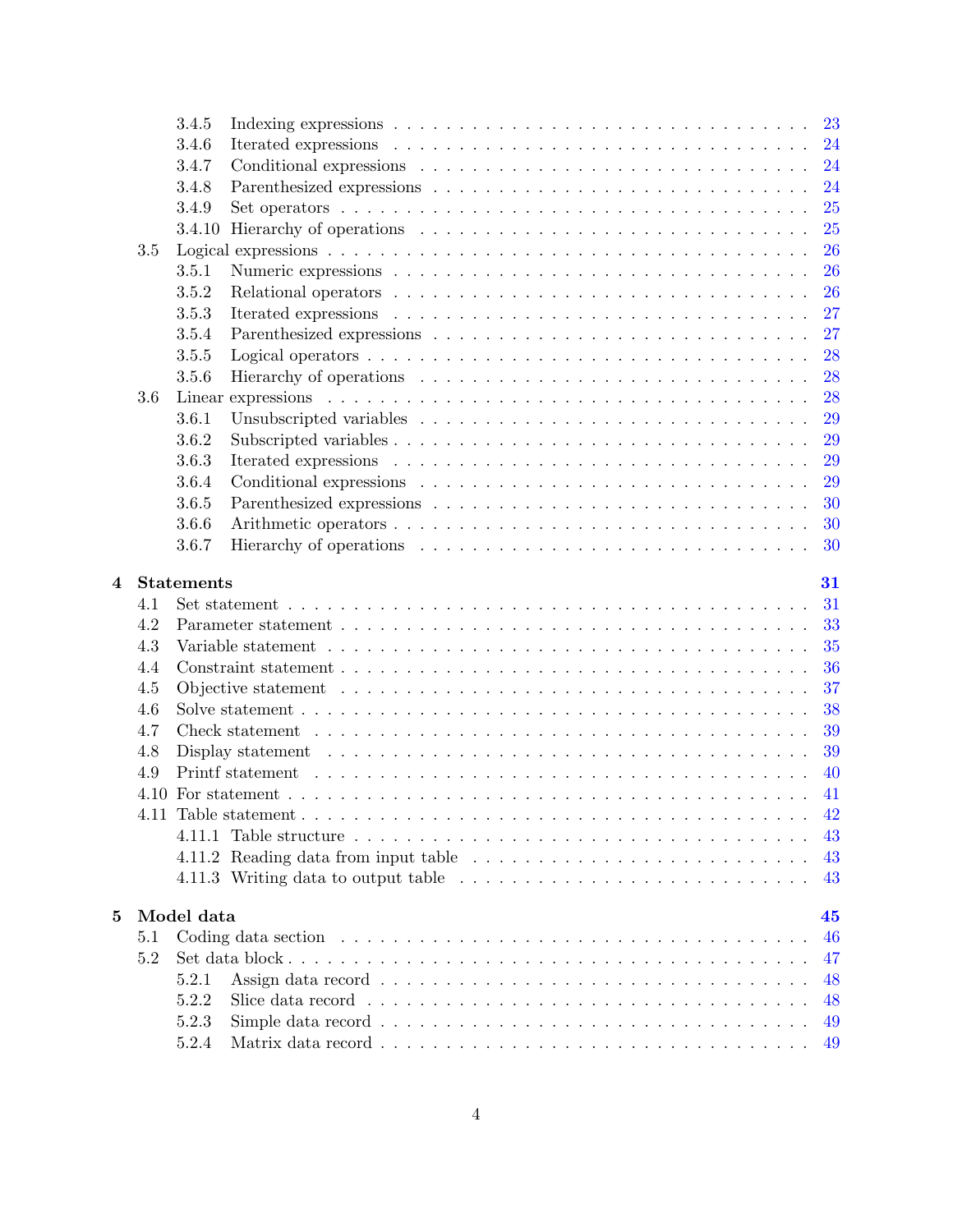|              |            | 5.2.5            |                                                                                                                  | 50 |
|--------------|------------|------------------|------------------------------------------------------------------------------------------------------------------|----|
|              | 5.3        |                  |                                                                                                                  | 50 |
|              |            | 5.3.1            |                                                                                                                  | 52 |
|              |            | 5.3.2            |                                                                                                                  | 52 |
|              |            | 5.3.3            |                                                                                                                  | 52 |
|              |            | 5.3.4            |                                                                                                                  | 53 |
|              |            | 5.3.5            |                                                                                                                  | 53 |
|              |            | 5.3.6            |                                                                                                                  | 54 |
|              |            | A Using suffixes |                                                                                                                  | 55 |
| <sub>B</sub> |            |                  | Date and time functions                                                                                          | 56 |
|              | B.1        |                  |                                                                                                                  | 56 |
|              | B.2        |                  |                                                                                                                  | 56 |
|              | <b>B.3</b> |                  |                                                                                                                  | 58 |
| $\mathbf C$  |            | Table drivers    |                                                                                                                  | 61 |
|              |            |                  |                                                                                                                  | 61 |
|              | C.2        |                  |                                                                                                                  | 63 |
|              | C.3        |                  |                                                                                                                  | 63 |
|              | C.4        |                  | $MySQL$ table driver $\dots \dots \dots \dots \dots \dots \dots \dots \dots \dots \dots \dots \dots \dots \dots$ | 65 |
| D            |            |                  | Solving models with glpsol                                                                                       | 68 |
| E            |            |                  | Example model description                                                                                        | 70 |
|              | E.1        |                  | Model description written in MathProg $\dots \dots \dots \dots \dots \dots \dots \dots \dots \dots$              | 70 |
|              | E.2        |                  |                                                                                                                  | 72 |
|              | E.3        |                  |                                                                                                                  | 72 |
|              |            | Acknowledgements |                                                                                                                  | 74 |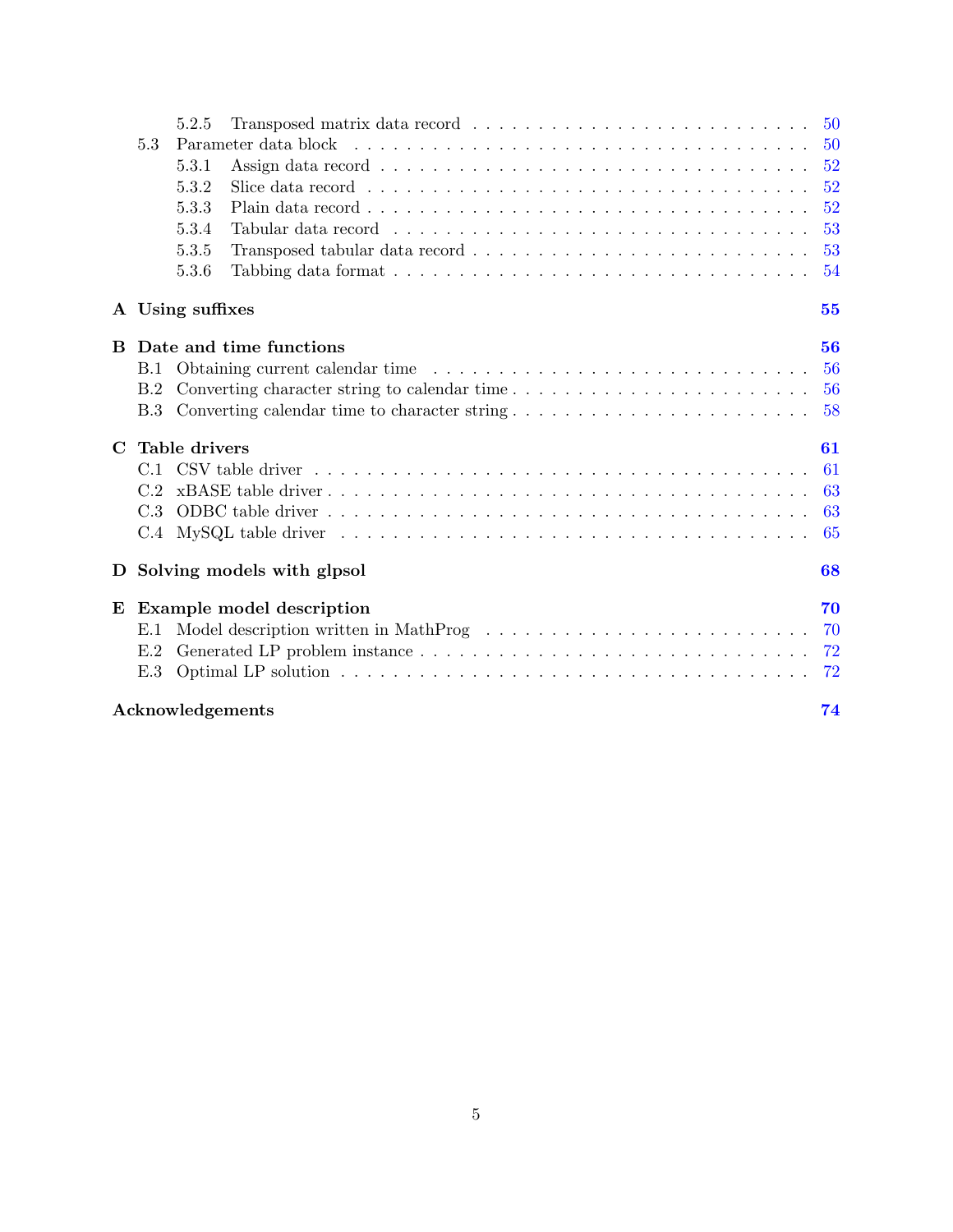# <span id="page-5-0"></span>**Chapter 1**

# **Introduction**

*GNU MathProg* is a modeling language intended for describing linear mathematical programming models. $<sup>1</sup>$  $<sup>1</sup>$  $<sup>1</sup>$ </sup>

Model descriptions written in the GNU MathProg language consist of a set of statements and data blocks constructed by the user from the language elements described in this document.

In a process called *translation*, a program called the *model translator* analyzes the model description and translates it into internal data structures, which may be then used either for generating mathematical programming problem instance or directly by a program called the *solver* to obtain numeric solution of the problem.

# <span id="page-5-1"></span>**1.1 Linear programming problem**

In MathProg the linear programming (LP) problem is stated as follows:

minimize (or maximize)

$$
z = c_1 x_1 + c_2 x_2 + \ldots + c_n x_n + c_0 \tag{1.1}
$$

subject to linear constraints

$$
L_1 \le a_{11}x_1 + a_{12}x_2 + \ldots + a_{1n}x_n \le U_1
$$
  
\n
$$
L_2 \le a_{21}x_1 + a_{22}x_2 + \ldots + a_{2n}x_n \le U_2
$$
  
\n
$$
\ldots \ldots \ldots \ldots
$$
  
\n
$$
L_m \le a_{m1}x_1 + a_{m2}x_2 + \ldots + a_{mn}x_n \le U_m
$$
\n(1.2)

and bounds of variables

$$
l_1 \le x_1 \le u_1
$$
  
\n
$$
l_2 \le x_2 \le u_2
$$
  
\n
$$
\dots
$$
  
\n
$$
l_n \le x_n \le u_n
$$
  
\n(1.3)

<span id="page-5-2"></span><sup>&</sup>lt;sup>1</sup>The GNU MathProg language is a subset of the AMPL language. Its GLPK implementation is mainly based on the paper: *Robert Fourer*, *David M. Gay*, and *Brian W. Kernighan*, "A Modeling Language for Mathematical Programming." *Management Science* 36 (1990), pp. 519-54.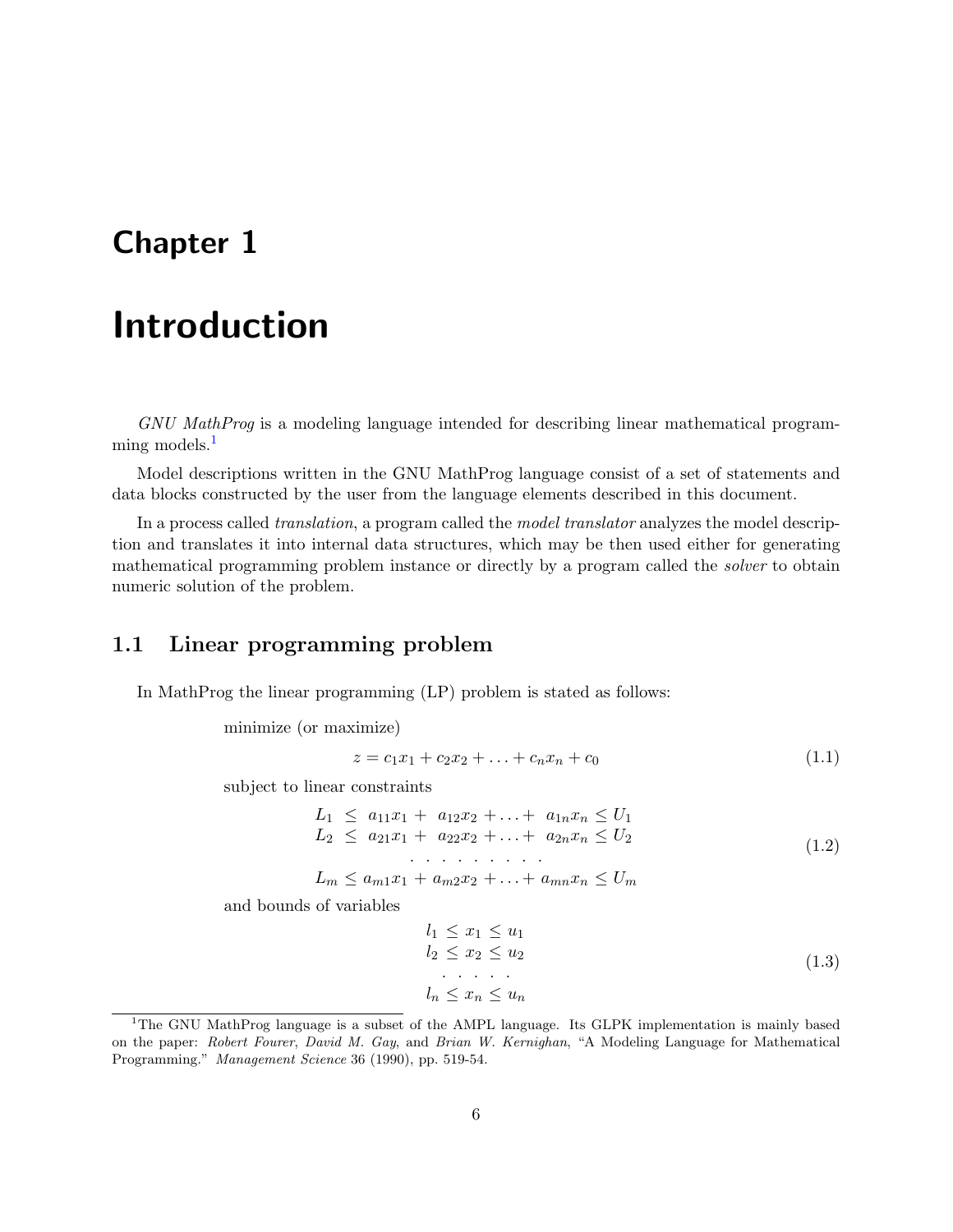where  $x_1, x_2, \ldots, x_n$  are variables; *z* is the objective function;  $c_1, c_2, \ldots, c_n$  are objective coefficients;  $c_0$  is the constant term ("shift") of the objective function;  $a_{11}, a_{12}, \ldots, a_{mn}$  are constraint coefficients;  $L_1, L_2, \ldots, L_m$  are lower constraint bounds;  $U_1, U_2, \ldots, U_m$  are upper constraint bounds;  $l_1, l_2, \ldots, l_n$  are lower bounds of variables;  $u_1, u_2, \ldots, u_n$  are upper bounds of variables.

Bounds of variables and constraint bounds can be finite as well as infinite. Besides, lower bounds can be equal to corresponding upper bounds. Thus, the following types of variables and constraints are allowed:

| $-\infty < x < +\infty$         | Free (unbounded) variable                                       |
|---------------------------------|-----------------------------------------------------------------|
| $l \leq x \leq +\infty$         | Variable with lower bound                                       |
| $-\infty < x \leq u$            | Variable with upper bound                                       |
| $l \leq x \leq u$               | Double-bounded variable                                         |
| $l = x = u$                     | Fixed variable                                                  |
|                                 | $-\infty < \sum a_i x_i < +\infty$ Free (unbounded) linear form |
| $L \leq \sum a_i x_i < +\infty$ | Inequality constraint "greater than or equal to"                |
|                                 |                                                                 |
| $-\infty < \sum a_i x_i \leq U$ | Inequality constraint "less than or equal to"                   |
| $L \leq \sum a_i x_i \leq U$    | Double-bounded inequality constraint                            |

In addition to pure LP problems MathProg also allows mixed integer linear programming (MIP) problems, where some or all variables are restricted to be integer or binary.

# <span id="page-6-0"></span>**1.2 Model objects**

In MathProg the model is described in terms of sets, parameters, variables, constraints, and objectives, which are called *model objects*.

The user introduces particular model objects using the language statements. Each model object is provided with a symbolic name which uniquely identifies the object and is intended for referencing purposes.

Model objects, including sets, can be multidimensional arrays built over indexing sets. Formally, *n*-dimensional array *A* is the mapping:

$$
A: \Delta \to \Xi,\tag{1.4}
$$

where  $\Delta \subseteq S_1 \times \ldots \times S_n$  is a subset of the Cartesian product of indexing sets,  $\Xi$  is a set of array members. In MathProg the set  $\Delta$  is called the *subscript domain*. Its members are *n*-tuples  $(i_1, \ldots, i_n)$ , where  $i_1 \in S_1, \ldots, i_n \in S_n$ .

If  $n = 0$ , the Cartesian product above has exactly one member (namely, 0-tuple), so it is convenient to think scalar objects as 0-dimensional arrays having one member.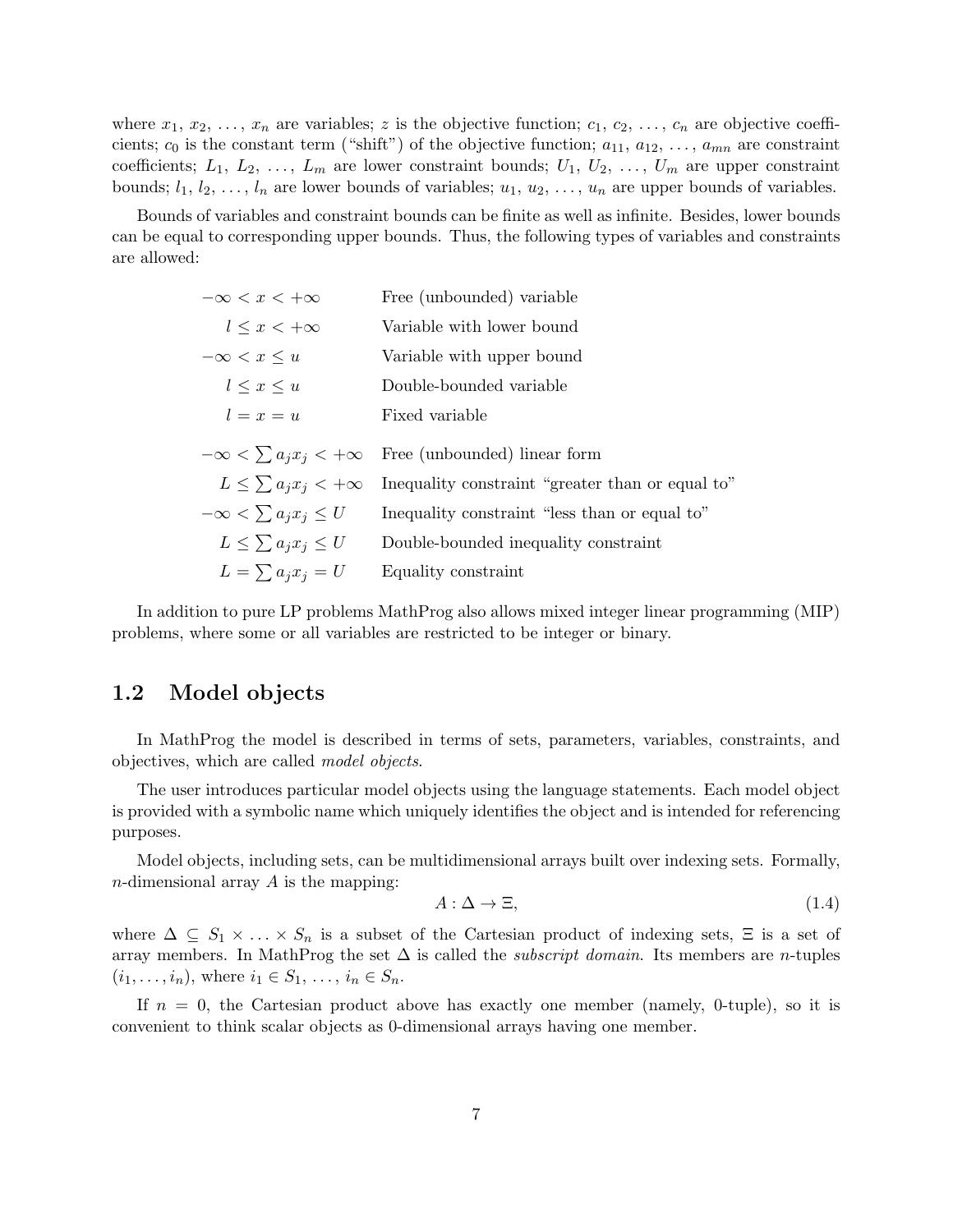The type of array members is determined by the type of corresponding model object as follows:

| Array member         |
|----------------------|
| Elemental plain set  |
| Number or symbol     |
| Elemental variable   |
| Elemental constraint |
| Elemental objective  |
|                      |

In order to refer to a particular object member the object should be provided with *subscripts*. For example, if *a* is a 2-dimensional parameter defined over  $I \times J$ , a reference to its particular member can be written as  $a[i, j]$ , where  $i \in I$  and  $j \in J$ . It is understood that scalar objects being 0-dimensional need no subscripts.

# <span id="page-7-0"></span>**1.3 Structure of model description**

It is sometimes desirable to write a model which, at various points, may require different data for each problem instance to be solved using that model. For this reason in MathProg the model description consists of two parts: the *model section* and the *data section*.

The model section is a main part of the model description that contains declarations of model objects and is common for all problems based on the corresponding model.

The data section is an optional part of the model description that contains data specific for a particular problem instance.

Depending on what is more convenient the model and data sections can be placed either in one file or in two separate files. The latter feature allows having arbitrary number of different data sections to be used with the same model section.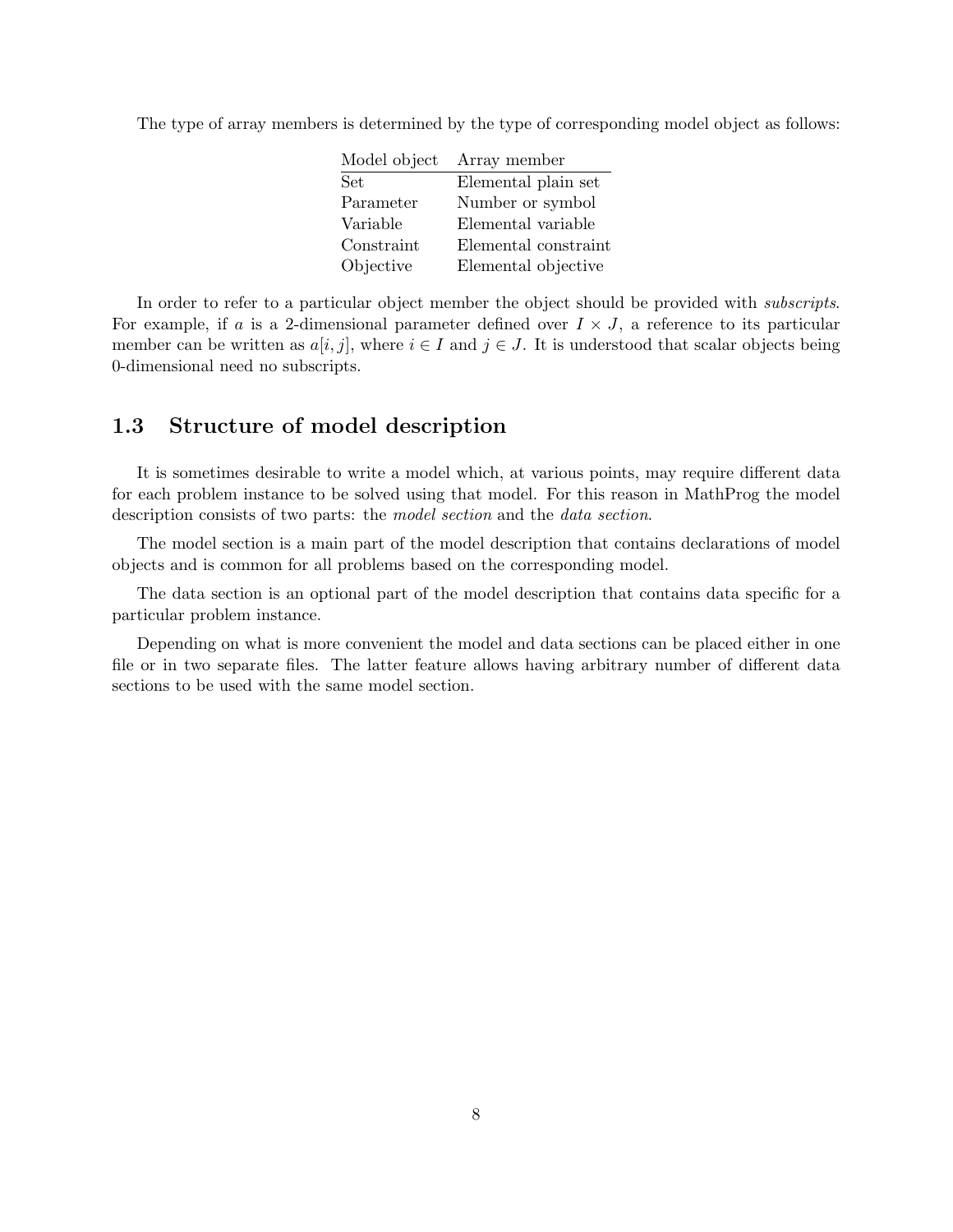# <span id="page-8-0"></span>**Chapter 2**

# **Coding model description**

The model description is coded in a plain text format using ASCII character set. Characters valid in the model description are the following:

- alphabetic characters: A B C D E F G H I J K L M N O P Q R S T U V W X Y Z a b c d e f g h i j k l m n o p q r s t u v w x y z \_ — numeric characters: 0 1 2 3 4 5 6 7 8 9 — special characters:  $\frac{1}{2}$  " # & ' ( ) \* + , - . / : ; < = > [ ] ^ { | } ~
- white-space characters: SP HT CR NL VT FF

Within string literals and comments any ASCII characters (except control characters) are valid.

White-space characters are non-significant. They can be used freely between lexical units to improve readability of the model description. They are also used to separate lexical units from each other if there is no other way to do that.

Syntactically model description is a sequence of lexical units in the following categories:

- symbolic names;
- numeric literals;
- string literals;
- keywords;
- delimiters;
- comments.

The lexical units of the language are discussed below.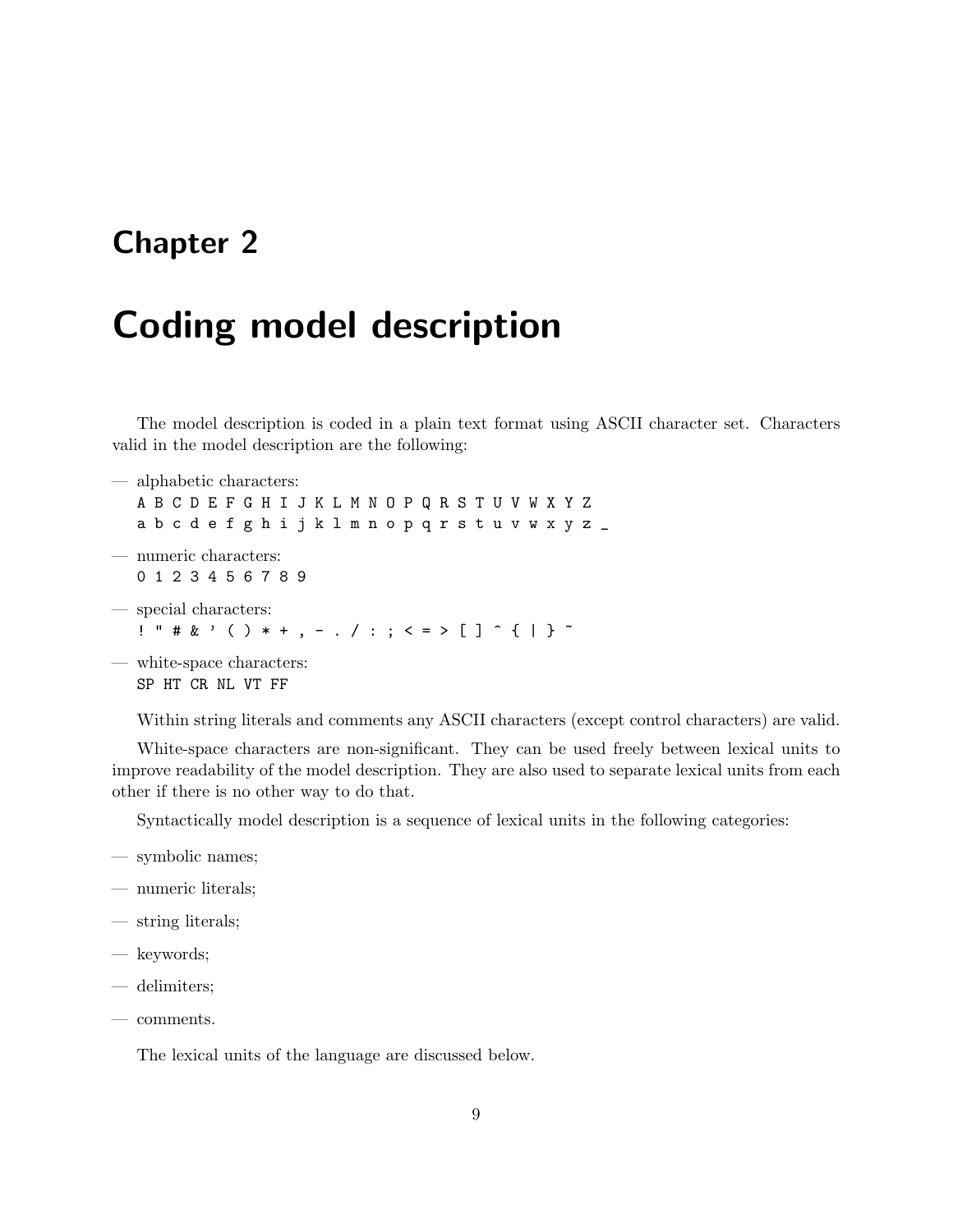# <span id="page-9-0"></span>**2.1 Symbolic names**

A *symbolic name* consists of alphabetic and numeric characters, the first of which should be alphabetic. All symbolic names are distinct (case sensitive).

**Examples**

```
alpha123
This_is_a_name
_P123_abc_321
```
Symbolic names are used to identify model objects (sets, parameters, variables, constraints, objectives) and dummy indices.

All symbolic names (except names of dummy indices) should be unique, i.e. the model description should have no objects with identical names. Symbolic names of dummy indices should be unique within the scope, where they are valid.

# <span id="page-9-1"></span>**2.2 Numeric literals**

A *numeric literal* has the form *xx*E*syy*, where *xx* is a number with optional decimal point, *s* is the sign + or -, *yy* is a decimal exponent. The letter E is case insensitive and can be coded as e.

### **Examples**

123 3.14159 56.E+5 .78 123.456e-7

Numeric literals are used to represent numeric quantities. They have obvious fixed meaning.

# <span id="page-9-2"></span>**2.3 String literals**

A *string literal* is a sequence of arbitrary characters enclosed either in single quotes or in double quotes. Both these forms are equivalent.

If a single quote is part of a string literal enclosed in single quotes, it should be coded twice. Analogously, if a double quote is part of a string literal enclosed in double quotes, it should be coded twice.

### **Examples**

```
'This is a string'
"This is another string"
'That''s all'
"""Hello there,"" said the captain."
```
String literals are used to represent symbolic quantities.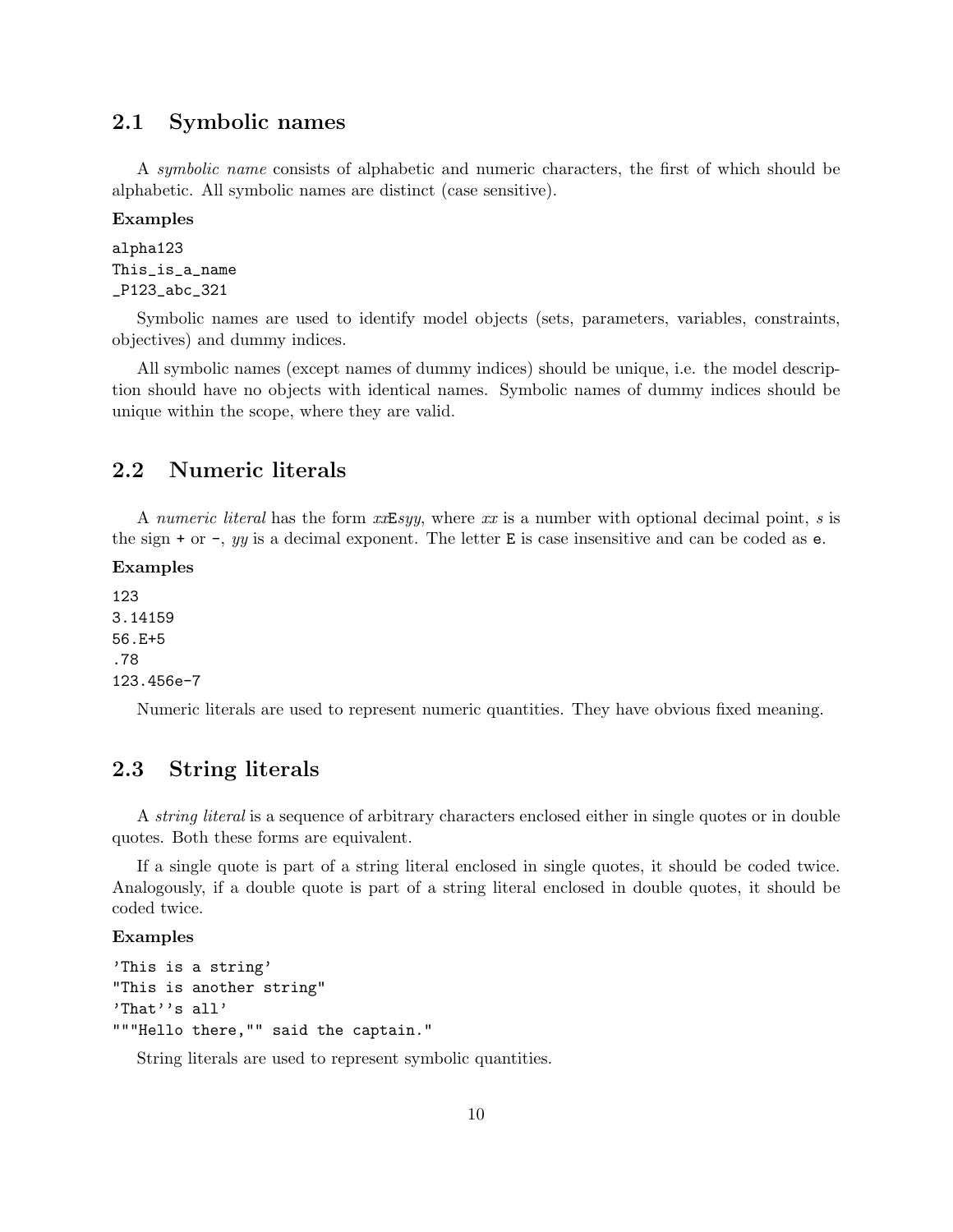# <span id="page-10-0"></span>**2.4 Keywords**

A *keyword* is a sequence of alphabetic characters and possibly some special characters.

All keywords fall into two categories: *reserved keywords*, which cannot be used as symbolic names, and *non-reserved keywords*, which are recognized by context and therefore can be used as symbolic names.

The reserved keywords are the following:

| and   | else  | mod     | union  |
|-------|-------|---------|--------|
| by    | if    | not     | within |
| cross | in    | or      |        |
| diff  | inter | symdiff |        |
| div   | less  | then    |        |

Non-reserved keywords are described in following sections.

All the keywords have fixed meaning, which will be explained on discussion of corresponding syntactic constructions, where the keywords are used.

# <span id="page-10-1"></span>**2.5 Delimiters**

A *delimiter* is either a single special character or a sequence of two special characters as follows:

| + ** <= > && :   [ >>             |  |  |  |  |
|-----------------------------------|--|--|--|--|
| - ^ = ◇    ; <sup>~</sup> ] <-    |  |  |  |  |
| * & == $!=$ $!=$ $\cdot$ $:=$ $($ |  |  |  |  |
|                                   |  |  |  |  |

If the delimiter consists of two characters, there should be no spaces between the characters.

All the delimiters have fixed meaning, which will be explained on discussion corresponding syntactic constructions, where the delimiters are used.

# <span id="page-10-2"></span>**2.6 Comments**

For documenting purposes the model description can be provided with *comments*, which may have two different forms. The first form is a *single-line comment*, which begins with the character # and extends until end of line. The second form is a *comment sequence*, which is a sequence of any characters enclosed within /\* and \*/.

#### **Examples**

## param  $n := 10$ ; # This is a comment /\* This is another comment \*/

Comments are ignored by the model translator and can appear anywhere in the model description, where white-space characters are allowed.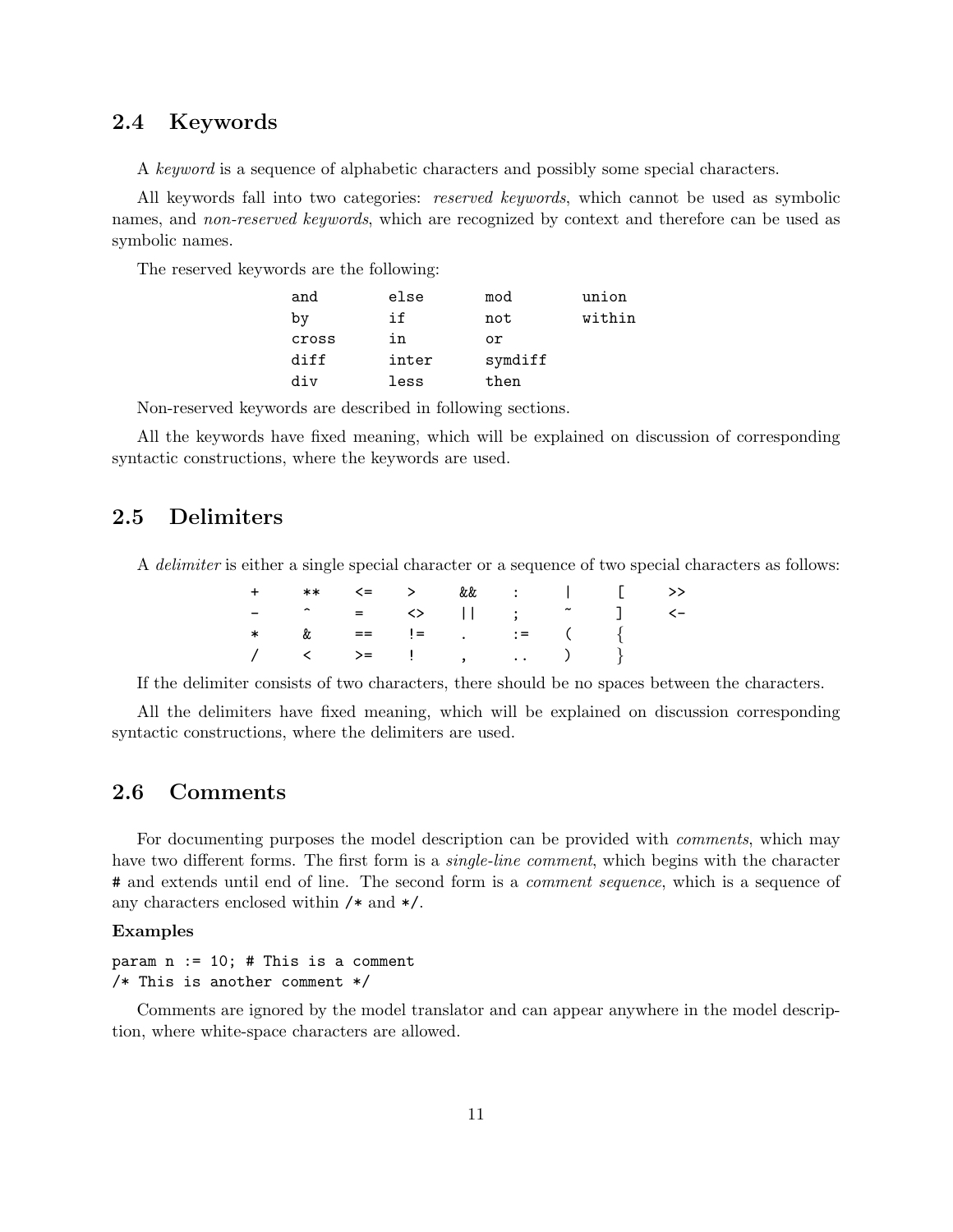# <span id="page-11-0"></span>**Chapter 3**

# **Expressions**

An *expression* is a rule for computing a value. In model description expressions are used as constituents of certain statements.

In general case expressions consist of operands and operators.

Depending on the type of the resultant value all expressions fall into the following categories:

- numeric expressions;
- symbolic expressions;
- indexing expressions;
- set expressions;
- logical expressions;
- linear expressions.

# <span id="page-11-1"></span>**3.1 Numeric expressions**

A *numeric expression* is a rule for computing a single numeric value represented as a floatingpoint number.

The primary numeric expression may be a numeric literal, dummy index, unsubscripted parameter, subscripted parameter, built-in function reference, iterated numeric expression, conditional numeric expression, or another numeric expression enclosed in parentheses.

## **Examples**

| 1.23                 | (numeric literal)         |
|----------------------|---------------------------|
|                      | (dummy index)             |
| time                 | (unsubscripted parameter) |
| $a['May 2003', j+1]$ | (subscripted parameter)   |
| abs(b[i,j])          | (function reference)      |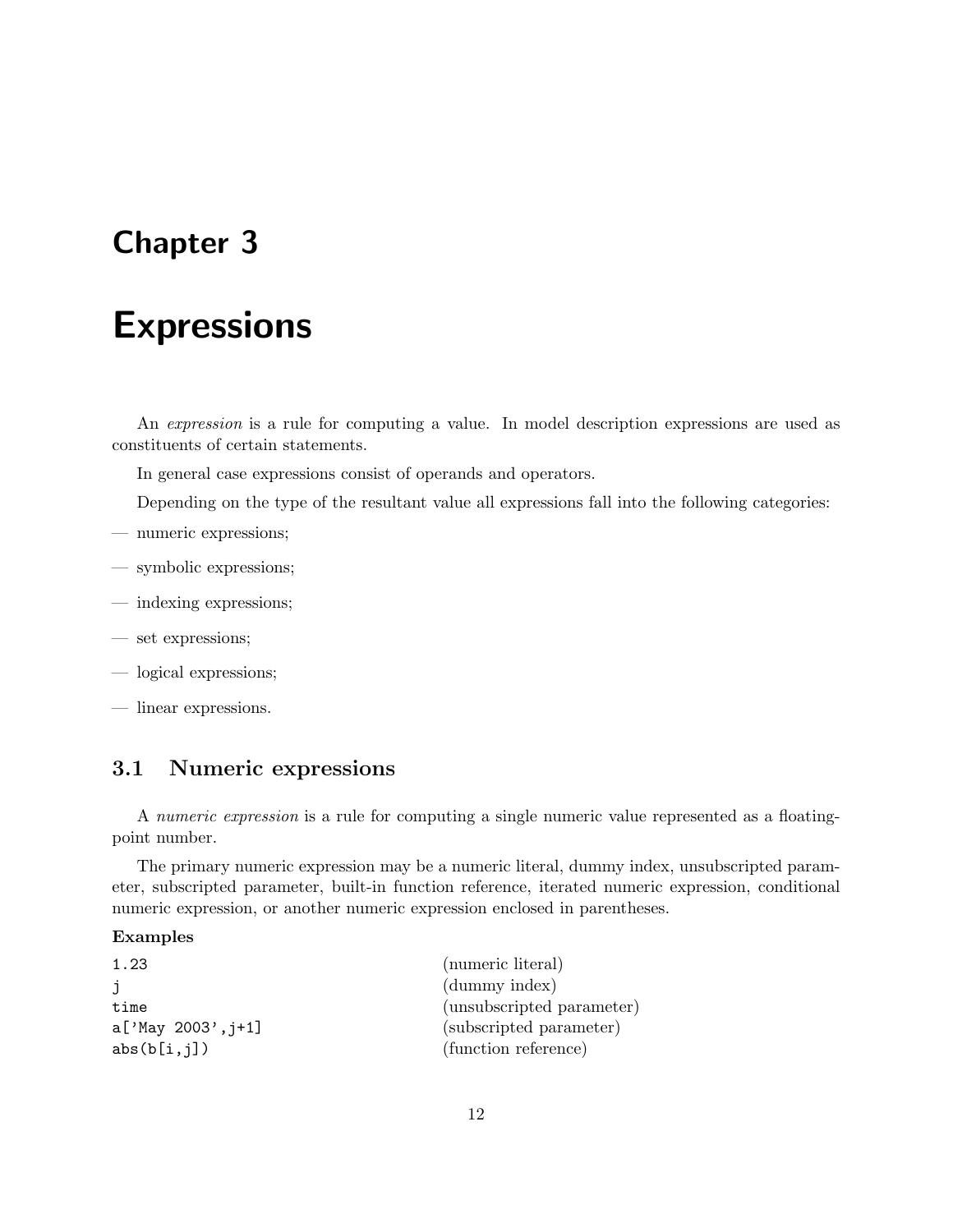| sum {i in S diff T} alpha[i] $*$ b[i, j] (iterated expression) |                            |
|----------------------------------------------------------------|----------------------------|
| if i in I then $2 * p$ else q[i+1]                             | (conditional expression)   |
| $(b[i,j] + .5 * c)$                                            | (parenthesized expression) |

More general numeric expressions containing two or more primary numeric expressions may be constructed by using certain arithmetic operators.

#### **Examples**

j+1  $2 * a[i-1, j+1] - b[i, j]$ sum{j in J} a[i,j] \* x[j] + sum{k in K} b[i,k] \* x[k] (if i in I and  $p$  >= 1 then 2 \* p else q[i+1]) / (a[i,j] + 1.5)

# <span id="page-12-0"></span>**3.1.1 Numeric literals**

If the primary numeric expression is a numeric literal, the resultant value is obvious.

# <span id="page-12-1"></span>**3.1.2 Dummy indices**

If the primary numeric expression is a dummy index, the resultant value is current value assigned to that dummy index.

### <span id="page-12-2"></span>**3.1.3 Unsubscripted parameters**

If the primary numeric expression is an unsubscripted parameter (which should be 0-dimensional), the resultant value is the value of that parameter.

### <span id="page-12-3"></span>**3.1.4 Subscripted parameters**

The primary numeric expression, which refers to a subscripted parameter, has the following syntactic form:

$$
name[i_1, i_2, \ldots, i_n]
$$

where *name* is the symbolic name of the parameter,  $i_1, i_2, \ldots, i_n$  are subscripts.

Each subscript should be a numeric or symbolic expression. The number of subscripts in the subscript list should be the same as the dimension of the parameter with which the subscript list is associated.

Actual values of subscript expressions are used to identify a particular member of the parameter that determines the resultant value of the primary expression.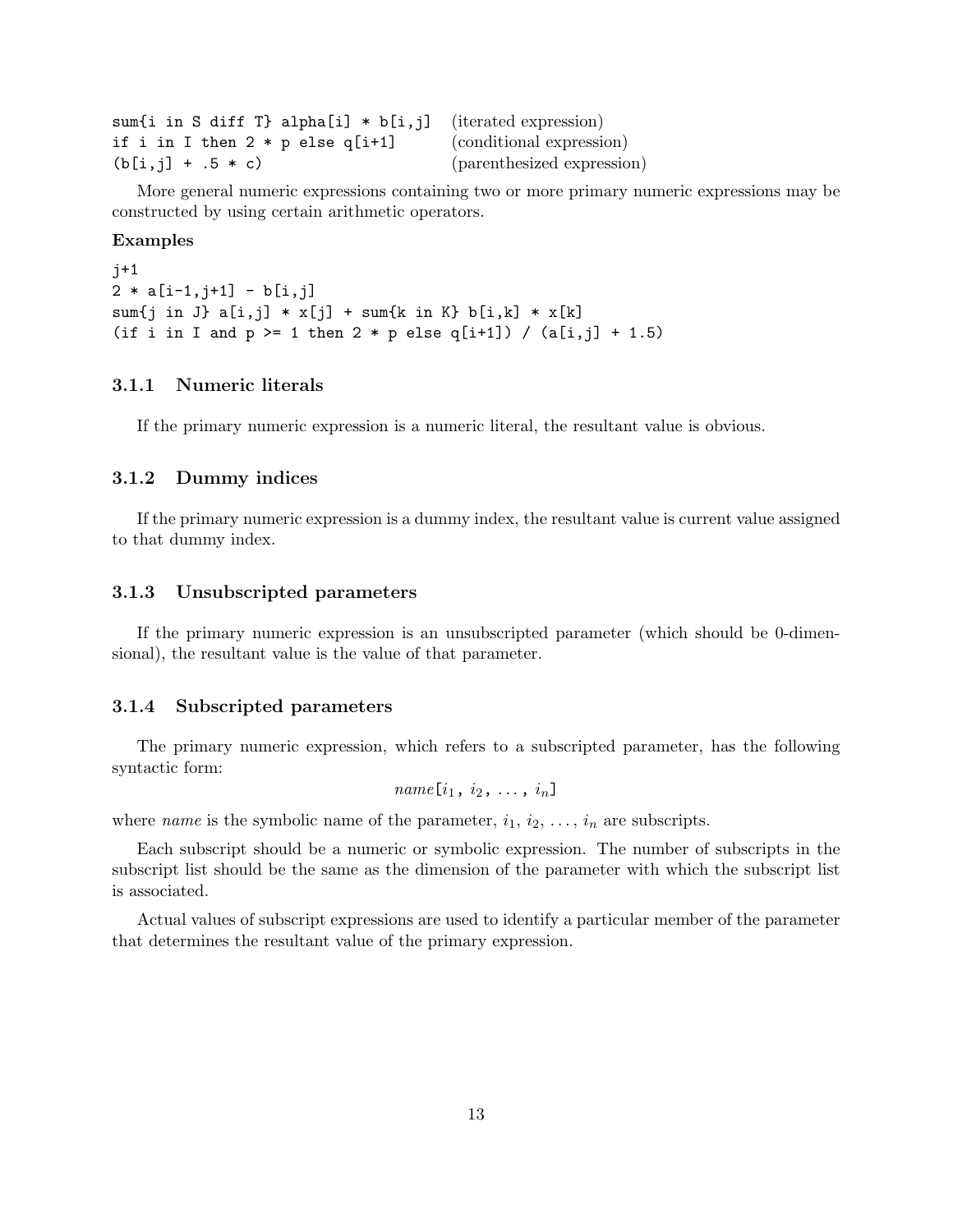# <span id="page-13-0"></span>**3.1.5 Function references**

In MathProg there exist the following built-in functions which may be used in numeric expressions:

| abs(x)                       | $ x $ , absolute value of x                                                  |
|------------------------------|------------------------------------------------------------------------------|
| atan(x)                      | $\arctan x$ , principal value of the arc tangent of x (in radians)           |
| atan(y, x)                   | $\arctan y/x$ , principal value of the arc tangent of $y/x$ (in radians). In |
|                              | this case the signs of both arguments $y$ and $x$ are used to determine      |
|                              | the quadrant of the resultant value                                          |
| card(X)                      | $ X $ , cardinality (the number of elements) of set X                        |
| ceil(x)                      | [x], smallest integer not less than x ("ceiling of x")                       |
| cos(x)                       | $\cos x$ , cosine of x (in radians)                                          |
| exp(x)                       | $e^x$ , base-e exponential of x                                              |
| floor $(x)$                  | $ x $ , largest integer not greater than x ("floor of x")                    |
| gmtime()                     | the number of seconds elapsed since 00:00:00 Jan 1, 1970, Coordinated        |
|                              | Universal Time (for details see Section $B.1$ , page 56)                     |
| length(s)                    | $s$ , length of character string $s$                                         |
| log(x)                       | $\log x$ , natural logarithm of x                                            |
| log10(x)                     | $\log_{10} x$ , common (decimal) logarithm of x                              |
| $max(x_1, x_2, \ldots, x_n)$ | the largest of values $x_1, x_2, \ldots, x_n$                                |
| $min(x_1, x_2, \ldots, x_n)$ | the smallest of values $x_1, x_2, \ldots, x_n$                               |
| $\texttt{round}(x)$          | rounding $x$ to nearest integer                                              |
| round(x, n)                  | rounding $x$ to $n$ fractional decimal digits                                |
| sin(x)                       | $\sin x$ , sine of x (in radians)                                            |
| sqrt(x)                      | $\sqrt{x}$ , non-negative square root of x                                   |
| str2time(s, f)               | converting character string s to calendar time (for details see Section      |
|                              | $B.2$ , page $56$ )                                                          |
| $\tan(x)$                    | $\tan x$ , tangent of x (in radians)                                         |
| trunc(x)                     | truncating $x$ to nearest integer                                            |
| trunc $(x, n)$               | truncating $x$ to $n$ fractional decimal digits                              |
| Irand224()                   | generating pseudo-random integer uniformly distributed in $[0, 2^{24})$      |
| Uniform01()                  | generating pseudo-random number uniformly distributed in $[0, 1)$            |
| Uniform $(a, b)$             | generating pseudo-random number uniformly distributed in $[a, b)$            |
| Normal01()                   | generating Gaussian pseudo-random variate with $\mu = 0$ and $\sigma = 1$    |
| Normal $(\mu, \sigma)$       | generating Gaussian pseudo-random variate with given $\mu$ and $\sigma$      |

Arguments of all built-in functions, except card, length, and str2time, should be numeric expressions. The argument of card should be a set expression. The argument of length and both arguments of str2time should be symbolic expressions.

The resultant value of the numeric expression, which is a function reference, is the result of applying the function to its argument(s).

Note that each pseudo-random generator function has a latent argument (i.e. some internal state), which is changed whenever the function has been applied. Thus, if the function is applied repeatedly even to identical arguments, due to the side effect different resultant values are always produced.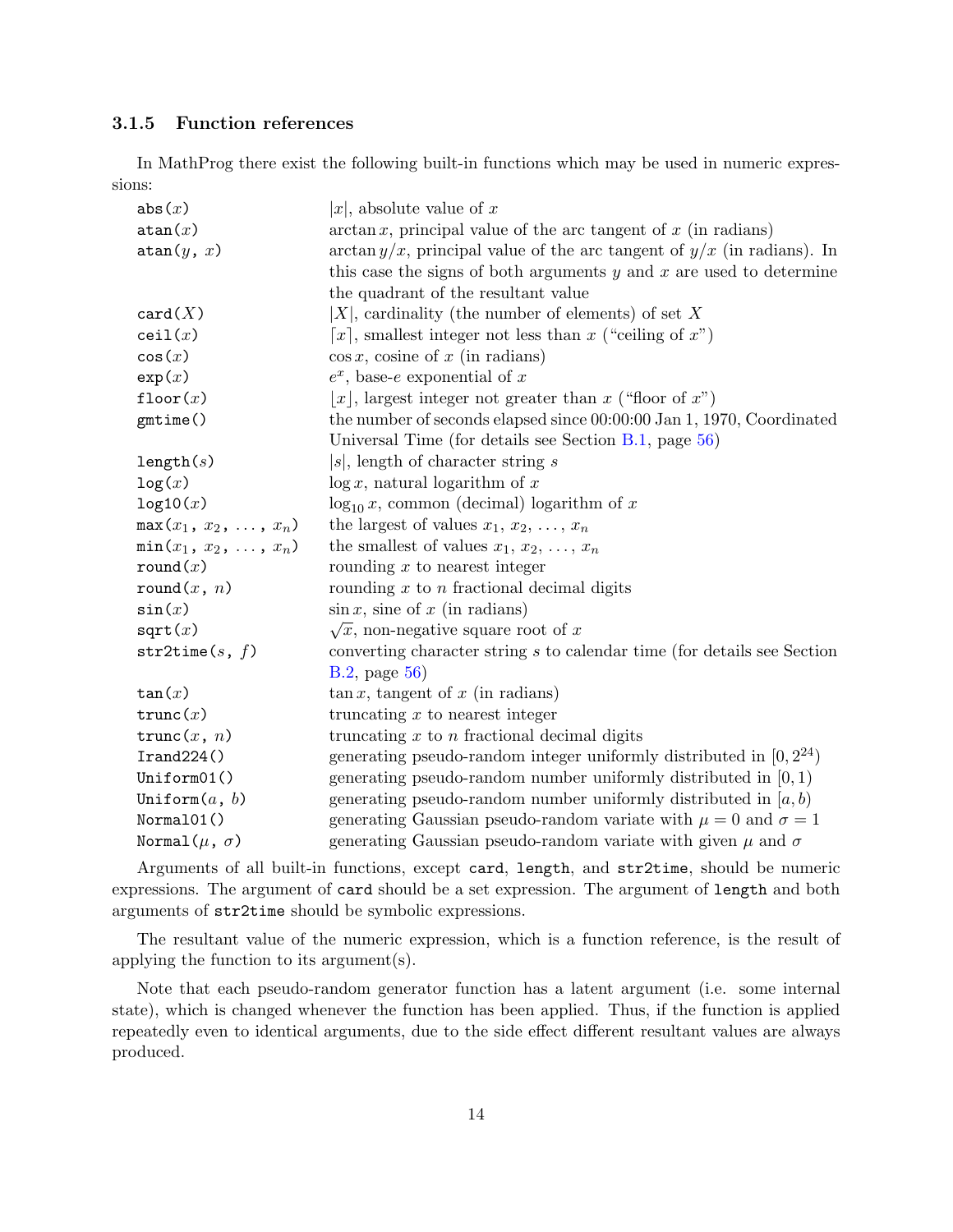## <span id="page-14-0"></span>**3.1.6 Iterated expressions**

An *iterated numeric expression* is a primary numeric expression, which has the following syntactic form:

## *iterated-operator indexing-expression integrand*

where *iterated-operator* is the symbolic name of the iterated operator to be performed (see below), *indexing-expression* is an indexing expression which introduces dummy indices and controls iterating, *integrand* is a numeric expression that participates in the operation.

In MathProg there exist four iterated operators, which may be used in numeric expressions:

sum summation\n
$$
\sum_{(i_1,\ldots,i_n)\in\Delta} f(i_1,\ldots,i_n)
$$
\n
$$
\text{prod}\n\prod_{(i_1,\ldots,i_n)\in\Delta} f(i_1,\ldots,i_n)
$$
\n
$$
\text{min}\n\min_{(i_1,\ldots,i_n)\in\Delta} f(i_1,\ldots,i_n)
$$
\n
$$
\text{max}\n\max\{\text{maximum}\}
$$
\n
$$
\max_{(i_1,\ldots,i_n)\in\Delta} f(i_1,\ldots,i_n)
$$

where  $i_1, \ldots, i_n$  are dummy indices introduced in the indexing expression,  $\Delta$  is the domain, a set of *n*-tuples specified by the indexing expression which defines particular values assigned to the dummy indices on performing the iterated operation,  $f(i_1, \ldots, i_n)$  is the integrand, a numeric expression whose resultant value depends on the dummy indices.

The resultant value of an iterated numeric expression is the result of applying of the iterated operator to its integrand over all *n*-tuples contained in the domain.

## <span id="page-14-1"></span>**3.1.7 Conditional expressions**

A *conditional numeric expression* is a primary numeric expression, which has one of the following two syntactic forms:

if 
$$
b
$$
 then  $x$  else  $y$  if  $b$  then  $x$ 

where *b* is an logical expression, *x* and *y* are numeric expressions.

The resultant value of the conditional expression depends on the value of the logical expression that follows the keyword if. If it takes on the value *true*, the value of the conditional expression is the value of the expression that follows the keyword then. Otherwise, if the logical expression takes on the value *false*, the value of the conditional expression is the value of the expression that follows the keyword *else*. If the second, reduced form of the conditional expression is used and the logical expression takes on the value *false*, the resultant value of the conditional expression is zero.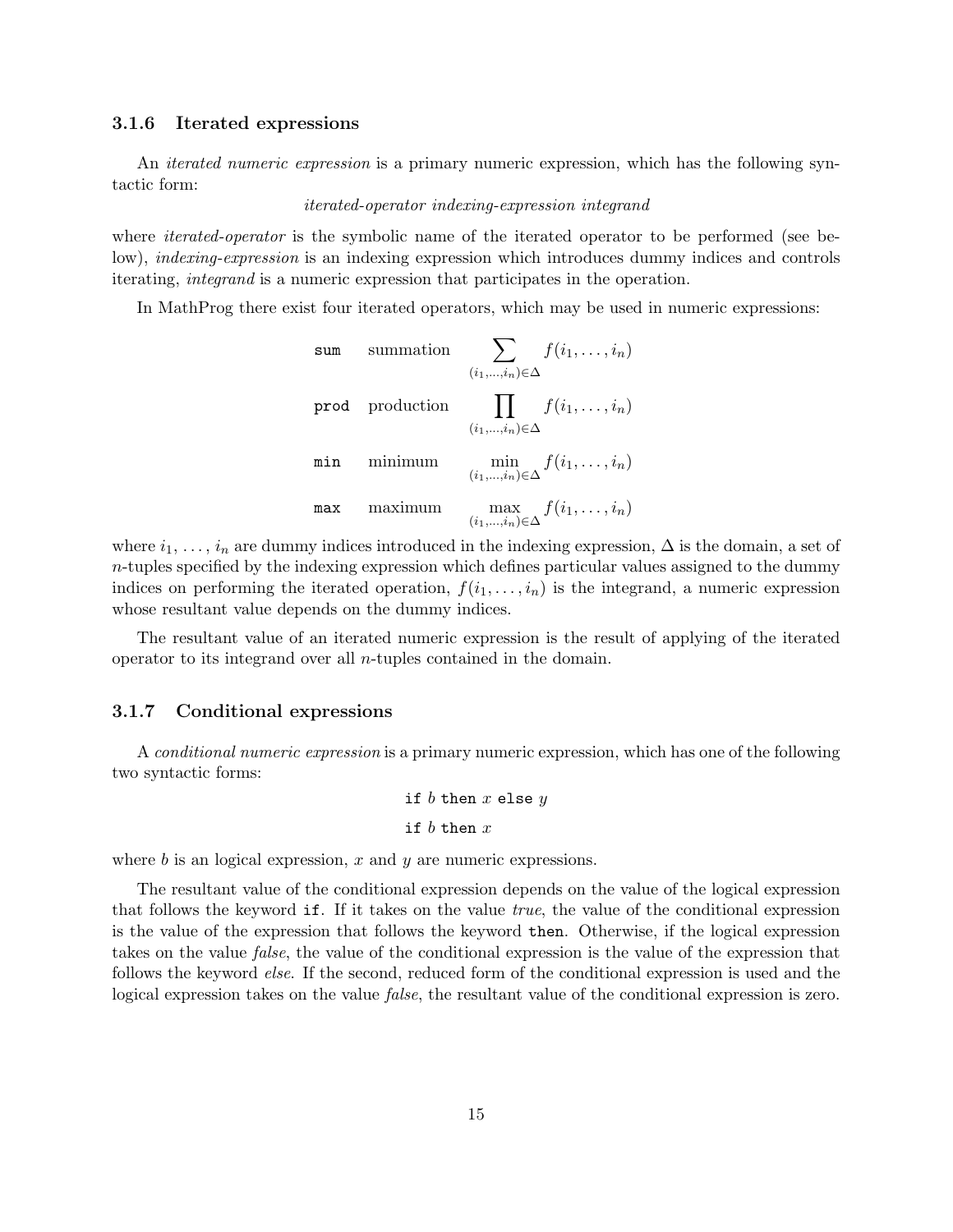## <span id="page-15-0"></span>**3.1.8 Parenthesized expressions**

Any numeric expression may be enclosed in parentheses that syntactically makes it a primary numeric expression.

Parentheses may be used in numeric expressions, as in algebra, to specify the desired order in which operations are to be performed. Where parentheses are used, the expression within the parentheses is evaluated before the resultant value is used.

The resultant value of the parenthesized expression is the same as the value of the expression enclosed within parentheses.

# <span id="page-15-1"></span>**3.1.9 Arithmetic operators**

In MathProg there exist the following arithmetic operators, which may be used in numeric expressions:

| $+ x$                | unary plus                                            |
|----------------------|-------------------------------------------------------|
| $- x$                | unary minus                                           |
| $x + y$              | addition                                              |
| $x - y$              | subtraction                                           |
| $x$ less $y$         | positive difference (if $x < y$ then 0 else $x - y$ ) |
| $x * y$              | multiplication                                        |
| x / y                | division                                              |
| x div $y$            | quotient of exact division                            |
| x mod $y$            | remainder of exact division                           |
| $x**y, x \uparrow y$ | exponentiation (raising to power)                     |
|                      |                                                       |

where *x* and *y* are numeric expressions.

If the expression includes more than one arithmetic operator, all operators are performed from left to right according to the hierarchy of operations (see below) with the only exception that the exponentiaion operators are performed from right to left.

The resultant value of the expression, which contains arithmetic operators, is the result of applying the operators to their operands.

## <span id="page-15-2"></span>**3.1.10 Hierarchy of operations**

The following list shows the hierarchy of operations in numeric expressions:

| Operation                                                    | Hierarchy      |
|--------------------------------------------------------------|----------------|
| Evaluation of functions (abs, ceil, etc.)                    | $1\mathrm{st}$ |
| Exponentiation $(**, \hat{ })$                               | 2nd            |
| Unary plus and minus $(+, -)$                                | 3rd            |
| Multiplication and division $(*, /, \text{div}, \text{mod})$ | 4th            |
| Iterated operations (sum, prod, min, max)                    | 5th            |
| Addition and subtraction $(+, -, \text{less})$               | 6th            |
| Conditional evaluation (if then else)                        | 7th            |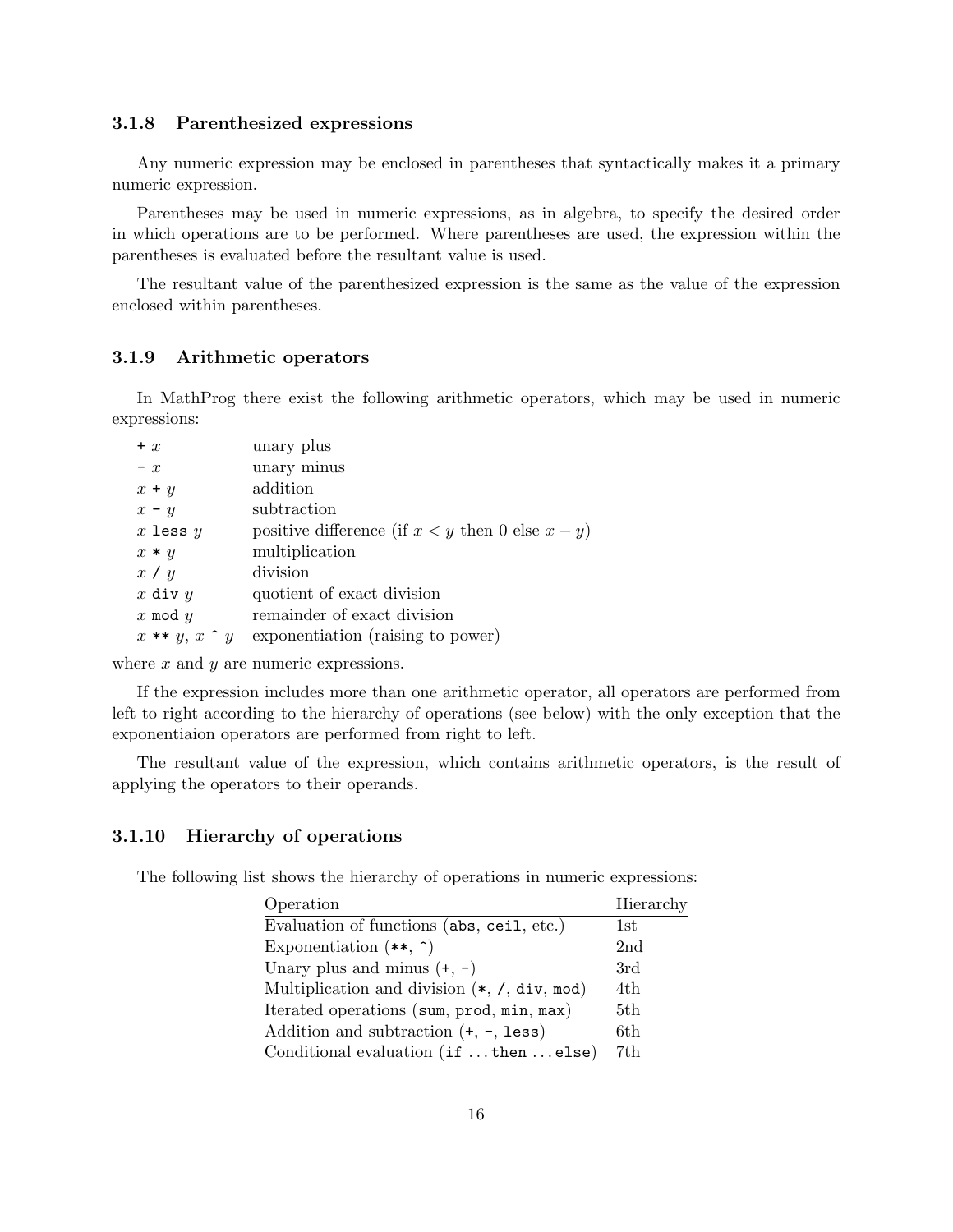This hierarchy is used to determine which of two consecutive operations is performed first. If the first operator is higher than or equal to the second, the first operation is performed. If it is not, the second operator is compared to the third, etc. When the end of the expression is reached, all of the remaining operations are performed in the reverse order.

# <span id="page-16-0"></span>**3.2 Symbolic expressions**

A *symbolic expression* is a rule for computing a single symbolic value represented as a character string.

The primary symbolic expression may be a string literal, dummy index, unsubscripted parameter, subscripted parameter, built-in function reference, conditional symbolic expression, or another symbolic expression enclosed in parentheses.

It is also allowed to use a numeric expression as the primary symbolic expression, in which case the resultant value of the numeric expression is automatically converted to the symbolic type.

### **Examples**

| 'May 2003'                                                           | (string literal)           |
|----------------------------------------------------------------------|----------------------------|
| j                                                                    | (dummy index)              |
| р                                                                    | (unsubscripted parameter)  |
| $s['abc', j+1]$                                                      | (subscripted parameter)    |
| $\text{substr}(\text{name}[i], k+1, 3)$                              | (function reference)       |
| if i in I then $s[i, j]$ & "" else $t[i+1]$ (conditional expression) |                            |
| $((10 * b[i,j]) & .bis')$                                            | (parenthesized expression) |

More general symbolic expressions containing two or more primary symbolic expressions may be constructed by using the concatenation operator.

#### **Examples**

'abc[' & i & ',' & j & ']' "from " & city[i] " to " & city[j]

The principles of evaluation of symbolic expressions are completely analogous to the ones given for numeric expressions (see above).

## <span id="page-16-1"></span>**3.2.1 Function references**

In MathProg there exist the following built-in functions which may be used in symbolic expressions:

| ${\tt substr}(s, x)$      | substring of $s$ starting from position $x$                           |
|---------------------------|-----------------------------------------------------------------------|
| $\texttt{subst}(s, x, y)$ | substring of $s$ starting from position $x$ and having length $y$     |
| time $2str(t, f)$         | converting calendar time to character string (for details see Section |
|                           | $B.3$ , page $58$ )                                                   |

The first argument of substr should be a symbolic expression while its second and optional third arguments should be numeric expressions.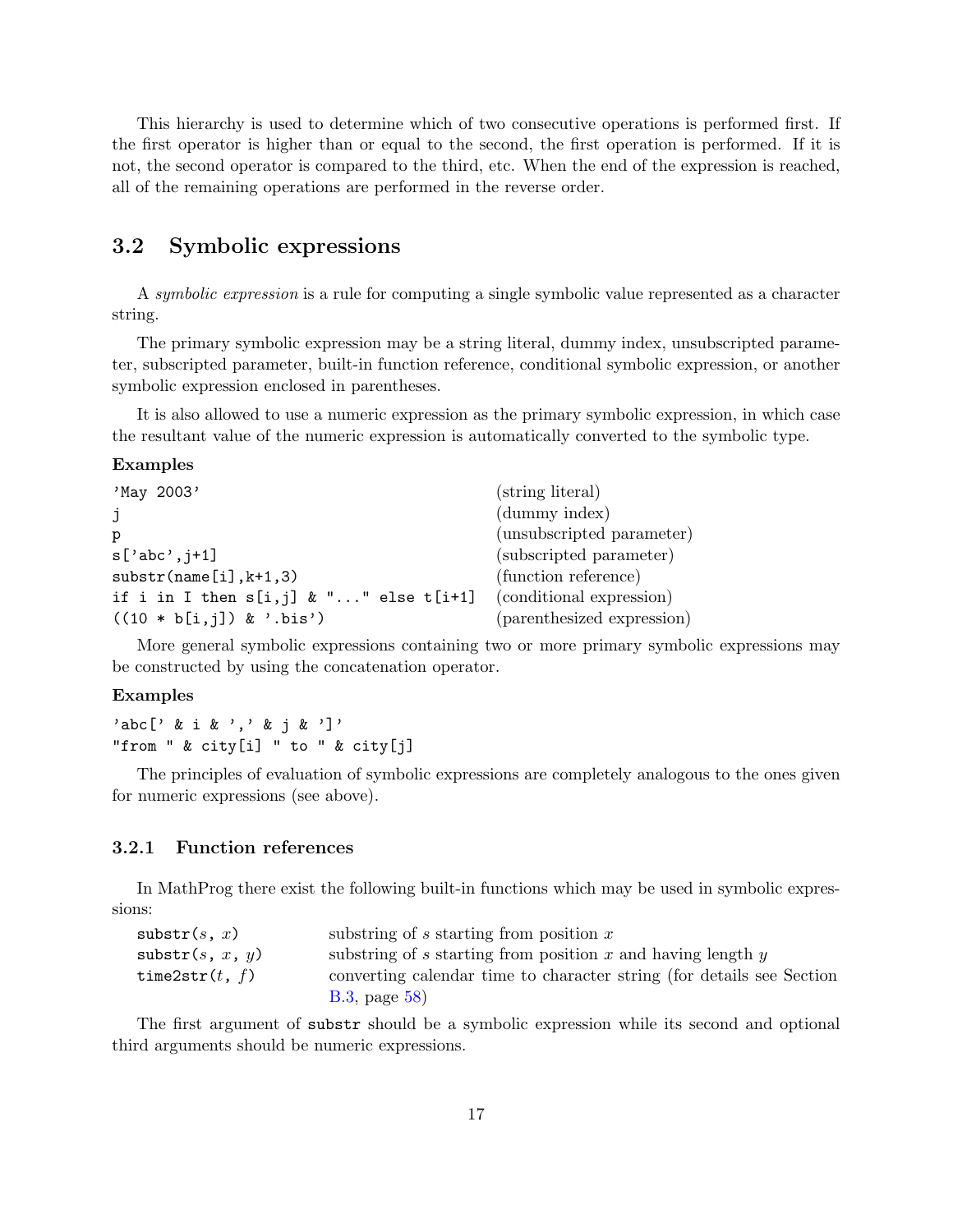The first argument of time2str should be a numeric expression, and its second argument should be a symbolic expression.

The resultant value of the symbolic expression, which is a function reference, is the result of applying the function to its arguments.

# <span id="page-17-0"></span>**3.2.2 Symbolic operators**

Currently in MathProg there exists the only symbolic operator:

s & t

where *s* and *t* are symbolic expressions. This operator means concatenation of its two symbolic operands, which are character strings.

## <span id="page-17-1"></span>**3.2.3 Hierarchy of operations**

The following list shows the hierarchy of operations in symbolic expressions:

| Operation                             | Hierarchy |
|---------------------------------------|-----------|
| Evaluation of numeric operations      | $1st-7th$ |
| Concatenation $(x)$                   | 8th       |
| Conditional evaluation (if then else) | - 9th     |

This hierarchy has the same meaning as was explained above for numeric expressions (see Subsection [3.1.10](#page-15-2), page [16\)](#page-15-2).

# <span id="page-17-2"></span>**3.3 Indexing expressions and dummy indices**

An *indexing expression* is an auxiliary construction, which specifies a plain set of *n*-tuples and introduces dummy indices. It has two syntactic forms:

> *{ entry*1, *entry*2, . . . , *entry<sup>m</sup> } { entry*1, *entry*2, . . . , *entry<sup>m</sup>* : *predicate }*

where  $entry_1$ ,  $entry_2$ , ...,  $entry_m$  are indexing entries, *predicate* is a logical expression that specifies an optional predicate (logical condition).

Each *indexing entry* in the indexing expression has one of the following three forms:

$$
i \text{ in } S
$$

$$
(i_1, i_2, \ldots, i_n) \text{ in } S
$$

$$
S
$$

where  $i_1, i_2, \ldots, i_n$  are indices, *S* is a set expression (discussed in the next section) that specifies the basic set.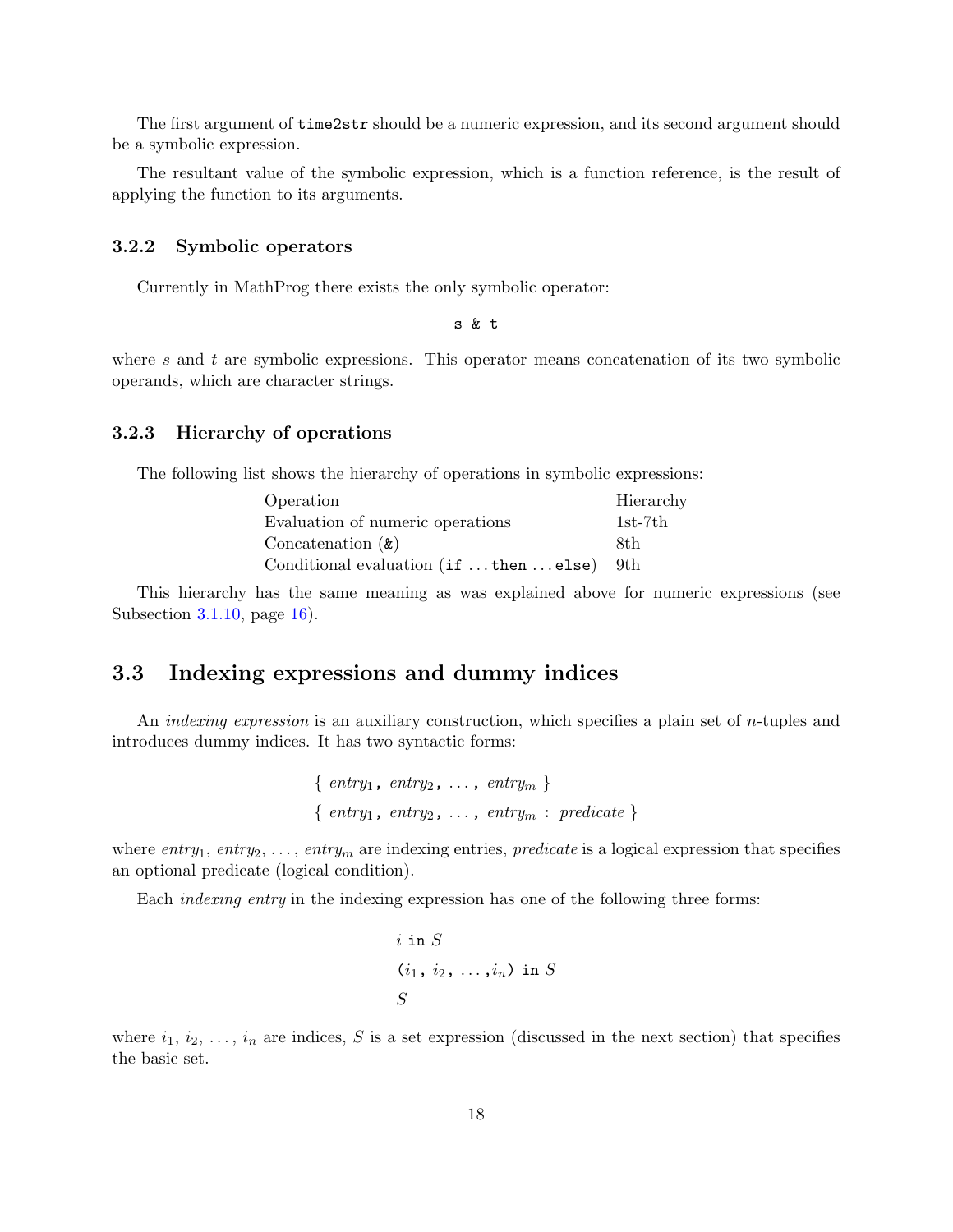The number of indices in the indexing entry should be the same as the dimension of the basic set *S*, i.e. if *S* consists of 1-tuples, the first form should be used, and if *S* consists of *n*-tuples, where  $n > 1$ , the second form should be used.

If the first form of the indexing entry is used, the index *i* can be a dummy index only (see below). If the second form is used, the indices  $i_1, i_2, \ldots, i_n$  can be either dummy indices or some numeric or symbolic expressions, where at least one index should be a dummy index. The third, reduced form of the indexing entry has the same effect as if there were *i* (if *S* is 1-dimensional) or  $i_1, i_2, \ldots, i_n$  (if *S* is *n*-dimensional) all specified as dummy indices.

A *dummy index* is an auxiliary model object, which acts like an individual variable. Values assigned to dummy indices are components of *n*-tuples from basic sets, i.e. some numeric and symbolic quantities.

For referencing purposes dummy indices can be provided with symbolic names. However, unlike other model objects (sets, parameters, etc.) dummy indices need not be explicitly declared. Each *undeclared* symbolic name being used in the indexing position of an indexing entry is recognized as the symbolic name of corresponding dummy index.

Symbolic names of dummy indices are valid only within the scope of the indexing expression, where the dummy indices were introduced. Beyond the scope the dummy indices are completely inaccessible, so the same symbolic names may be used for other purposes, in particular, to represent dummy indices in other indexing expressions.

The scope of indexing expression, where implicit declarations of dummy indices are valid, depends on the context, in which the indexing expression is used:

- If the indexing expression is used in iterated operator, its scope extends until the end of the integrand.
- If the indexing expression is used as a primary set expression, its scope extends until the end of that indexing expression.
- If the indexing expression is used to define the subscript domain in declarations of some model objects, its scope extends until the end of the corresponding statement.

The indexing mechanism implemented by means of indexing expressions is best explained by some examples discussed below.

Let there be given three sets:

$$
A = \{4, 7, 9\},
$$
  
\n
$$
B = \{(1, Jan), (1, Feb), (2, Mar), (2, Apr), (3, May), (3, Jun)\},
$$
  
\n
$$
C = \{a, b, c\},
$$

where *A* and *C* consist of 1-tuples (singlets), *B* consists of 2-tuples (doublets). Consider the following indexing expression:

$$
\{i \text{ in } A, (j,k) \text{ in } B, 1 \text{ in } C\}
$$

where i, j, k, and 1 are dummy indices.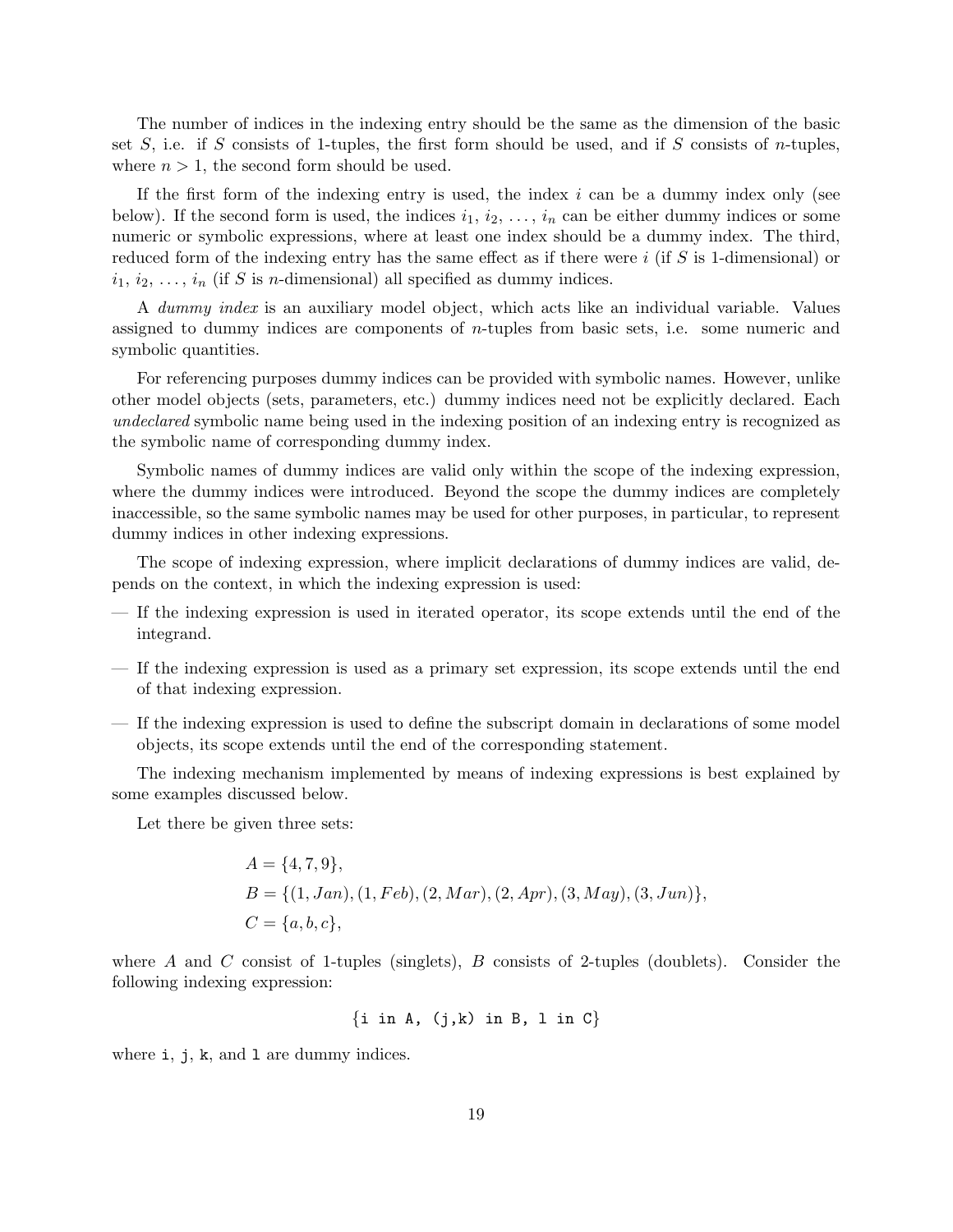Although MathProg is not a procedural language, for any indexing expression an equivalent algorithmic description can be given. In particular, the algorithmic description of the indexing expression above could look like follows:

$$
\begin{aligned}\n\textbf{for all } i \in A \textbf{ do} \\
\textbf{for all } (j, k) \in B \textbf{ do} \\
\textbf{for all } l \in C \textbf{ do} \\
\textbf{action;} \n\end{aligned}
$$

where the dummy indices *i*, *j*, *k*, *l* are consecutively assigned corresponding components of *n*-tuples from the basic sets *A*, *B*, *C*, and *action* is some action that depends on the context, where the indexing expression is used. For example, if the action were printing current values of dummy indices, the printout would look like follows:

> $i = 4$   $j = 1$   $k = Jan$   $l = a$  $i = 4$   $j = 1$   $k = Jan$   $l = b$  $i = 4$   $j = 1$   $k = Jan$   $l = c$  $i = 4$   $j = 1$   $k = Feb$   $l = a$  $i = 4$   $i = 1$   $k = Feb$   $l = b$ . . . . . . .  $i = 9$   $i = 3$   $k = Jun$   $l = b$  $i = 9$   $i = 3$   $k = Jun$   $l = c$

Let the example indexing expression be used in the following iterated operation:

$$
sum\{i \text{ in } A, (j,k) \text{ in } B, 1 \text{ in } C\} p[i,j,k,l]
$$

where **p** is a 4-dimensional numeric parameter or some numeric expression whose resultant value depends on i, j, k, and l. In this case the action is summation, so the resultant value of the primary numeric expression is:

$$
\sum_{i \in A, (j,k) \in B, l \in C} (p_{ijkl}).
$$

Now let the example indexing expression be used as a primary set expression. In this case the action is gathering all 4-tuples (quadruplets) of the form  $(i, j, k, l)$  in one set, so the resultant value of such operation is simply the Cartesian product of the basic sets:

$$
A \times B \times C = \{ (i, j, k, l) : i \in A, (j, k) \in B, l \in C \}.
$$

Note that in this case the same indexing expression might be written in the reduced form:

$$
\{A, B, C\}
$$

because the dummy indices *i*, *j*, *k*, and *l* are not referenced and therefore their symbolic names need not be specified.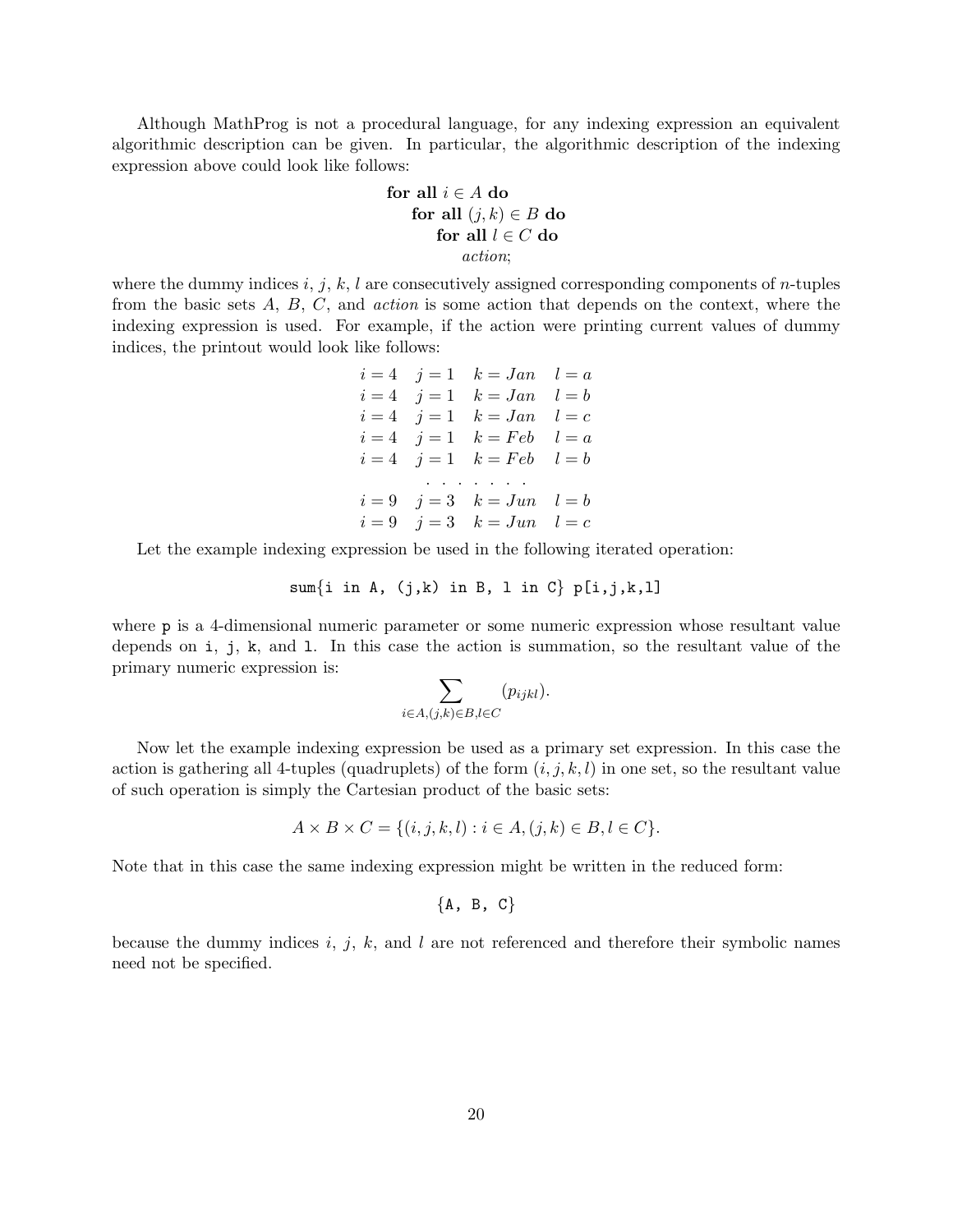Finally, let the example indexing expression be used as the subscript domain in the declaration of a 4-dimensional model object, say, a numeric parameter:

param p*{*i in A, (j,k) in B, l in C*}* . . . ;

In this case the action is generating the parameter members, where each member has the form  $p[i, j, k, l].$ 

As was said above, some indices in the second form of indexing entries may be numeric or symbolic expressions, not only dummy indices. In this case resultant values of such expressions play role of some logical conditions to select only that *n*-tuples from the Cartesian product of basic sets that satisfy these conditions.

Consider, for example, the following indexing expression:

$$
\{i \text{ in } A, (i-1,k) \text{ in } B, 1 \text{ in } C\}
$$

where  $i, k, 1$  are dummy indices, and  $i-1$  is a numeric expression. The algorithmic decsription of this indexing expression is the following:

for all 
$$
i \in A
$$
 do

\nfor all  $(j,k) \in B$  and  $j = i - 1$  do

\nfor all  $l \in C$  do

\n*action*;

Thus, if this indexing expression were used as a primary set expression, the resultant set would be the following:

*{*(4*, M ay, a*)*,*(4*, M ay, b*)*,*(4*, M ay, c*)*,*(4*, Jun, a*)*,*(4*, Jun, b*)*,*(4*, Jun, c*)*}.*

Should note that in this case the resultant set consists of 3-tuples, not of 4-tuples, because in the indexing expression there is no dummy index that corresponds to the first component of 2-tuples from the set *B*.

The general rule is: the number of components of *n*-tuples defined by an indexing expression is the same as the number of dummy indices in that expression, where the correspondence between dummy indices and components on *n*-tuples in the resultant set is positional, i.e. the first dummy index corresponds to the first component, the second dummy index corresponds to the second component, etc.

In some cases it is needed to select a subset from the Cartesian product of some sets. This may be attained by using an optional logical predicate, which is specified in the indexing expression.

Consider, for example, the following indexing expression:

*{*i in A, (j,k) in B, l in C: i <= 5 and k <> 'Mar'*}*

where the logical expression following the colon is a predicate. The algorithmic description of this indexing expression is the following:

for all 
$$
i \in A
$$
 do

\nfor all  $(j,k) \in B$  do

\nfor all  $l \in C$  do

\nif  $i \leq 5$  and  $k \neq 'Mar'$  then

\n*action*;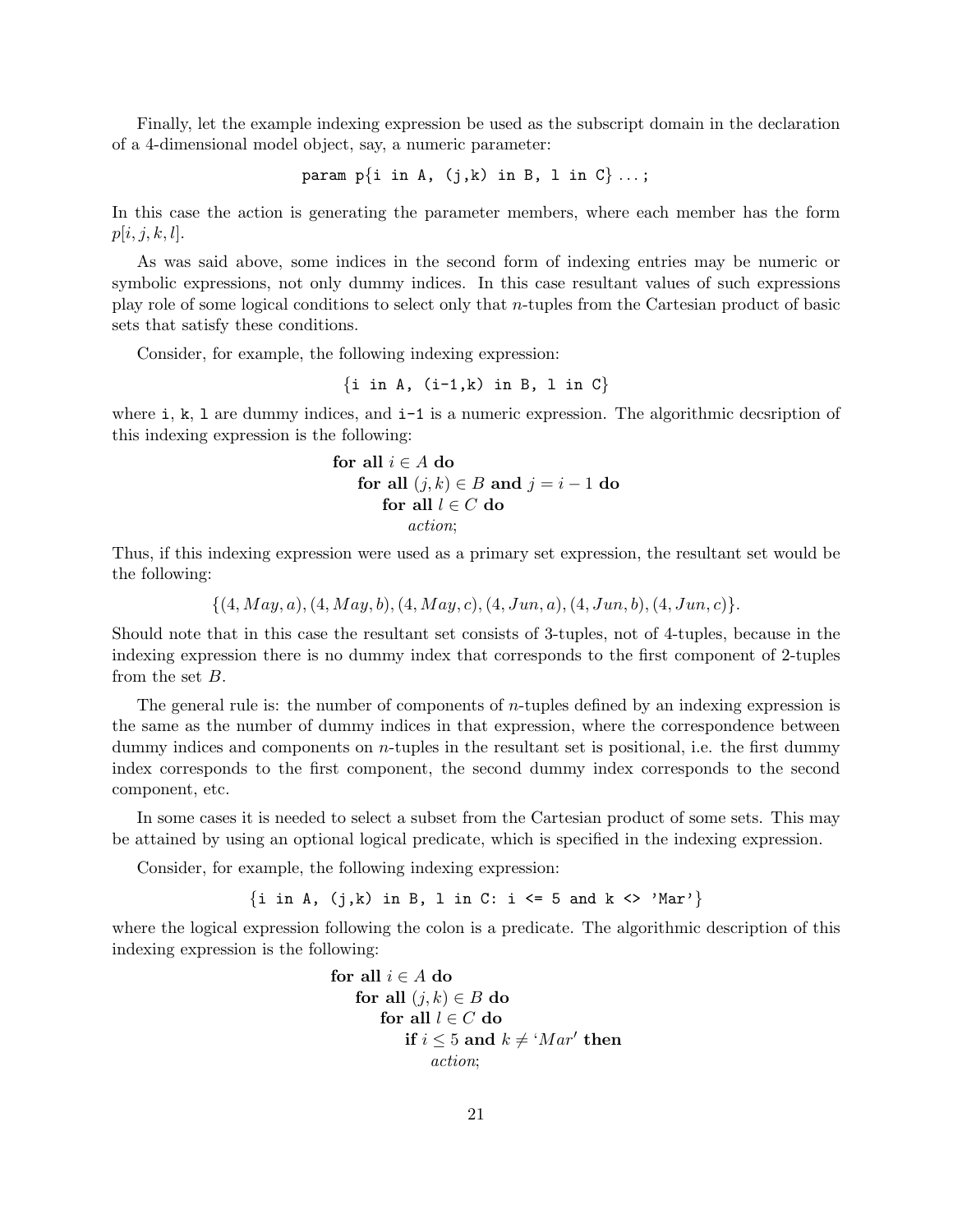Thus, if this indexing expression were used as a primary set expression, the resultant set would be the following:

*{*(4*,* 1*, Jan, a*)*,*(4*,* 1*, F eb, a*)*,*(4*,* 2*, Apr, a*)*, . . . ,*(4*,* 3*, Jun, c*)*}.*

If no predicate is specified in the indexing expression, one, which takes on the value *true*, is assumed.

# <span id="page-21-0"></span>**3.4 Set expressions**

A *set expression* is a rule for computing an elemental set, i.e. a collection of *n*-tuples, where components of *n*-tuples are numeric and symbolic quantities.

The primary set expression may be a literal set, unsubscripted set, subscripted set, "arithmetic" set, indexing expression, iterated set expression, conditional set expression, or another set expression enclosed in parentheses.

#### **Examples**

```
\{(123, 'aaa'), (i+1, 'bbb'), (j-1, 'ccc')\} (literal set)
I (unsubscripted set)
S[i-1,j+1] (subscripted set)
1..t-1 by 2 ("arithmetic" set)
\{\text{t in } 1..\}, (\text{t+1},j) in S: (\text{t},j) in F} (indexing expression)
setof\{i \text{ in } I, j \text{ in } J\}(i+1,j-1) (iterated set expression)
if i \leq j then S[i, j] else F diff S[i, j] (conditional set expression)
(1..10 union 21..30) (parenthesized set expression)
```
More general set expressions containing two or more primary set expressions may be constructed by using certain set operators.

## **Examples**

```
(A union B) inter (I cross J)
1..10 cross (if i \leq j then \{a', 'b', 'c'\} else \{d', 'e', 'f'\})
```
## <span id="page-21-1"></span>**3.4.1 Literal sets**

A *literal set* is a primary set expression, which has the following two syntactic forms:

$$
{e1, e2, ..., em}
$$
  

$$
{(e11, ..., e1n), (e21, ..., e2n), ..., (em1, ..., emn)}
$$

where  $e_1, \ldots, e_m, e_{11}, \ldots, e_{mn}$  are numeric or symbolic expressions.

If the first form is used, the resultant set consists of 1-tuples (singlets) enumerated within the curly braces. It is allowed to specify an empty set as *{ }*, which has no 1-tuples. If the second form is used, the resultant set consists of *n*-tuples enumerated within the curly braces, where a particular *n*-tuple consists of corresponding components enumerated within the parentheses. All *n*-tuples should have the same number of components.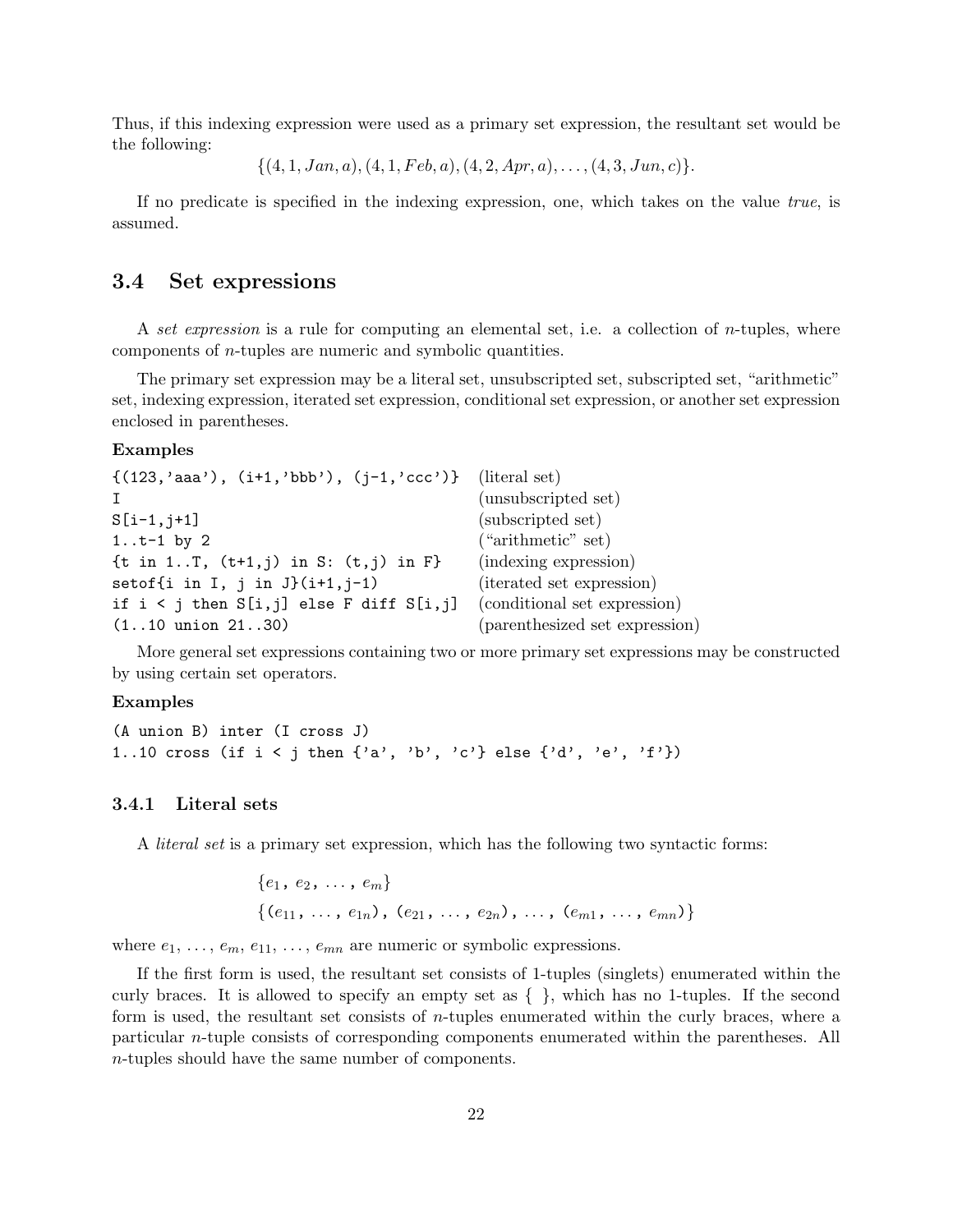### <span id="page-22-0"></span>**3.4.2 Unsubscripted sets**

If the primary set expression is an unsubscripted set (which should be 0-dimensional), the resultant set is an elemental set associated with the corresponding set object.

#### <span id="page-22-1"></span>**3.4.3 Subscripted sets**

The primary set expression, which refers to a subscripted set, has the following syntactic form:

$$
name[i_1, i_2, \ldots, i_n]
$$

where *name* is the symbolic name of the set object,  $i_1, i_2, \ldots, i_n$  are subscripts.

Each subscript should be a numeric or symbolic expression. The number of subscripts in the subscript list should be the same as the dimension of the set object with which the subscript list is associated.

Actual values of subscript expressions are used to identify a particular member of the set object that determines the resultant set.

# <span id="page-22-2"></span>**3.4.4 "Arithmetic" sets**

The primary set expression, which is an "arithmetic" set, has the following two syntactic forms:

$$
t_0 \ldots t_1 \text{ by } \delta t
$$
  

$$
t_0 \ldots t_1
$$

where  $t_0$ ,  $t_1$ , and  $\delta t$  are numeric expressions (the value of  $\delta t$  should not be zero). The second form is equivalent to the first form, where  $\delta t = 1$ .

If  $\delta t > 0$ , the resultant set is determined as follows:

$$
\{t: \exists k \in \mathcal{Z}(t = t_0 + k\delta t, t_0 \le t \le t_1)\}.
$$

Otherwise, if  $\delta t < 0$ , the resultant set is determined as follows:

$$
\{t: \exists k \in \mathcal{Z}(t = t_0 + k\delta t, t_1 \le t \le t_0)\}.
$$

## <span id="page-22-3"></span>**3.4.5 Indexing expressions**

If the primary set expression is an indexing expression, the resultant set is determined as described above in Section [3.3](#page-17-2), page [18](#page-17-2).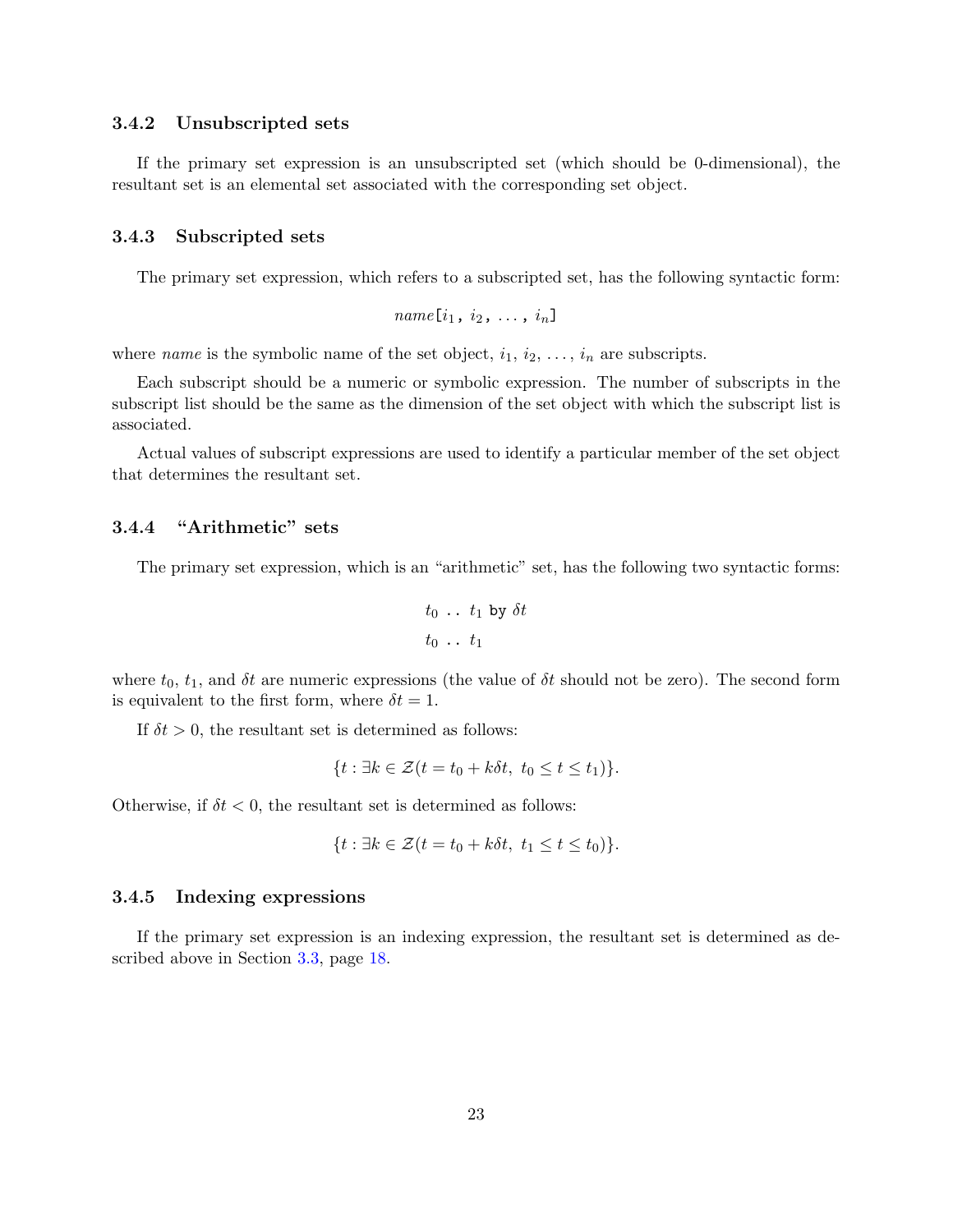## <span id="page-23-0"></span>**3.4.6 Iterated expressions**

An *iterated set expression* is a primary set expression, which has the following syntactic form:

#### setof *indexing-expression integrand*

where *indexing-expression* is an indexing expression, which introduces dummy indices and controls iterating, *integrand* is either a single numeric or symbolic expression or a list of numeric and symbolic expressions separated by commae and enclosed in parentheses.

If the integrand is a single numeric or symbolic expression, the resultant set consists of 1-tuples and is determined as follows:

$$
\{x:(i_1,\ldots,i_n)\in\Delta\},\
$$

where x is a value of the integrand,  $i_1, \ldots, i_n$  are dummy indices introduced in the indexing expression, ∆ is the domain, a set of *n*-tuples specified by the indexing expression, which defines particular values assigned to the dummy indices on performing the iterated operation.

If the integrand is a list containing *m* numeric and symbolic expressions, the resultant set consists of *m*-tuples and is determined as follows:

$$
\{(x_1,\ldots,x_m): (i_1,\ldots,i_n)\in \Delta\},\
$$

where  $x_1, \ldots, x_m$  are values of the expressions in the integrand list,  $i_1, \ldots, i_n$  and  $\Delta$  have the same meaning as above.

### <span id="page-23-1"></span>**3.4.7 Conditional expressions**

A *conditional set expression* is a primary set expression that has the following syntactic form:

### if *b* then *X* else *Y*

where *b* is an logical expression, *X* and *Y* are set expressions, which should define sets of the same dimension.

The resultant value of the conditional expression depends on the value of the logical expression that follows the keyword if. If it takes on the value *true*, the resultant set is the value of the expression that follows the keyword then. Otherwise, if the logical expression takes on the value *false*, the resultant set is the value of the expression that follows the keyword else.

#### <span id="page-23-2"></span>**3.4.8 Parenthesized expressions**

Any set expression may be enclosed in parentheses that syntactically makes it a primary set expression.

Parentheses may be used in set expressions, as in algebra, to specify the desired order in which operations are to be performed. Where parentheses are used, the expression within the parentheses is evaluated before the resultant value is used.

The resultant value of the parenthesized expression is the same as the value of the expression enclosed within parentheses.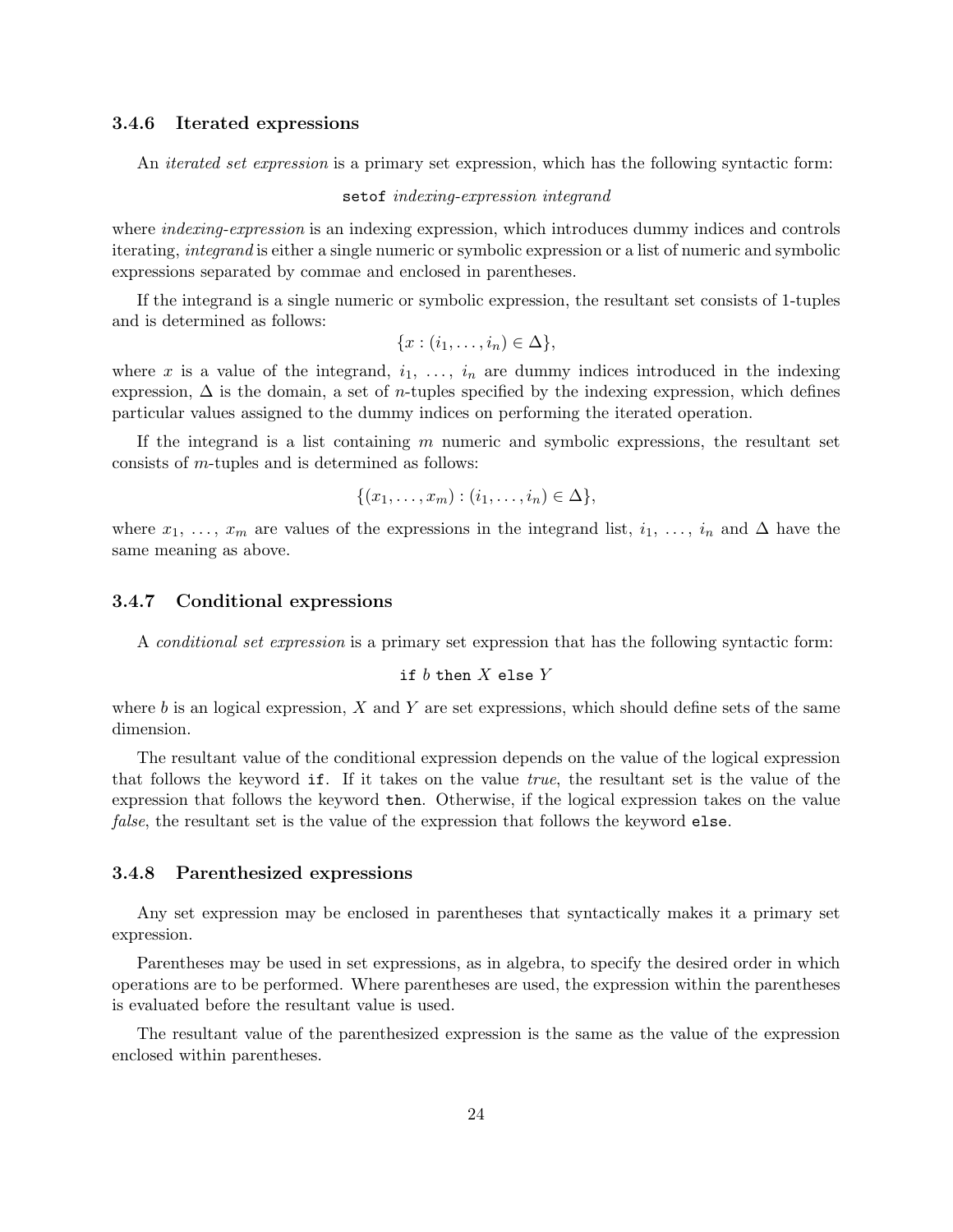## <span id="page-24-0"></span>**3.4.9 Set operators**

In MathProg there exist the following set operators, which may be used in set expressions:

| $X$ union $Y$   | union $X \cup Y$                                                           |
|-----------------|----------------------------------------------------------------------------|
| $X$ diff $Y$    | difference $X\Y$                                                           |
| $X$ symdiff $Y$ | symmetric difference $X \oplus Y = (X \backslash Y) \cup (Y \backslash X)$ |
| $X$ inter $Y$   | intersection $X \cap Y$                                                    |
| $X$ cross $Y$   | cross (Cartesian) product $X \times Y$                                     |

where *X* and Y are set expressions, which should define sets of identical dimension (except the Cartesian product).

If the expression includes more than one set operator, all operators are performed from left to right according to the hierarchy of operations (see below).

The resultant value of the expression, which contains set operators, is the result of applying the operators to their operands.

The dimension of the resultant set, i.e. the dimension of *n*-tuples, of which the resultant set consists of, is the same as the dimension of the operands, except the Cartesian product, where the dimension of the resultant set is the sum of the dimensions of its operands.

# <span id="page-24-1"></span>**3.4.10 Hierarchy of operations**

The following list shows the hierarchy of operations in set expressions:

| Operation                                             | Hierarchy        |
|-------------------------------------------------------|------------------|
| Evaluation of numeric operations                      | $1st-7th$        |
| Evaluation of symbolic operations                     | 8th-9th          |
| Evaluation of iterated or "arithmetic" set (set of, ) | 10th             |
| Cartesian product (cross)                             | 11th             |
| Intersection (inter)                                  | 12th             |
| Union and difference (union, diff, symdiff)           | 13 <sub>th</sub> |
| Conditional evaluation (if  then  else)               | 14th             |

This hierarchy has the same meaning as was explained above for numeric expressions (see Subsection [3.1.10](#page-15-2), page [16\)](#page-15-2).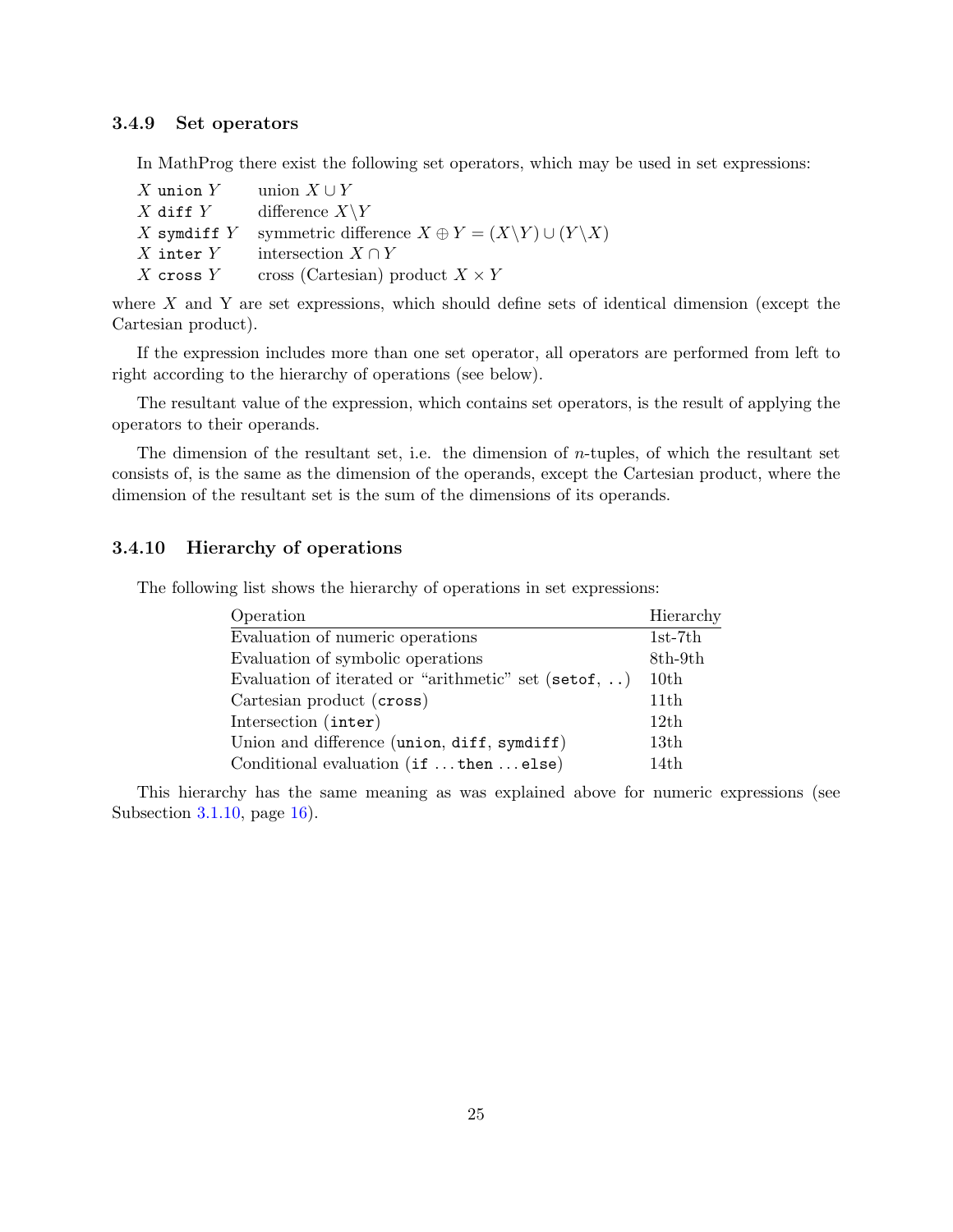# <span id="page-25-0"></span>**3.5 Logical expressions**

A *logical expression* is a rule for computing a single logical value, which can be either *true* or *false*.

The primary logical expression may be a numeric expression, relational expression, iterated logical expression, or another logical expression enclosed in parentheses.

## **Examples**

| $i+1$                                                                   | (numeric expression)               |
|-------------------------------------------------------------------------|------------------------------------|
| a[i, j] < 1.5                                                           | (relational expression)            |
| $s[i+1,j-1]$ <> 'Mar' & year                                            | (relational expression)            |
| $(i+1, 'Jan')$ not in I cross J                                         | (relational expression)            |
| S union T within A[i] inter B[j]                                        | (relational expression)            |
| forall{i in I, j in J} a[i,j] < .5 * b[i] (iterated logical expression) |                                    |
| $(a[i,j] < 1.5 \text{ or } b[i] >= a[i,j])$                             | (parenthesized logical expression) |

More general logical expressions containing two or more primary logical expressions may be constructed by using certain logical operators.

#### **Examples**

not  $(a[i,j] < 1.5$  or  $b[i] > = a[i,j])$  and  $(i,j)$  in S  $(i,j)$  in S or  $(i,j)$  not in T diff U

# <span id="page-25-1"></span>**3.5.1 Numeric expressions**

The resultant value of the primary logical expression, which is a numeric expression, is *true*, if the resultant value of the numeric expression is non-zero. Otherwise the resultant value of the logical expression is *false*.

## <span id="page-25-2"></span>**3.5.2 Relational operators**

In MathProg there exist the following relational operators, which may be used in logical expressions:

| $x \leq y$                                              | test on $x < y$                       |
|---------------------------------------------------------|---------------------------------------|
| $x \leq y$                                              | test on $x \leq y$                    |
| $x = y$ , $x == y$                                      | test on $x = y$                       |
| $x \geq y$                                              | test on $x \geq y$                    |
| x > y                                                   | test on $x > y$                       |
| $x \leftrightarrow y, x := y$                           | test on $x \neq y$                    |
| x in $Y$                                                | test on $x \in Y$                     |
| $(x_1,\ldots,x_n)$ in Y                                 | test on $(x_1,\ldots,x_n)\in Y$       |
| x not in $Y, x$ ! in $Y$                                | test on $x \notin Y$                  |
| $(x_1,\ldots,x_n)$ not in $Y, (x_1,\ldots,x_n)$ !in $Y$ | test on $(x_1, \ldots, x_n) \notin Y$ |
| $X$ within $Y$                                          | test on $X \subseteq Y$               |
| X not within $Y, X$ ! within $Y$                        | test on $X \nsubseteq Y$              |

where  $x, x_1, \ldots, x_n, y$  are numeric or symbolic expressions,  $X$  and  $Y$  are set expression.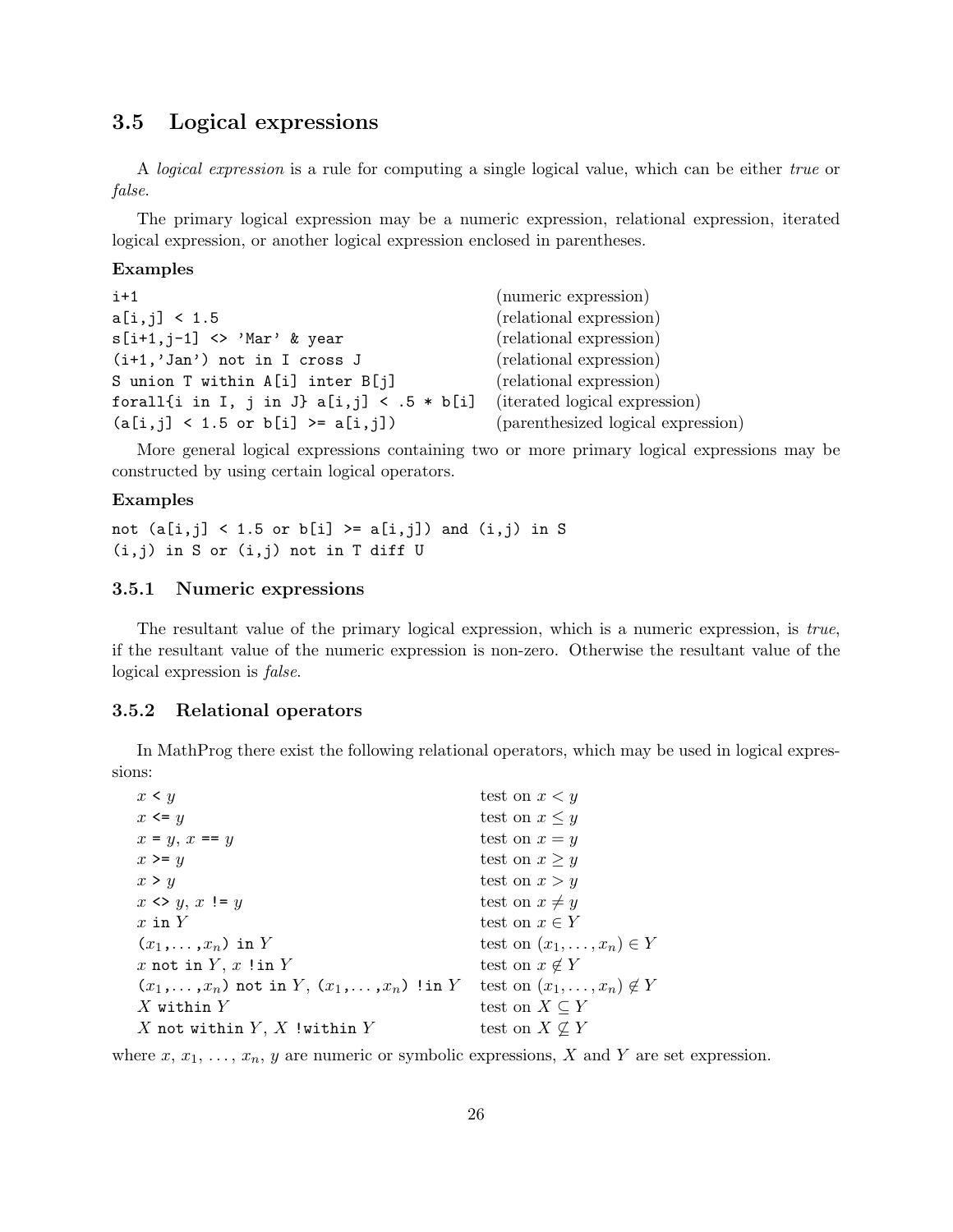1. In the operations in, not in, and !in the number of components in the first operands should be the same as the dimension of the second operand.

2. In the operations within, not within, and !within both operands should have identical dimension.

All the relational operators listed above have their conventional mathematical meaning. The resultant value is *true*, if corresponding relation is satisfied for its operands, otherwise *false*. (Note that symbolic values are ordered lexicographically, and any numeric value precedes any symbolic value.)

#### <span id="page-26-0"></span>**3.5.3 Iterated expressions**

An *iterated logical expression* is a primary logical expression, which has the following syntactic form:

#### *iterated-operator indexing-expression integrand*

where *iterated-operator* is the symbolic name of the iterated operator to be performed (see below), *indexing-expression* is an indexing expression which introduces dummy indices and controls iterating, *integrand* is a numeric expression that participates in the operation.

In MathProg there exist two iterated operators, which may be used in logical expressions:

$$
\begin{aligned}\n\text{for all} \quad & \forall \text{-quantification} \quad \forall (i_1, \dots, i_n) \in \Delta[f(i_1, \dots, i_n)], \\
\text{exists} \quad & \exists \text{-quantification} \quad \exists (i_1, \dots, i_n) \in \Delta[f(i_1, \dots, i_n)],\n\end{aligned}
$$

where  $i_1, \ldots, i_n$  are dummy indices introduced in the indexing expression,  $\Delta$  is the domain, a set of *n*-tuples specified by the indexing expression which defines particular values assigned to the dummy indices on performing the iterated operation,  $f(i_1, \ldots, i_n)$  is the integrand, a logical expression whose resultant value depends on the dummy indices.

For *∀*-quantification the resultant value of the iterated logical expression is *true*, if the value of the integrand is *true* for all *n*-tuples contained in the domain, otherwise *false*.

For *∃*-quantification the resultant value of the iterated logical expression is *false*, if the value of the integrand is *false* for all *n*-tuples contained in the domain, otherwise *true*.

#### <span id="page-26-1"></span>**3.5.4 Parenthesized expressions**

Any logical expression may be enclosed in parentheses that syntactically makes it a primary logical expression.

Parentheses may be used in logical expressions, as in algebra, to specify the desired order in which operations are to be performed. Where parentheses are used, the expression within the parentheses is evaluated before the resultant value is used.

The resultant value of the parenthesized expression is the same as the value of the expression enclosed within parentheses.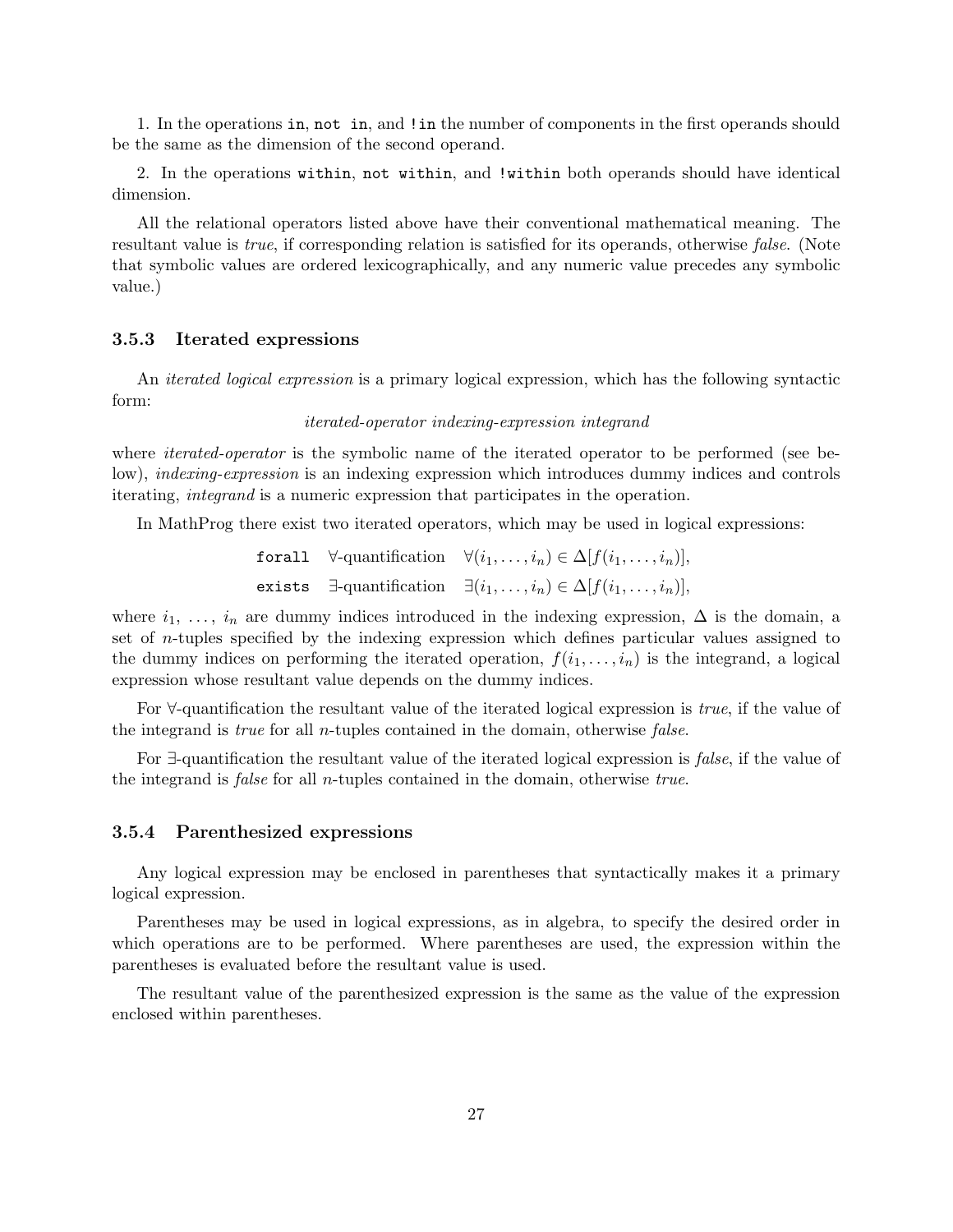# <span id="page-27-0"></span>**3.5.5 Logical operators**

In MathProg there exist the following logical operators, which may be used in logical expressions:

not *x*,  $!x$  negation  $\neg x$  $x$  and  $y$ ,  $x$  &&  $y$  conjunction (logical "and")  $x \& y$ *x* or *y*, *x* || *y* disjunction (logical "or")  $x \vee y$ 

where *x* and *y* are logical expressions.

If the expression includes more than one logical operator, all operators are performed from left to right according to the hierarchy of the operations (see below). The resultant value of the expression, which contains logical operators, is the result of applying the operators to their operands.

# <span id="page-27-1"></span>**3.5.6 Hierarchy of operations**

The following list shows the hierarchy of operations in logical expressions:

| Operation                                                                       | Hierarchy   |
|---------------------------------------------------------------------------------|-------------|
| Evaluation of numeric operations                                                | $1st-7th$   |
| Evaluation of symbolic operations                                               | 8th-9th     |
| Evaluation of set operations                                                    | $10th-14th$ |
| Relational operations $\langle \langle, \langle =, \text{etc.} \rangle \rangle$ | 15th        |
| Negation $(not, !)$                                                             | 16th        |
| Conjunction $(and, \&&)$                                                        | 17th        |
| $\forall$ - and $\exists$ -quantification (forall, exists)                      | 18th        |
| Disjunction $(or, 11)$                                                          | 19th        |

This hierarchy has the same meaning as was explained above for numeric expressions (see Subsection [3.1.10](#page-15-2), page [16\)](#page-15-2).

# <span id="page-27-2"></span>**3.6 Linear expressions**

A *linear expression* is a rule for computing so called a *linear form* or simply a *formula*, which is a linear (or affine) function of elemental variables.

The primary linear expression may be an unsubscripted variable, subscripted variable, iterated linear expression, conditional linear expression, or another linear expression enclosed in parentheses.

It is also allowed to use a numeric expression as the primary linear expression, in which case the resultant value of the numeric expression is automatically converted to a formula that includes the constant term only.

# **Examples**

| $\mathbf{z}$                                                             | (unsubscripted variable)          |
|--------------------------------------------------------------------------|-----------------------------------|
| x[i,j]                                                                   | (subscripted variable)            |
| sum {j in J} (a[i,j] * x[i,j] + 3 * y[i-1]) (iterated linear expression) |                                   |
| if i in I then $x[i, j]$ else 1.5 $* z + 3.25$                           | (conditional linear expression)   |
| $(a[i, j] * x[i, j] + y[i-1] + .1)$                                      | (parenthesized linear expression) |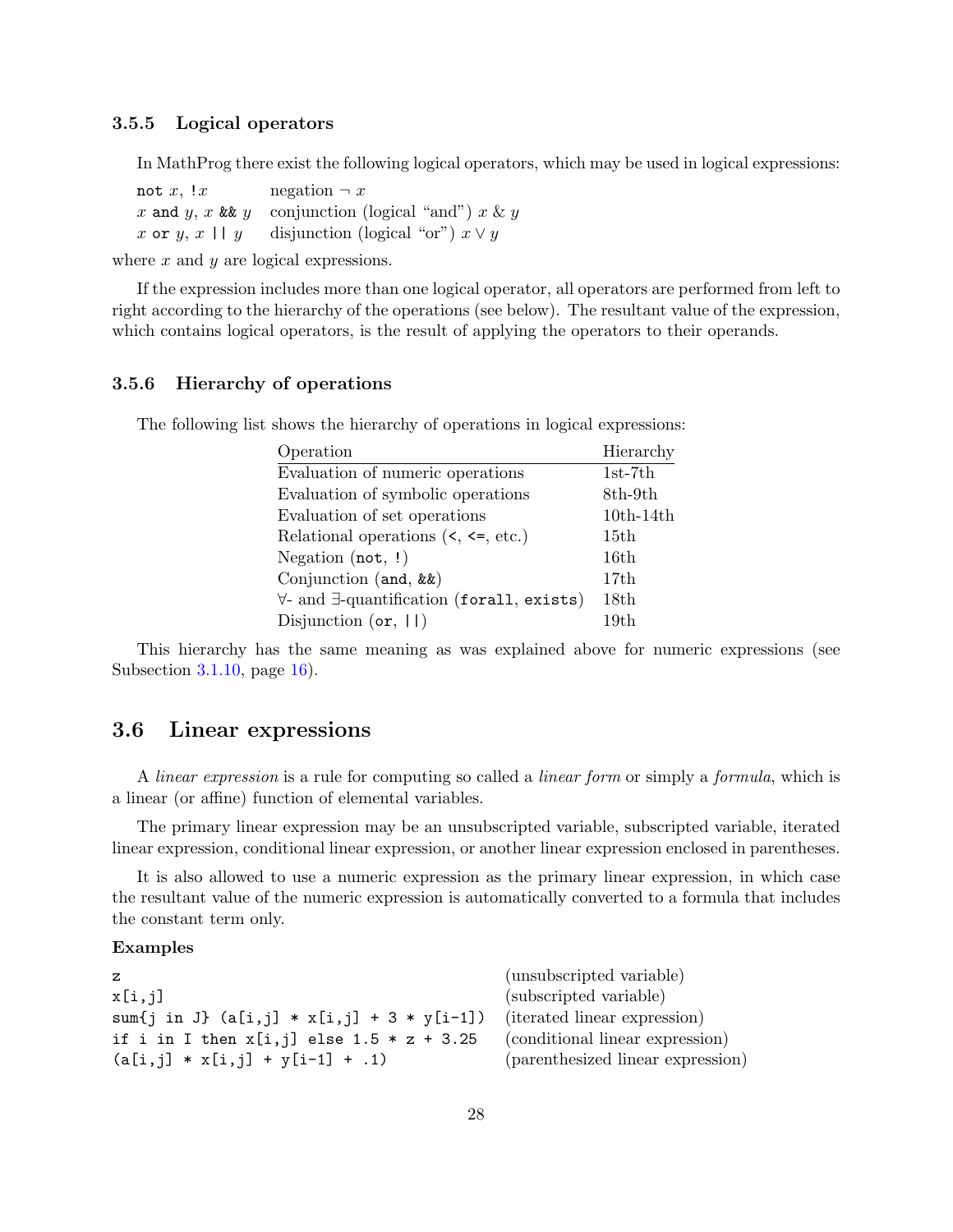More general linear expressions containing two or more primary linear expressions may be constructed by using certain arithmetic operators.

#### **Examples**

 $2 * x[i-1,j+1] + 3.5 * y[k] + .5 * z$  $(- x[i, j] + 3.5 * y[k]) / sum[t in T] abs(d[i, j, t])$ 

## <span id="page-28-0"></span>**3.6.1 Unsubscripted variables**

If the primary linear expression is an unsubscripted variable (which should be 0-dimensional), the resultant formula is that unsubscripted variable.

#### <span id="page-28-1"></span>**3.6.2 Subscripted variables**

The primary linear expression, which refers to a subscripted variable, has the following syntactic form:

$$
name[i_1, i_2, \ldots, i_n]
$$

where *name* is the symbolic name of the model variable,  $i_1, i_2, \ldots, i_n$  are subscripts.

Each subscript should be a numeric or symbolic expression. The number of subscripts in the subscript list should be the same as the dimension of the model variable with which the subscript list is associated.

Actual values of the subscript expressions are used to identify a particular member of the model variable that determines the resultant formula, which is an elemental variable associated with corresponding member.

### <span id="page-28-2"></span>**3.6.3 Iterated expressions**

An *iterated linear expression* is a primary linear expression, which has the following syntactic form:

#### sum *indexing-expression integrand*

where *indexing-expression* is an indexing expression, which introduces dummy indices and controls iterating, *integrand* is a linear expression that participates in the operation.

The iterated linear expression is evaluated exactly in the same way as the iterated numeric expression (see Subection [3.1.6](#page-14-0), page [15\)](#page-14-0) with exception that the integrand participated in the summation is a formula, not a numeric value.

#### <span id="page-28-3"></span>**3.6.4 Conditional expressions**

A *conditional linear expression* is a primary linear expression, which has one of the following two syntactic forms:

> if *b* then *f* else *g* if *b* then *f*

where *b* is an logical expression, *f* and *g* are linear expressions.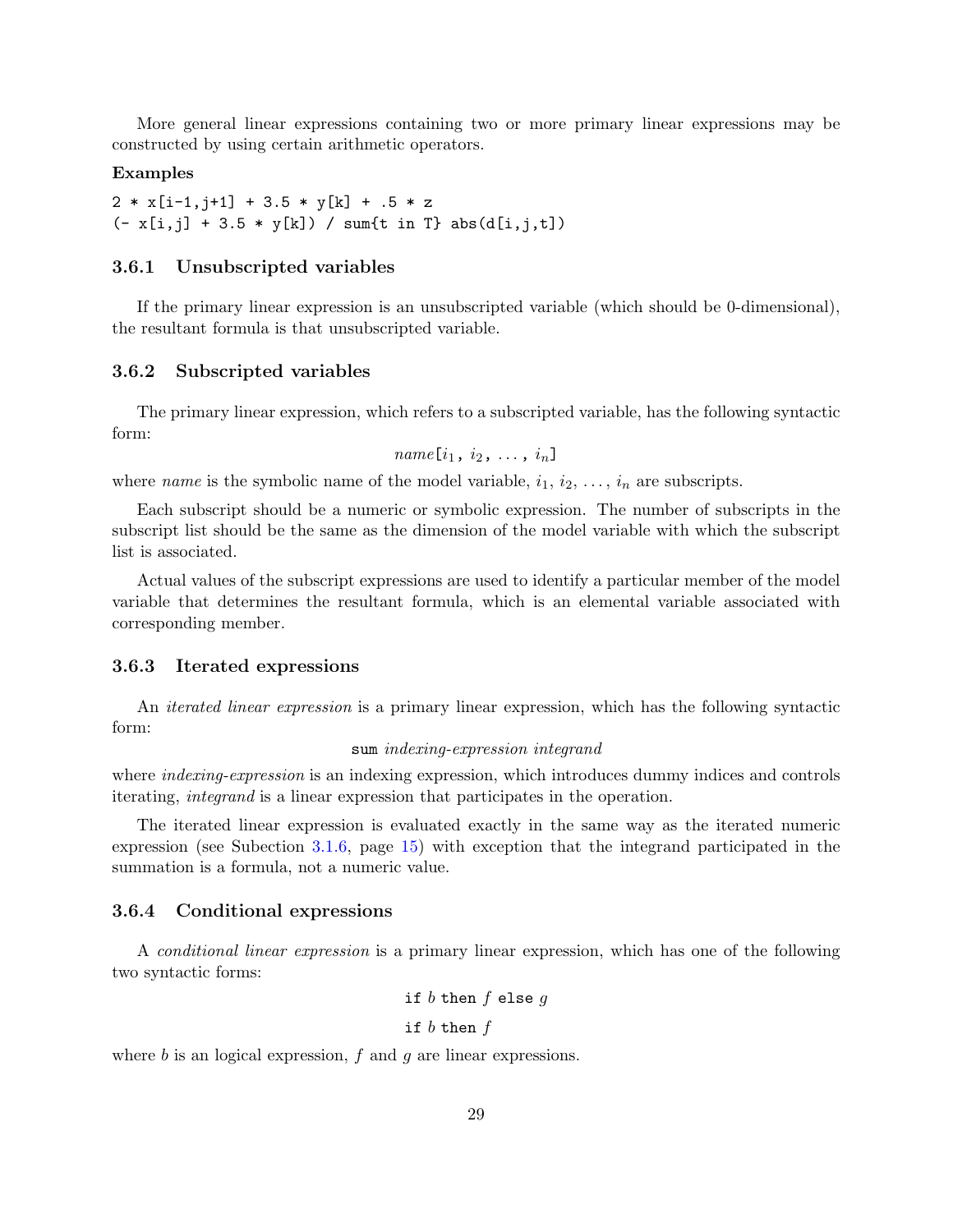The conditional linear expression is evaluated exactly in the same way as the conditional numeric expression (see Subsection [3.1.7](#page-14-1), page [15\)](#page-14-1) with exception that operands participated in the operation are formulae, not numeric values.

#### <span id="page-29-0"></span>**3.6.5 Parenthesized expressions**

Any linear expression may be enclosed in parentheses that syntactically makes it a primary linear expression.

Parentheses may be used in linear expressions, as in algebra, to specify the desired order in which operations are to be performed. Where parentheses are used, the expression within the parentheses is evaluated before the resultant formula is used.

The resultant value of the parenthesized expression is the same as the value of the expression enclosed within parentheses.

# <span id="page-29-1"></span>**3.6.6 Arithmetic operators**

In MathProg there exists the following arithmetic operators, which may be used in linear expressions:

| $+$ f          | unary plus     |
|----------------|----------------|
| $- f$          | unary minus    |
| $f + g$        | addition       |
| $f - g$        | subtraction    |
| $x * f, f * x$ | multiplication |
| f / x          | division       |

where f and g are linear expressions, x is a numeric expression (more precisely, a linear expression containing only the constant term).

If the expression includes more than one arithmetic operator, all operators are performed from left to right according to the hierarchy of operations (see below). The resultant value of the expression, which contains arithmetic operators, is the result of applying the operators to their operands.

### <span id="page-29-2"></span>**3.6.7 Hierarchy of operations**

The hierarchy of arithmetic operations used in linear expressions is the same as for numeric expressions (see Subsection [3.1.10](#page-15-2), page [16](#page-15-2)).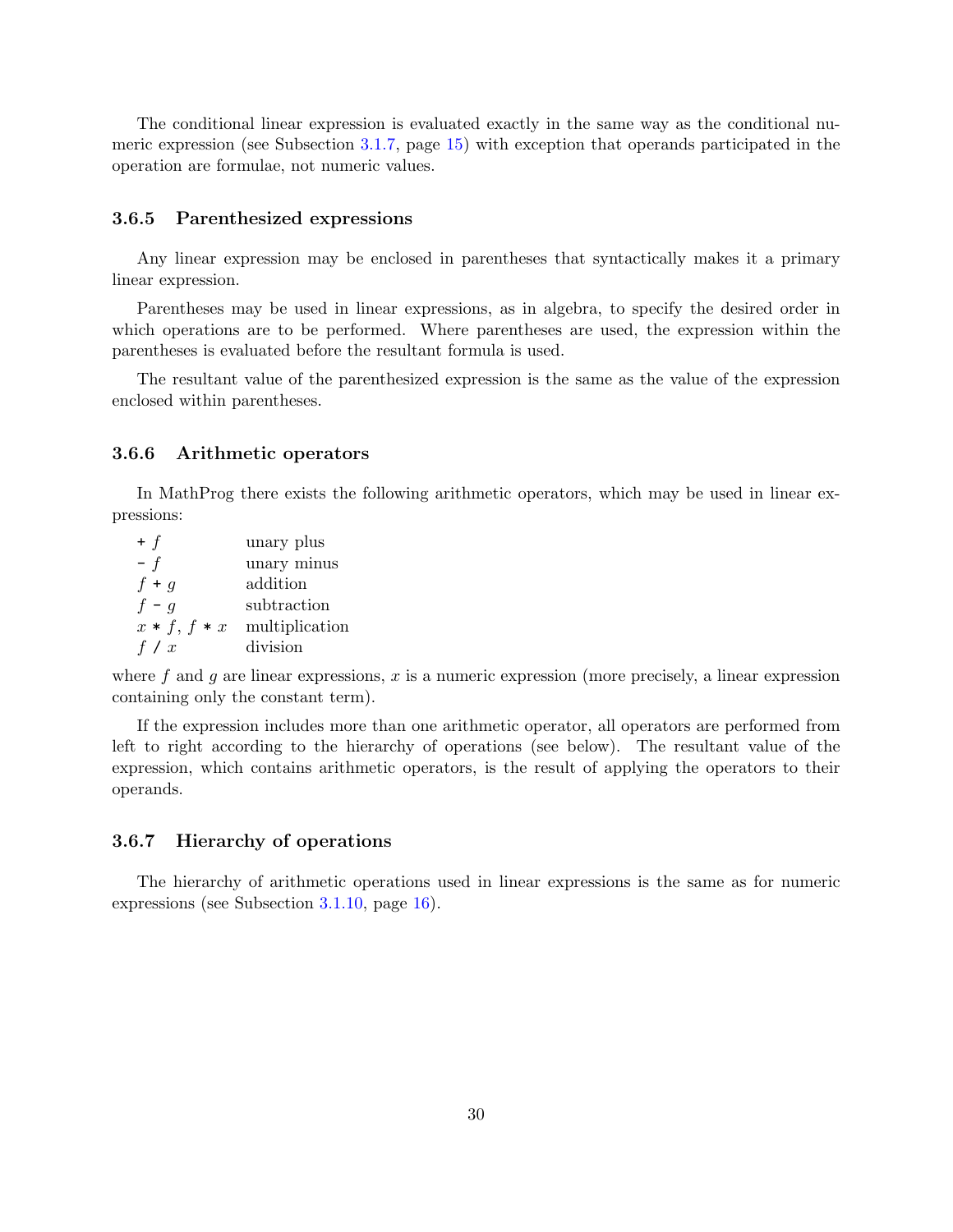# <span id="page-30-0"></span>**Chapter 4**

# **Statements**

*Statements* are basic units of the model description. In MathProg all statements are divided into two categories: declaration statements and functional statements.

*Declaration statements* (set statement, parameter statement, variable statement, constraint statement, objective statement) are used to declare model objects of certain kinds and define certain properties of such objects.

*Functional statements* (solve statement, check statement, display statement, printf statement, loop statement, table statement) are intended for performing some specific actions.

Note that declaration statements may follow in arbitrary order, which does not affect the result of translation. However, any model object should be declared before it is referenced in other statements.

# <span id="page-30-1"></span>**4.1 Set statement**

set *name alias domain*, *attrib*, ..., *attrib*;

*name* is a symbolic name of the set;

*alias* is an optional string literal, which specifies an alias of the set;

*domain* is an optional indexing expression, which specifies a subscript domain of the set;

*attrib*, ..., *attrib* are optional attributes of the set. (Commae preceding attributes may be omitted.)

#### **Optional attributes**

#### dimen *n*

specifies the dimension of *n*-tuples which the set consists of;

#### within *expression*

specifies a superset which restricts the set or all its members (elemental sets) to be within that superset;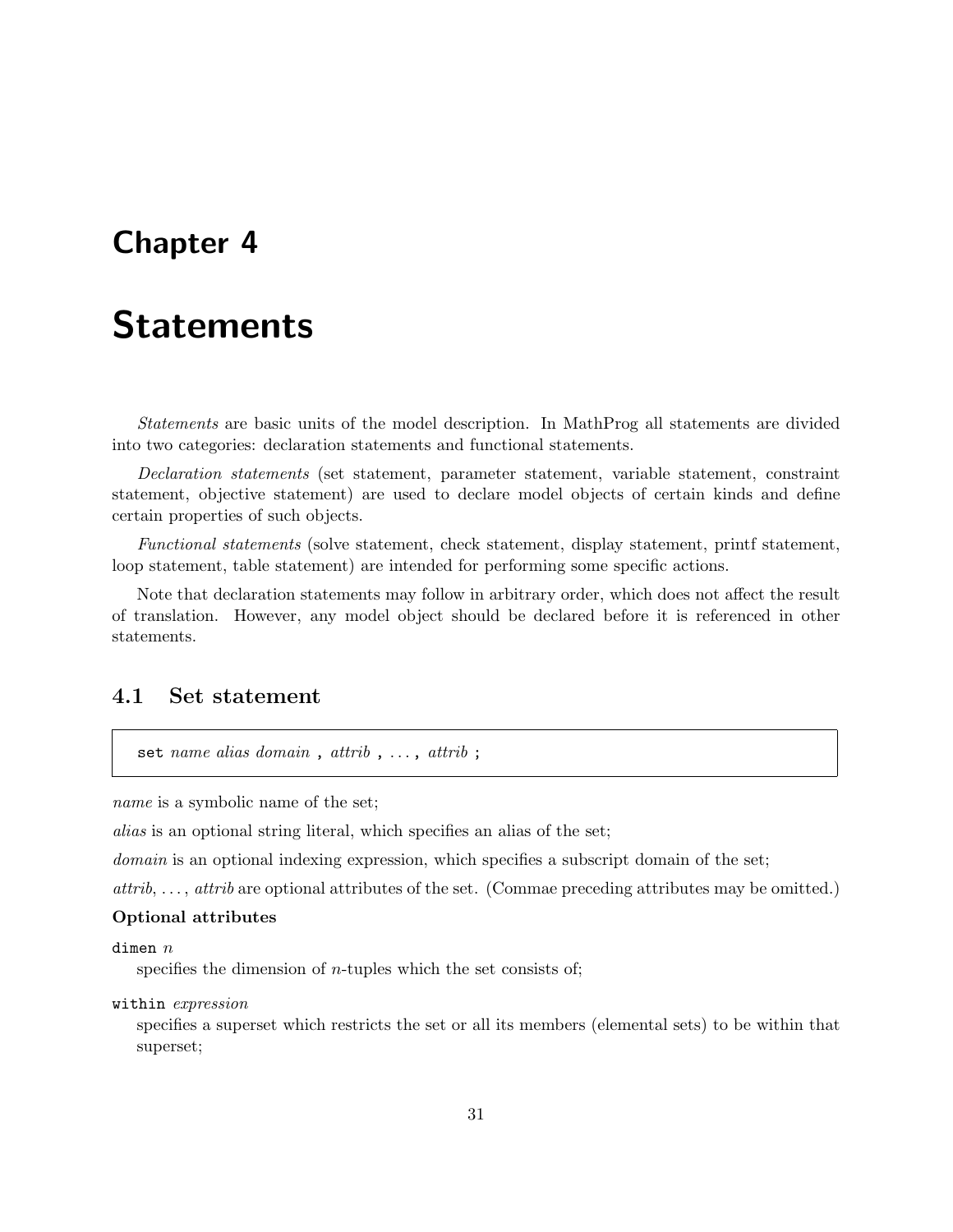#### := *expression*

specifies an elemental set assigned to the set or its members;

#### default *expression*

specifies an elemental set assigned to the set or its members whenever no appropriate data are available in the data section.

#### **Examples**

```
set nodes;
set arcs within nodes cross nodes;
set step{s in 1..maxiter} dimen 2 := if s = 1 then arcs else step[s-1]
   union setof{k in nodes, (i,k) in step[s-1], (k,j) in step[s-1]}(i,j);
set A\{i in I, j in J\}, within B[i+1] cross C[j-1], within D diff E,
   default {('abc',123), (321,'cba')};
```
The set statement declares a set. If the subscript domain is not specified, the set is a simple set, otherwise it is an array of elemental sets.

The dimen attribute specifies the dimension of *n*-tuples, which the set (if it is a simple set) or its members (if the set is an array of elemental sets) consist of, where *n* should be an unsigned integer from 1 to 20. At most one dimen attribute can be specified. If the dimen attribute is not specified, the dimension of *n*-tuples is implicitly determined by other attributes (for example, if there is a set expression that follows := or the keyword default, the dimension of *n*-tuples of corresponding elemental set is used). If no dimension information is available, dimen 1 is assumed.

The within attribute specifies a set expression whose resultant value is a superset used to restrict the set (if it is a simple set) or its members (if the set is an array of elemental sets) to be within that superset. Arbitrary number of within attributes may be specified in the same set statement.

The assign  $(:=)$  attribute specifies a set expression used to evaluate elemental set(s) assigned to the set (if it is a simple set) or its members (if the set is an array of elemental sets). If the assign attribute is specified, the set is *computable* and therefore needs no data to be provided in the data section. If the assign attribute is not specified, the set should be provided with data in the data section. At most one assign or default attribute can be specified for the same set.

The default attribute specifies a set expression used to evaluate elemental set(s) assigned to the set (if it is a simple set) or its members (if the set is an array of elemental sets) whenever no appropriate data are available in the data section. If neither assign nor default attribute is specified, missing data will cause an error.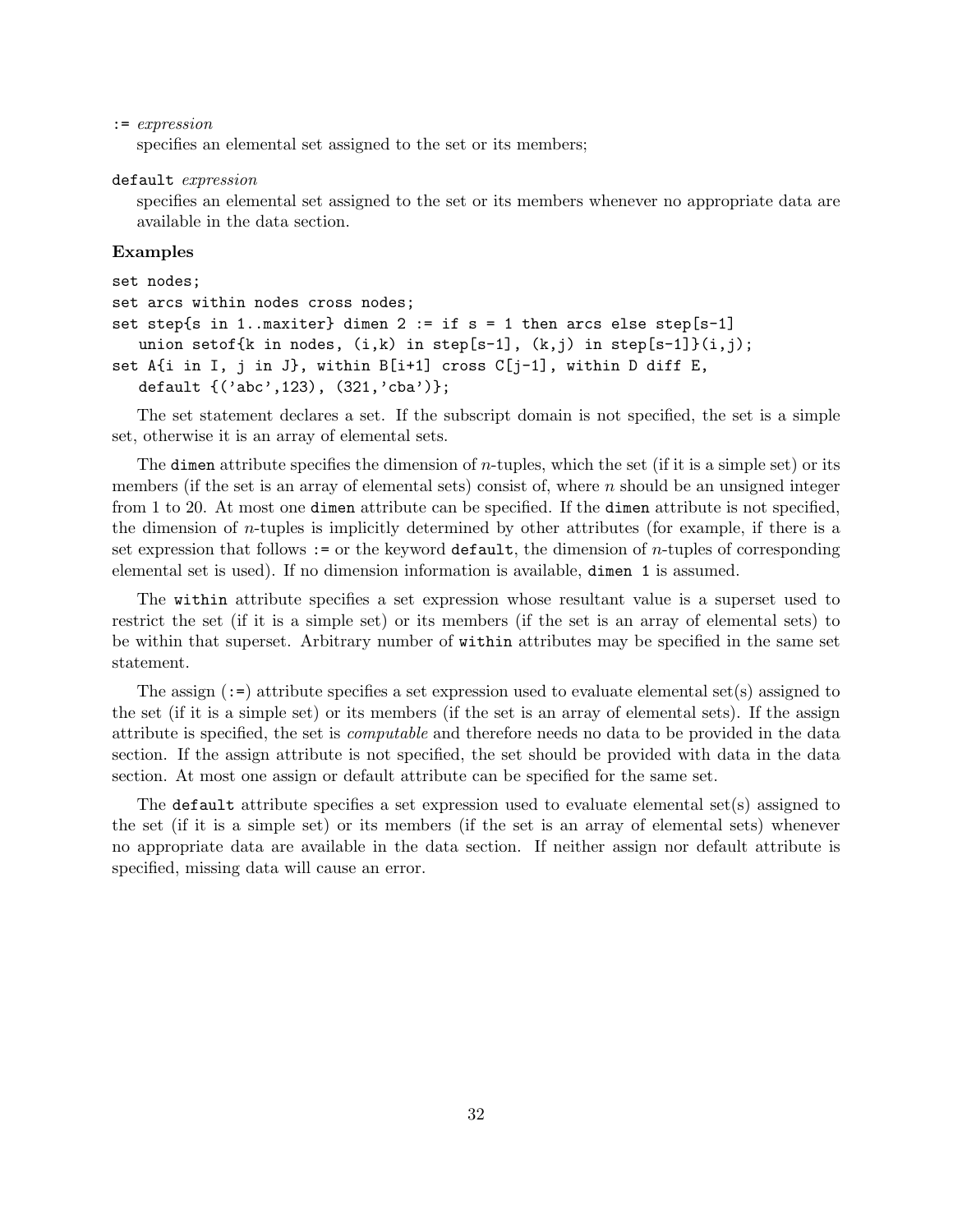# <span id="page-32-0"></span>**4.2 Parameter statement**

param *name alias domain* , *attrib* , . . . , *attrib* ;

*name* is a symbolic name of the parameter;

*alias* is an optional string literal, which specifies an alias of the parameter;

*domain* is an optional indexing expression, which specifies a subscript domain of the parameter;

*attrib*, ..., *attrib* are optional attributes of the parameter. (Commae preceding attributes may be omitted.)

### **Optional attributes**

#### integer

specifies that the parameter is integer;

## binary

specifies that the parameter is binary;

#### symbolic

specifies that the parameter is symbolic;

*relation expression*

(where *relation* is one of: <, <=, =,  $=$ , >=, >, <>, <>, !=)

specifies a condition that restricts the parameter or its members to satisfy that condition;

in *expression*

specifies a superset that restricts the parameter or its members to be in that superset;

:= *expression*

specifies a value assigned to the parameter or its members;

### default *expression*

specifies a value assigned to the parameter or its members whenever no appropriate data are available in the data section.

### **Examples**

```
param units\{raw, prd\} >= 0;
param profit{prd, 1..T+1};
param N := 20 integer >= 0 \le 100;
param comb 'n choose k' \{n \text{ in } 0..N, k \text{ in } 0..n\} :=
   if k = 0 or k = n then 1 else comb[n-1, k-1] + comb[n-1, k];
param p{i in I, j in J}, integer, >= 0, <= i+j, in A[i] symdiff B[j],
   in C[i,j], default 0.5 * (i + j);
param month symbolic default 'May' in {'Mar', 'Apr', 'May'};
```
The parameter statement declares a parameter. If a subscript domain is not specified, the parameter is a simple (scalar) parameter, otherwise it is a *n*-dimensional array.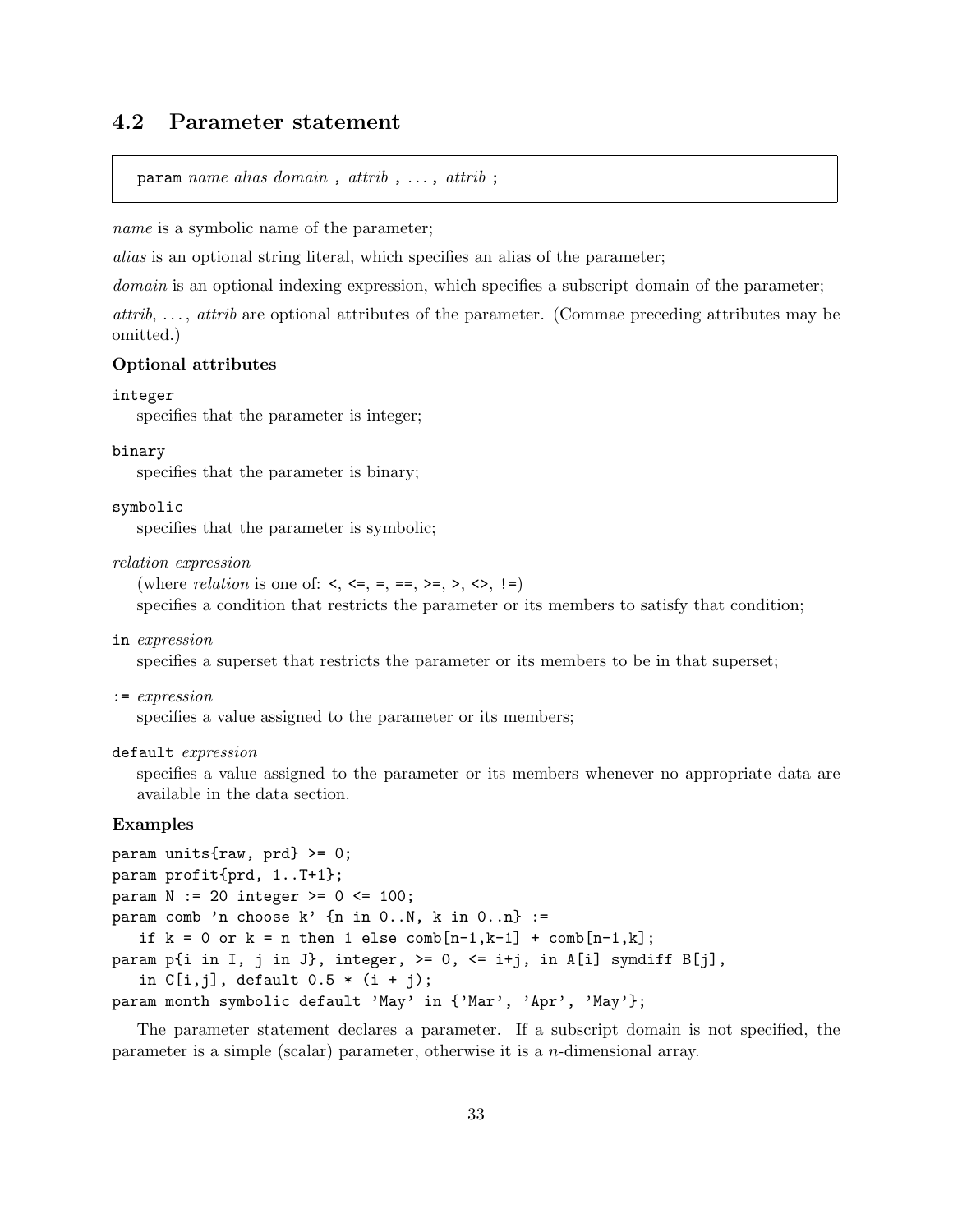The type attributes integer, binary, and symbolic qualify the type of values that can be assigned to the parameter as shown below:

|                 | Type attribute Assigned values  |
|-----------------|---------------------------------|
| (not specified) | Any numeric values              |
| integer         | Only integer numeric values     |
| binary          | Either $0$ or $1$               |
| symbolic        | Any numeric and symbolic values |

The symbolic attribute cannot be specified along with other type attributes. Being specified it should precede all other attributes.

The condition attribute specifies an optional condition that restricts values assigned to the parameter to satisfy that condition. This attribute has the following syntactic forms:

| $\langle v \rangle$ | check for $x < v$    |
|---------------------|----------------------|
| $\leq v$            | check for $x \leq v$ |
| $= v, == v$         | check for $x = v$    |
| $>= v$              | check for $x \geq v$ |
| > v                 | check for $x \geq v$ |
| $\iff v, \; != v$   | check for $x \neq v$ |

where  $x$  is a value assigned to the parameter,  $v$  is the resultant value of a numeric or symbolic expression specified in the condition attribute. Arbitrary number of condition attributes can be specified for the same parameter. If a value being assigned to the parameter during model evaluation violates at least one of specified conditions, an error is raised. (Note that symbolic values are ordered lexicographically, and any numeric value precedes any symbolic value.)

The in attribute is similar to the condition attribute and specifies a set expression whose resultant value is a superset used to restrict numeric or symbolic values assigned to the parameter to be in that superset. Arbitrary number of the in attributes can be specified for the same parameter. If a value being assigned to the parameter during model evaluation is not in at least one of specified supersets, an error is raised.

The assign (:=) attribute specifies a numeric or symbolic expression used to compute a value assigned to the parameter (if it is a simple parameter) or its member (if the parameter is an array). If the assign attribute is specified, the parameter is *computable* and therefore needs no data to be provided in the data section. If the assign attribute is not specified, the parameter should be provided with data in the data section. At most one assign or default attribute can be specified for the same parameter.

The default attribute specifies a numeric or symbolic expression used to compute a value assigned to the parameter or its member whenever no appropriate data are available in the data section. If neither assign nor default attribute is specified, missing data will cause an error.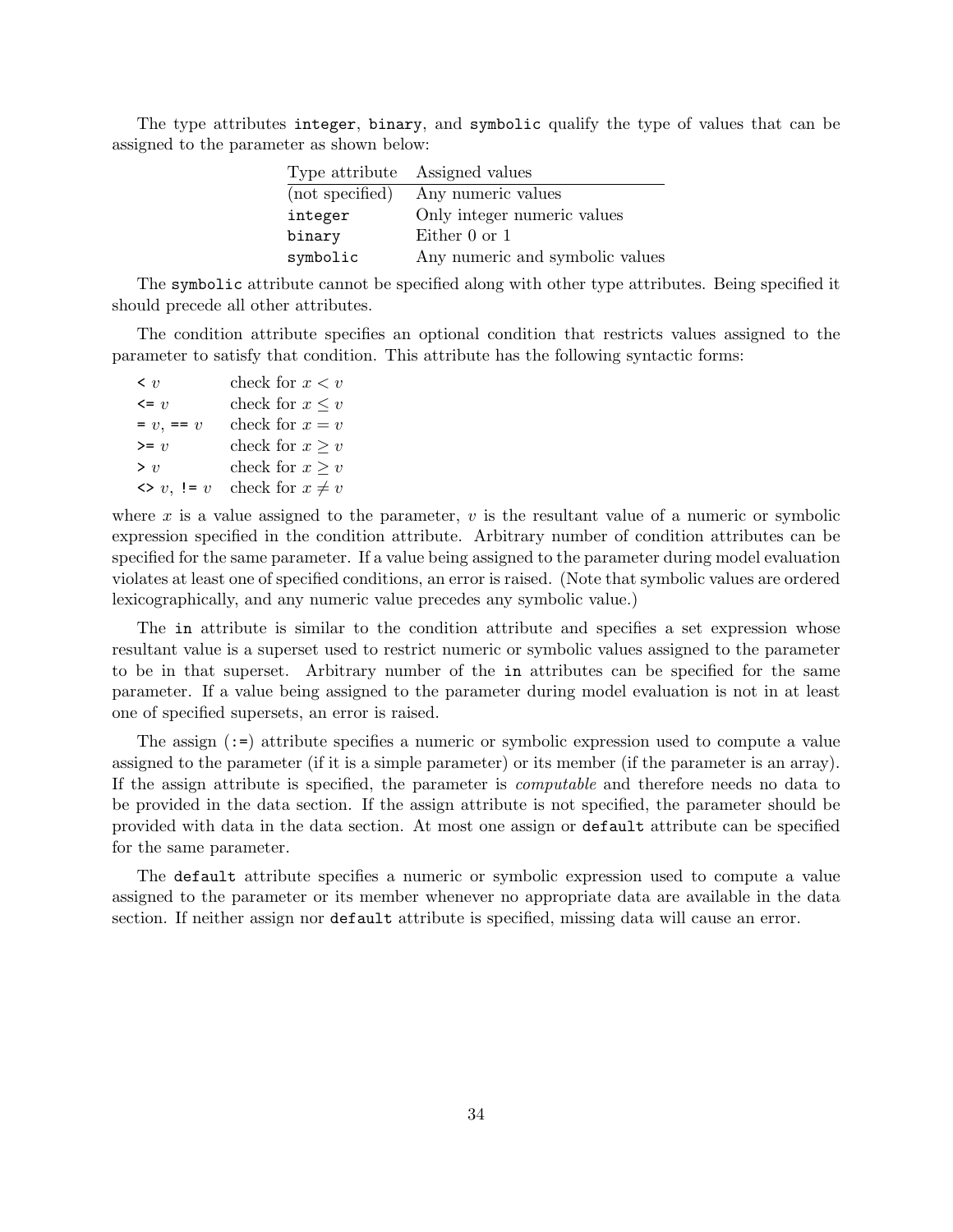# <span id="page-34-0"></span>**4.3 Variable statement**

```
var name alias domain , attrib , . . . , attrib ;
```
*name* is a symbolic name of the variable;

*alias* is an optional string literal, which specifies an alias of the variable;

*domain* is an optional indexing expression, which specifies a subscript domain of the variable;

*attrib*, ..., *attrib* are optional attributes of the variable. (Commae preceding attributes may be omitted.)

### **Optional attributes**

#### integer

restricts the variable to be integer;

#### binary

restricts the variable to be binary;

>= *expression*

specifies an lower bound of the variable;

<= *expression*

specifies an upper bound of the variable;

= *expression*

specifies a fixed value of the variable;

#### **Examples**

```
var x \ge 0;
var y{I,J};var make{p in prd}, integer, >= commit[p], <= market[p];
var store\{raw, 1..T+1\} >= 0;
var z\{i in I, j in J} >= i+j;
```
The variable statement declares a variable. If a subscript domain is not specified, the variable is a simple (scalar) variable, otherwise it is a *n*-dimensional array of elemental variables.

Elemental variable(s) associated with the model variable (if it is a simple variable) or its members (if it is an array) correspond to the variables in the LP/MIP problem formulation (see Section [1.1,](#page-5-1) page [6\)](#page-5-1). Note that only elemental variables actually referenced in some constraints and/or objectives are included in the LP/MIP problem instance to be generated.

The type attributes integer and binary restrict the variable to be integer or binary, respectively. If no type attribute is specified, the variable is continuous. If all variables in the model are continuous, the corresponding problem is of LP class. If there is at least one integer or binary variable, the problem is of MIP class.

The lower bound (>=) attribute specifies a numeric expression for computing an lower bound of the variable. At most one lower bound can be specified. By default all variables (except binary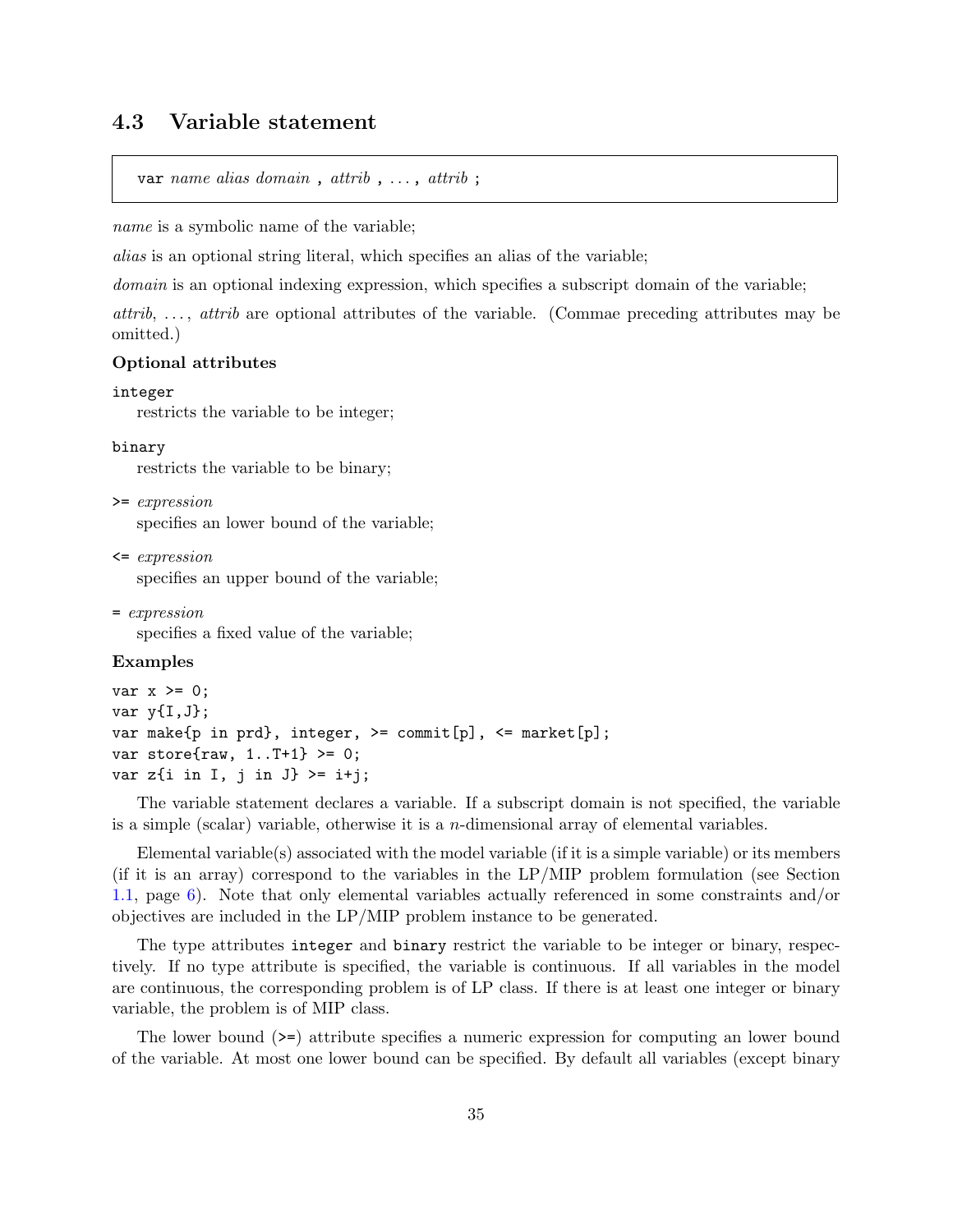ones) have no lower bound, so if a variable is required to be non-negative, its zero lower bound should be explicitly specified.

The upper bound  $\leq$  attribute specifies a numeric expression for computing an upper bound of the variable. At most one upper bound attribute can be specified.

The fixed value (=) attribute specifies a numeric expression for computing a value, at which the variable is fixed. This attribute cannot be specified along with the bound attributes.

# <span id="page-35-0"></span>**4.4 Constraint statement**

s.t. *name alias domain* : *expression* , = *expression* ; s.t. *name alias domain* : *expression* , <= *expression* ; s.t. *name alias domain* : *expression* , >= *expression* ; s.t. *name alias domain* : *expression* , <= *expression* , <= *expression* ; s.t. *name alias domain* : *expression* , >= *expression* , >= *expression* ;

*name* is a symbolic name of the constraint;

*alias* is an optional string literal, which specifies an alias of the constraint;

*domain* is an optional indexing expression, which specifies a subscript domain of the constraint;

*expression* is a linear expression used to compute a component of the constraint. (Commae following expressions may be omitted.)

(The keyword s.t. may be written as subject to or as subj to, or may be omitted at all.)

#### **Examples**

```
s.t. r: x + y + z, >= 0, <= 1;
limit{t in 1..T}: sum{j in prd} make[j,t] <= max_prd;
subject to balance{i in raw, t in 1..T}:
   store[i, t+1] = store[i, t] - sum\{j \text{ in } prd\} \text{ units}[i, j] * make[j, t];subject to rlim 'regular-time limit' {t in time}:
   sum{p \text{ in } prd} \text{ pt}[p] * rprd[p, t] \le 1.3 * dpp[t] * crews[t];
```
The constraint statement declares a constraint. If a subscript domain is not specified, the constraint is a simple (scalar) constraint, otherwise it is a *n*-dimensional array of elemental constraints.

Elemental constraint(s) associated with the model constraint (if it is a simple constraint) or its members (if it is an array) correspond to the linear constraints in the LP/MIP problem formulation (see Section [1.1](#page-5-1), page  $6$ ).

If the constraint has the form of equality or single inequality, i.e. includes two expressions, one of which follows the colon and other follows the relation sign  $=$ ,  $\leq$ , or  $\geq$ , both expressions in the statement can be linear expressions. If the constraint has the form of double inequality,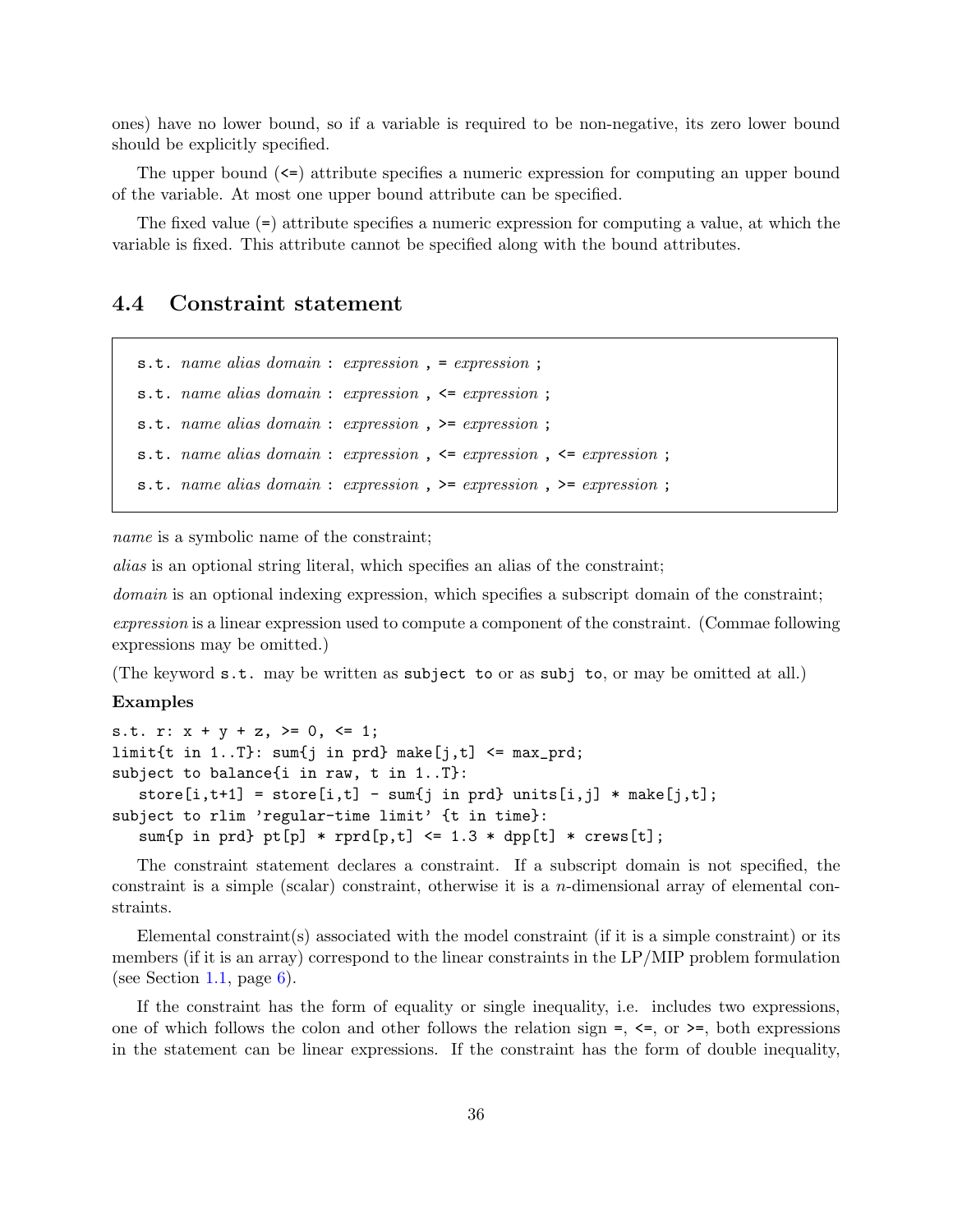i.e. includes three expressions, the middle expression can be a linear expression while the leftmost and rightmost ones can be only numeric expressions.

Generating the model is, roughly speaking, generating its constraints, which are always evaluated for the entire subscript domain. Evaluation of the constraints leads, in turn, to evaluation of other model objects such as sets, parameters, and variables.

Constructing an actual linear constraint included in the problem instance, which (constraint) corresponds to a particular elemental constraint, is performed as follows.

If the constraint has the form of equality or single inequality, evaluation of both linear expressions gives two resultant linear forms:

$$
f = a_1x_1 + a_2x_2 + \ldots + a_nx_n + a_0,
$$
  
\n
$$
g = b_1x_1 + a_2x_2 + \ldots + a_nx_n + b_0,
$$

where  $x_1, x_2, \ldots, x_n$  are elemental variables;  $a_1, a_2, \ldots, a_n, b_1, b_2, \ldots, b_n$  are numeric coefficients;  $a_0$  and  $b_0$  are constant terms. Then all linear terms of  $f$  and  $g$  are carried to the left-hand side, and the constant terms are carried to the right-hand side, that gives the final elemental constraint in the standard form:

$$
(a_1-b_1)x_1 + (a_2-b_2)x_2 + \ldots + (a_n-b_n)x_n \begin{cases} = \\ \leq \\ \leq \end{cases} b_0 - a_0.
$$

If the constraint has the form of double inequality, evaluation of the middle linear expression gives the resultant linear form:

$$
f = a_1 x_1 + a_2 x_2 + \ldots + a_n x_n + a_0,
$$

and evaluation of the leftmost and rightmost numeric expressions gives two numeric values *l* and *u*, respectively. Then the constant term of the linear form is carried to both left-hand and righthandsides that gives the final elemental constraint in the standard form:

$$
l - a_0 \le a_1 x_1 + a_2 x_2 + \ldots + a_n x_n \le u - a_0.
$$

## **4.5 Objective statement**

```
minimize name alias domain : expression ;
```

```
maximize name alias domain : expression ;
```
*name* is a symbolic name of the objective;

*alias* is an optional string literal, which specifies an alias of the objective;

*domain* is an optional indexing expression, which specifies a subscript domain of the objective;

*expression* is a linear expression used to compute the linear form of the objective.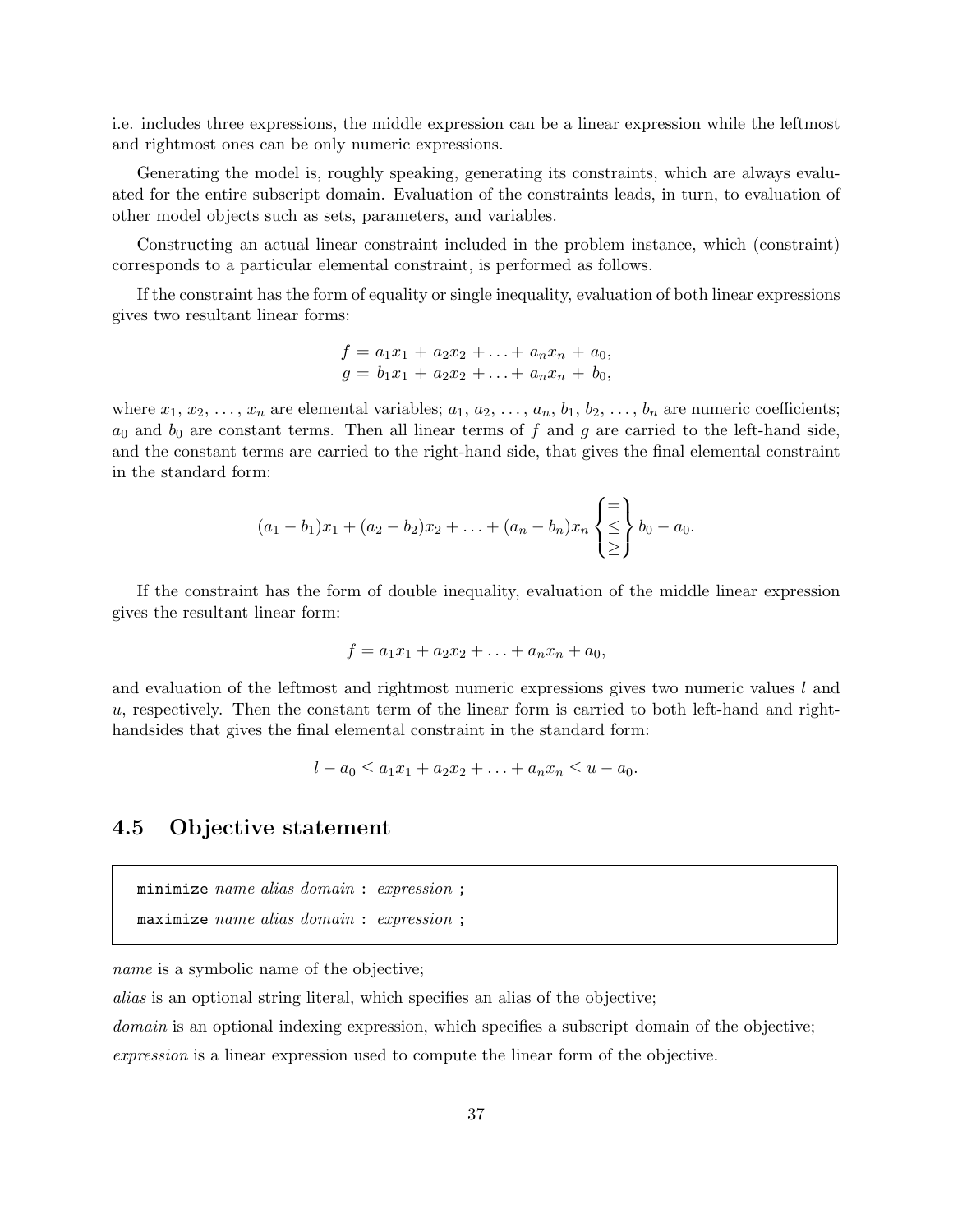#### **Examples**

minimize obj:  $x + 1.5 * (y + z)$ ; maximize total\_profit: sum{p in prd} profit[p] \* make[p];

The objective statement declares an objective. If a subscript domain is not specified, the objective is a simple (scalar) objective. Otherwise it is a *n*-dimensional array of elemental objectives.

Elemental objective(s) associated with the model objective (if it is a simple objective) or its members (if it is an array) correspond to general linear constraints in the LP/MIP problem for-mulation (see Section [1.1,](#page-5-0) page [6](#page-5-0)). However, unlike constraints the corresponding linear forms are free (unbounded).

Constructing an actual linear constraint included in the problem instance, which (constraint) corresponds to a particular elemental constraint, is performed as follows. The linear expression specified in the objective statement is evaluated that, gives the resultant linear form:

$$
f = a_1x_1 + a_2x_2 + \ldots + a_nx_n + a_0,
$$

where  $x_1, x_2, \ldots, x_n$  are elemental variables;  $a_1, a_2, \ldots, a_n$  are numeric coefficients;  $a_0$  is the constant term. Then the linear form is used to construct the final elemental constraint in the standard form:

$$
-\infty < a_1 x_1 + a_2 x_2 + \ldots + a_n x_n + a_0 < +\infty.
$$

As a rule the model description contains only one objective statement that defines the objective function used in the problem instance. However, it is allowed to declare arbitrary number of objectives, in which case the actual objective function is the first objective encountered in the model description. Other objectives are also included in the problem instance, but they do not affect the objective function.

## **4.6 Solve statement**

#### solve ;

The solve statement is optional and can be used only once. If no solve statement is used, one is assumed at the end of the model section.

The solve statement causes the model to be solved, that means computing numeric values of all model variables. This allows using variables in statements below the solve statement in the same way as if they were numeric parameters.

Note that the variable, constraint, and objective statements cannot be used below the solve statement, i.e. all principal components of the model should be declared above the solve statement.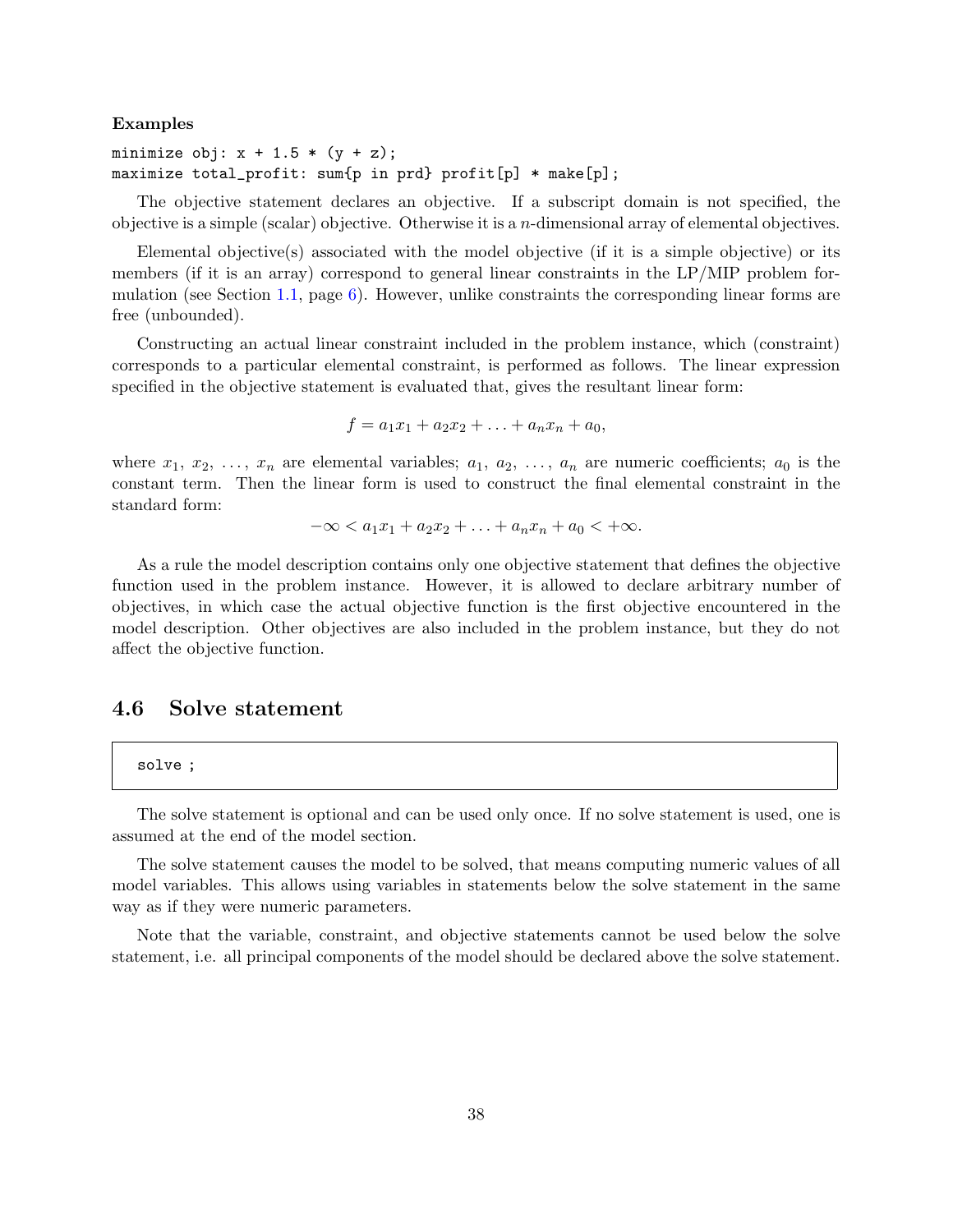# **4.7 Check statement**

check *domain* : *expression* ;

*domain* is an optional indexing expression, which specifies a subscript domain of the check statement;

*expression* is an logical expression which specifies the logical condition to be checked. (The colon preceding *expression* may be omitted.)

#### **Examples**

check:  $x + y \le 1$  and  $x \ge 0$  and  $y \ge 0$ ; check sum{i in ORIG} supply[i] = sum{j in DEST} demand[j]; check $\{i$  in I, j in 1..10 $\}$ :  $S[i, j]$  in  $U[i]$  union  $V[j]$ ;

The check statement allows checking the resultant value of an logical expression specified in the statement. If the value is *false*, an error is reported.

If the subscript domain is not specified, the check is performed only once. Specifying the subscript domain allows performing multiple check for every *n*-tuple in the domain set. In the latter case the logical expression may include dummy indices introduced in corresponding indexing expression.

## **4.8 Display statement**

```
display domain: item, ..., item;
```
*domain* is an optional indexing expression, which specifies a subscript domain of the display statement;

*item*, ..., *item* are items to be displayed. (The colon preceding the first item may be omitted.)

### **Examples**

```
display: 'x =', x, 'y =', y, 'z =', z;
display sqrt(x ** 2 + y ** 2 + z ** 2);
display\{i in I, j in J\}: i, j, a[i, j], b[i, j];
```
The display statement evaluates all items specified in the statement and writes their values on the standard output (terminal) in plain text format.

If a subscript domain is not specified, items are evaluated and then displayed only once. Specifying the subscript domain causes items to be evaluated and displayed for every *n*-tuple in the domain set. In the latter case items may include dummy indices introduced in corresponding indexing expression.

An item to be displayed can be a model object (set, parameter, variable, constraint, objective) or an expression.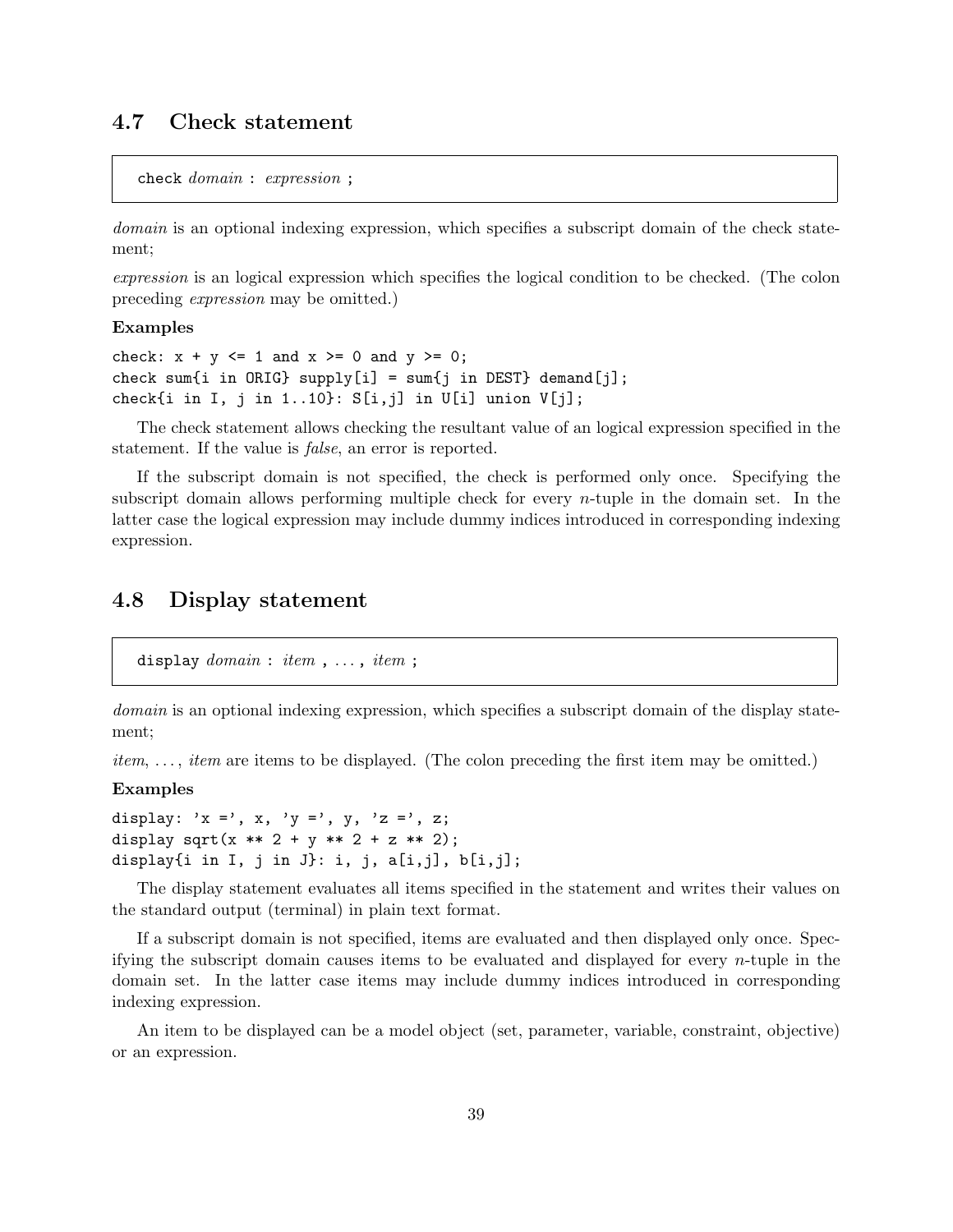If the item is a computable object (i.e. a set or parameter provided with the assign attribute), the object is evaluated over the entire domain and then its content (i.e. the content of the object array) is displayed. Otherwise, if the item is not a computable object, only its current content (i.e. members actually generated during the model evaluation) is displayed.

If the item is an expression, the expression is evaluated and its resultant value is displayed.

## **4.9 Printf statement**

```
printf domain : format , expression , . . . , expression ;
printf domain : format , expression , . . . , expression > filename ;
printf domain : format , expression , . . . , expression >> filename ;
```
*domain* is an optional indexing expression, which specifies a subscript domain of the printf statement;

*format* is a symbolic expression whose value specifies a format control string. (The colon preceding the format expression may be omitted.)

*expression*, . . . , *expression* are zero or more expressions whose values have to be formatted and printed. Each expression should be of numeric, symbolic, or logical type.

*filename* is a symbolic expression whose value specifies a name of a text file, to which the output is redirected. The flag > means creating a new empty file while the flag >> means appending the output to an existing file. If no file name is specified, the output is written on the standard output (terminal).

#### **Examples**

printf 'Hello, world!\n'; printf: "x = %.3f; y = %.3f; z = %.3f\n", x, y, z > "result.txt"; printf{i in I, j in J}: "flow from %s to %s is %d\n", i, j,  $x[i,j]$ >> result\_file & ".txt"; printf{i in I} 'total flow from %s is %g\n', i, sum{j in J}  $x[i,j]$ ; printf{k in K} "x[%s] = " & (if x[k] < 0 then "?" else "%g"),  $k, x[k];$ 

The printf statement is similar to the display statement, however, it allows formatting data to be written.

If a subscript domain is not specified, the printf statement is executed only once. Specifying a subscript domain causes executing the printf statement for every *n*-tuple in the domain set. In the latter case the format and expression may include dummy indices introduced in corresponding indexing expression.

The format control string is a value of the symbolic expression *format* specified in the printf statement. It is composed of zero or more directives as follows: ordinary characters (not %), which are copied unchanged to the output stream, and conversion specifications, each of which causes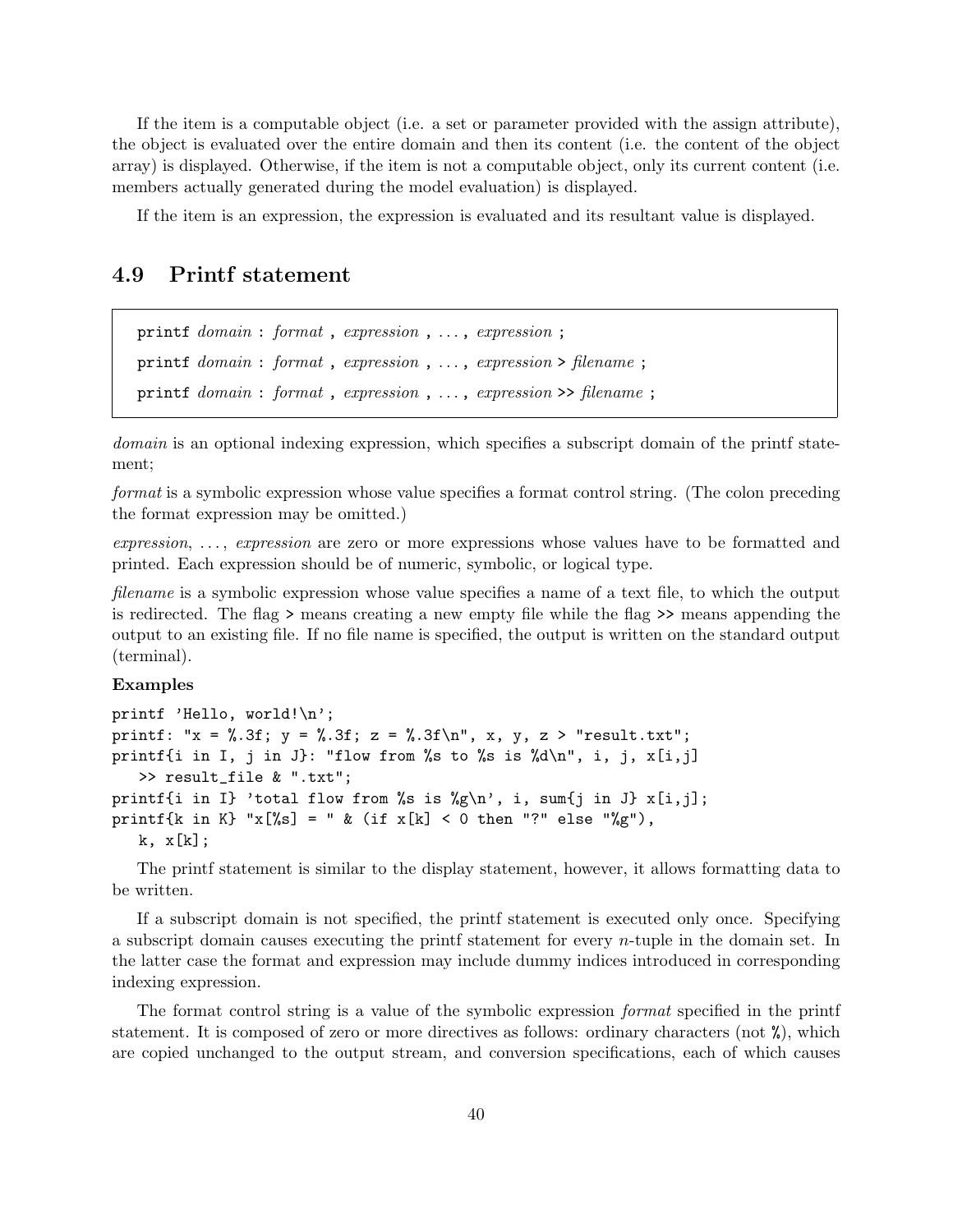evaluating corresponding expression specified in the printf statement, formatting it, and writing its resultant value to the output stream.

Conversion specifications that may be used in the format control string are the following: d, i, f, F, e, E, g, G, and s. These specifications have the same syntax and semantics as in the C programming language.

## **4.10 For statement**

```
for domain : statement ;
for domain: \{ statement \dots statement\};
```
*domain* is an indexing expression which specifies a subscript domain of the for statement. (The colon following the indexing expression may be omitted.)

*statement* is a statement, which should be executed under control of the for statement;

*statement*, ..., *statement* is a sequence of statements (enclosed in curly braces), which should be executed under control of the for statement.

Only the following statements can be used within the for statement: check, display, printf, and another for.

## **Examples**

```
for \{(i, j) \text{ in } E: i != j\}{ printf "flow from %s to %s is %g\n", i, j, x[i,j];
   check x[i,j] \ge 0;
}
for {i in 1..n}
\{ for \{j in 1..n} printf " %s", if x[i,j] then "Q" else ".";
   printf("n");
}
for {1..72} printf("*");
```
The for statement causes a statement or a sequence of statements specified as part of the for statement to be executed for every *n*-tuple in the domain set. Thus, statements within the for statement may include dummy indices introduced in corresponding indexing expression.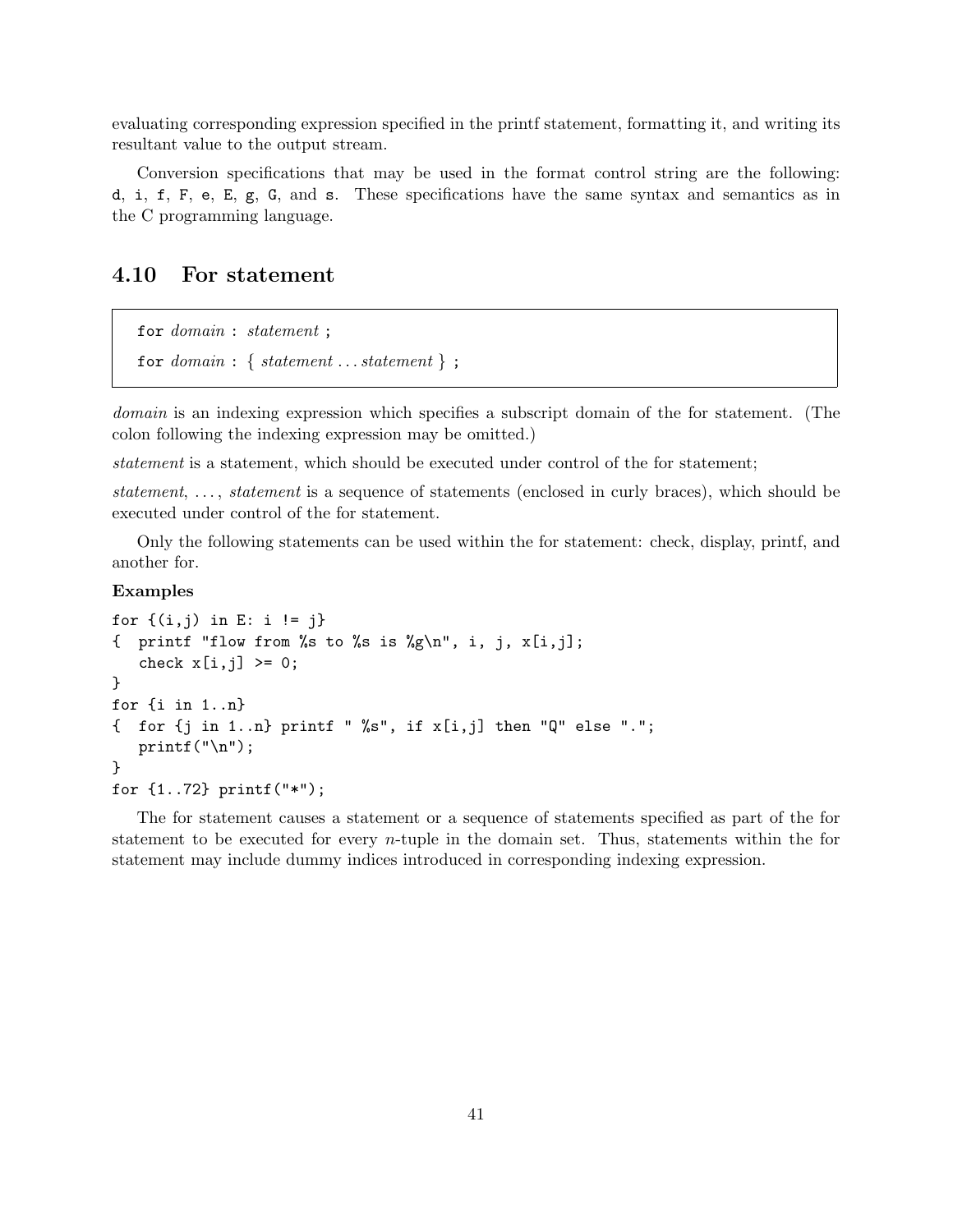## **4.11 Table statement**

table *name alias* IN *driver arg* . . . *arg* : *set* <- [ *fld* , . . . , *fld* ] , *par* ~ *fld* , . . . , *par* ~ *fld* ; table *name alias domain* OUT *driver arg* . . . *arg* :  $\exp r \uparrow \text{fd}$ ,  $\ldots$ ,  $\exp r \uparrow \text{fd}$ ;

*name* is a symbolic name of the table;

*alias* is an optional string literal, which specifies an alias of the table;

*domain* is an indexing expression, which specifies a subscript domain of the (output) table;

IN means reading data from the input table;

OUT means writing data to the output table;

*driver* is a symbolic expression, which specifies the driver used to access the table (for details see Appendix [C,](#page-60-0) page [61\)](#page-60-0);

*arg* is an optional symbolic expression, which is an argument passed to the table driver. This symbolic expression should not include dummy indices specified in the domain;

*set* is the name of an optional simple set called *control set*. It can be omitted along with the delimiter <-;

*fld* is a field name. Within square brackets at least one field should be specified. The field name following a parameter name or expression is optional and can be omitted along with the delimiter  $\tilde{\cdot}$ , in which case the name of corresponding model object is used as the field name;

*par* is a symbolic name of a model parameter;

*expr* is a numeric or symbolic expression.

## **Examples**

```
table data IN "CSV" "data.csv": S <- [FROM,TO], d~DISTANCE,
   c~COST;
table result\{(f,t) in S} OUT "CSV" "result.csv": f~FROM, t~TO,
   x[f,t]^{\sim}FLOW;
```
The table statement allows reading data from a table into model objects such as sets and (non-scalar) parameters as well as writing data from the model to a table.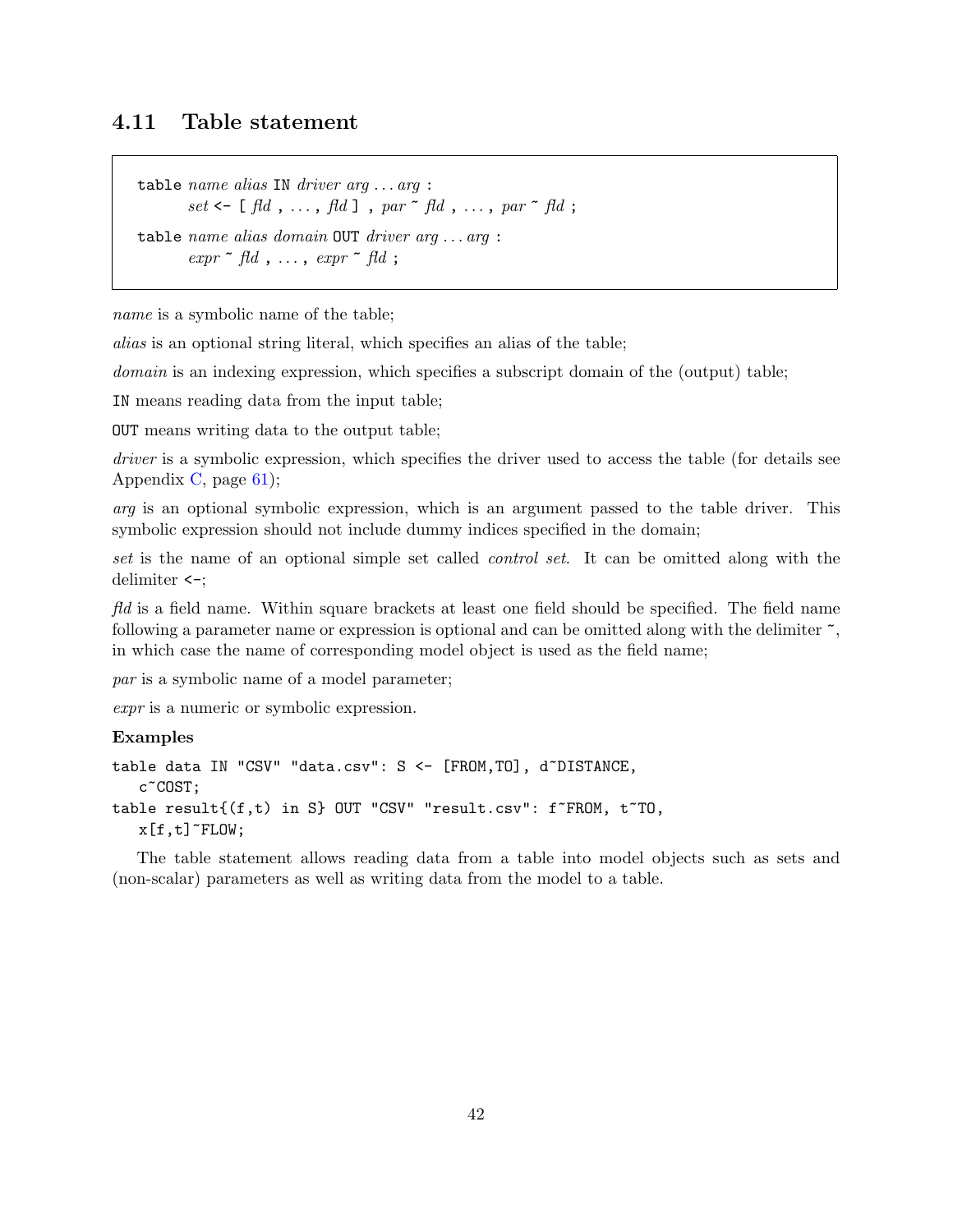## **4.11.1 Table structure**

A *data table* is an (unordered) set of *records*, where each record consists of the same number of *fields*, and each field is provided with a unique symbolic name called the *field name*. For example:

|               | First     | Second   |                 | Last  |
|---------------|-----------|----------|-----------------|-------|
|               | field     | field    |                 | field |
|               |           | ↓        |                 |       |
| Table header  | FROM      | T0       | <b>DISTANCE</b> | COST  |
| First record  | Seattle   | New-York | 2.5             | 0.12  |
| Second record | Seattle   | Chicago  | 1.7             | 0.08  |
|               | Seattle   | Topeka   | 1.8             | 0.09  |
|               | San-Diego | New-York | 2.5             | 0.15  |
|               | San-Diego | Chicago  | 1.8             | 0.10  |
| Last record   | San-Diego | Topeka   | 1.4             | 0.07  |

## **4.11.2 Reading data from input table**

The input table statement causes reading data from the specified table record by record.

Once a next record has been read, numeric or symbolic values of fields, whose names are enclosed in square brackets in the table statement, are gathered into *n*-tuple, and if the control set is specified in the table statement, this *n*-tuple is added to it. Besides, a numeric or symbolic value of each field associated with a model parameter is assigned to the parameter member identified by subscripts, which are components of the *n*-tuple just read.

For example, the following input table statement:

table data IN "...": S <- [FROM, TO], d~DISTANCE, c~COST;

causes reading values of four fields named FROM, TO, DISTANCE, and COST from each record of the specified table. Values of fields **FROM** and **TO** give a pair  $(f, t)$ , which is added to the control set **S**. The value of field DISTANCE is assigned to parameter member  $d[f, t]$ , and the value of field COST is assigned to parameter member c[*f, t*].

Note that the input table may contain extra fields whose names are not specified in the table statement, in which case values of these fields on reading the table are ignored.

### **4.11.3 Writing data to output table**

The output table statement causes writing data to the specified table. Note that some drivers (namely, CSV and xBASE) destroy the output table before writing data, i.e. delete all its existing records.

Each *n*-tuple in the specified domain set generates one record written to the output table. Values of fields are numeric or symbolic values of corresponding expressions specified in the table statement. These expressions are evaluated for each *n*-tuple in the domain set and, thus, may include dummy indices introduced in the corresponding indexing expression.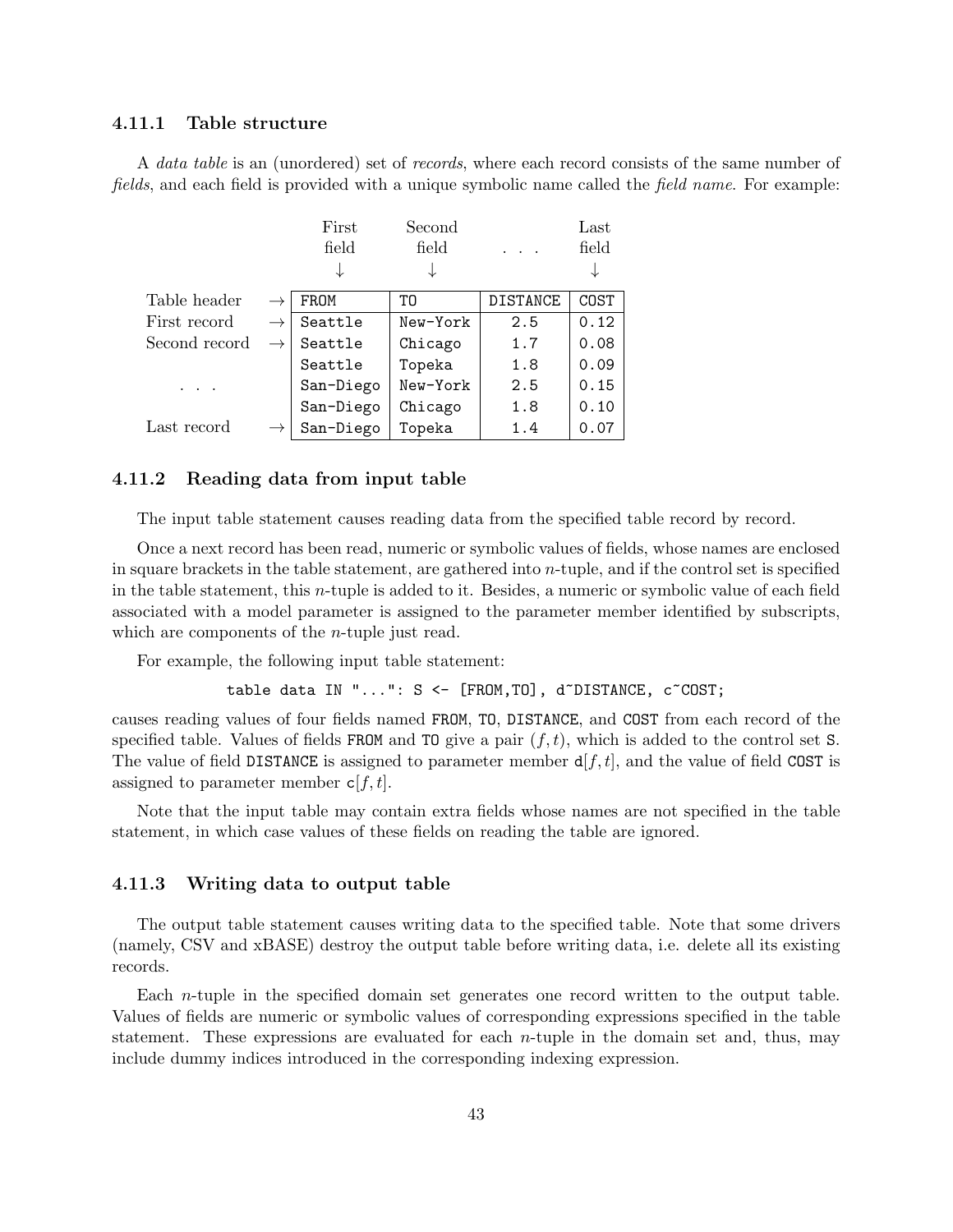For example, the following output table statement:

```
table result\{(f,t) in S} OUT "...": f~FROM, t~TO, x[f,t]~FLOW;
```
causes writing records, by one record for each pair  $(f, t)$  in set  $S$ , to the output table, where each record consists of three fields named FROM, TO, and FLOW. The values written to fields FROM and TO are current values of dummy indices f and t, and the value written to field FLOW is a value of member  $x[f, t]$  of corresponding subscripted parameter or variable.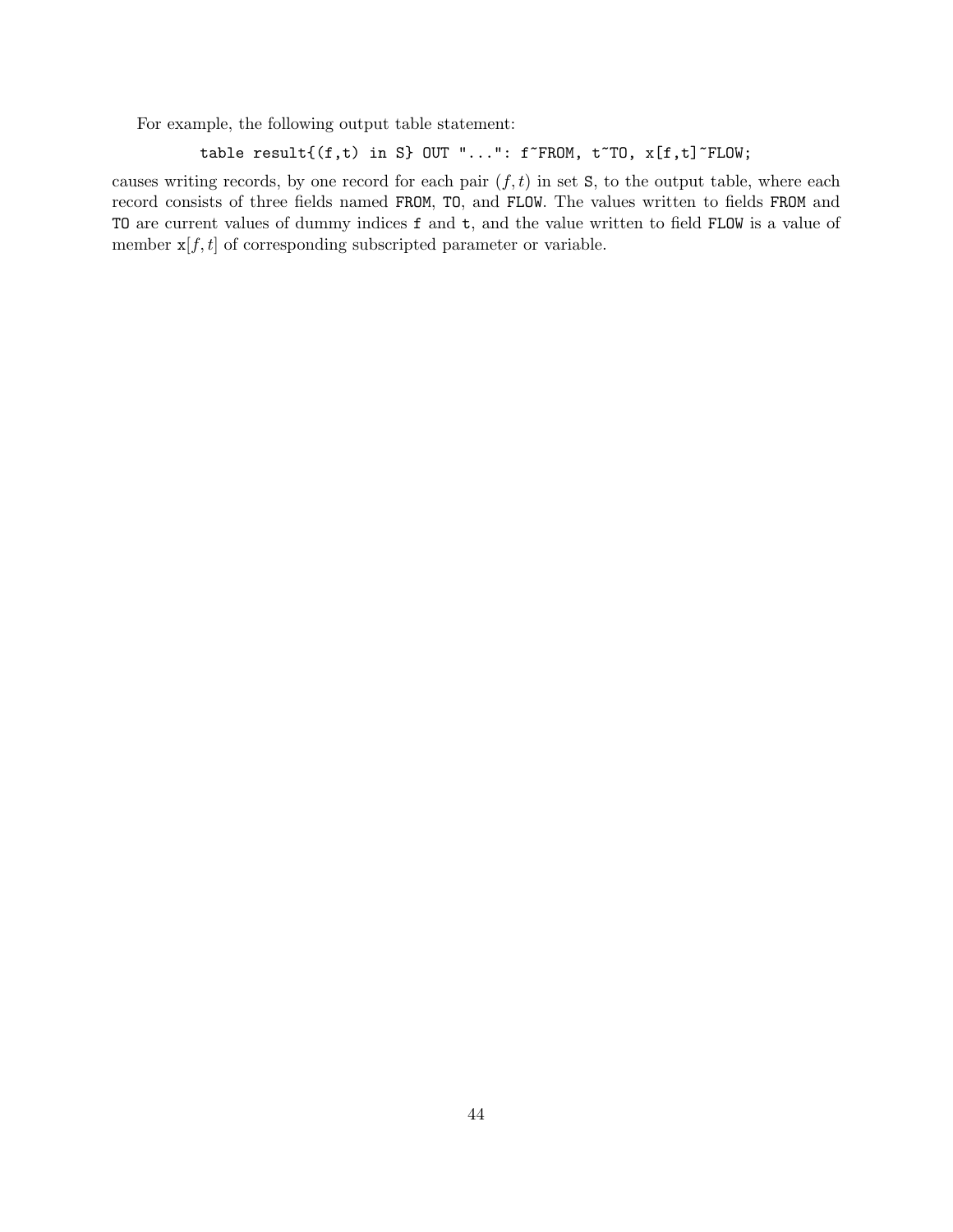# **Chapter 5**

# **Model data**

*Model data* include elemental sets, which are "values" of model sets, and numeric and symbolic values of model parameters.

In MathProg there are two different ways to saturate model sets and parameters with data. One way is simply providing necessary data using the assign attribute. However, in many cases it is more practical to separate the model itself and particular data needed for the model. For the latter reason in MathProg there is another way, when the model description is divided into two parts: model section and data section.

A *model section* is a main part of the model description that contains declarations of all model objects and is common for all problems based on that model.

A *data section* is an optional part of the model description that contains model data specific for a particular problem.

In MathProg model and data sections can be placed either in one text file or in two separate text files.

1. If both model and data sections are placed in one file, the file is composed as follows:

*statement*; *statement*; . . . *statement*; data; *data block*; *data block*; . . . *data block*; end;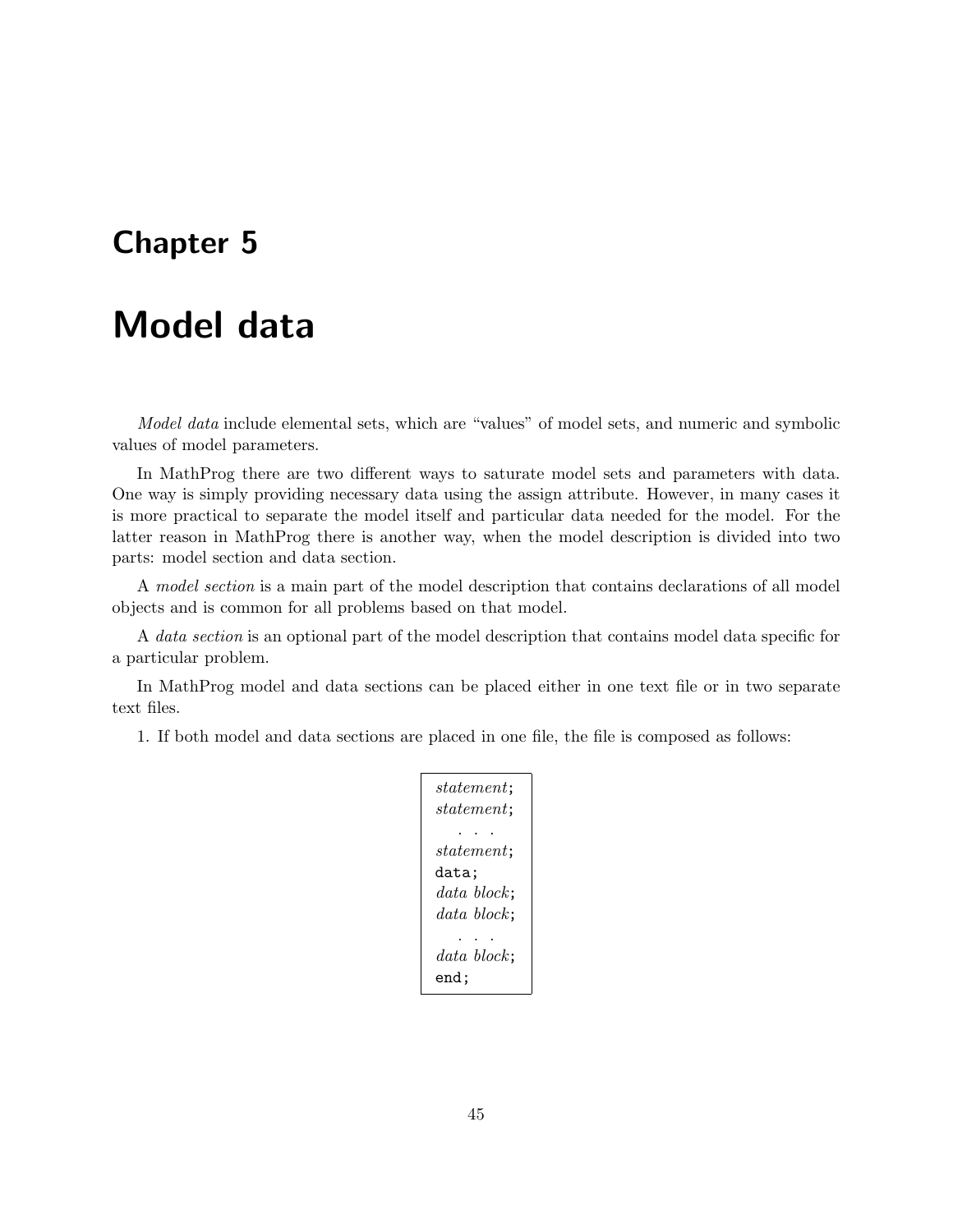2. If the model and data sections are placed in two separate files, the files are composed as follows:



Note: If the data section is placed in a separate file, the keyword data is optional and may be omitted along with the semicolon that follows it.

## **5.1 Coding data section**

The *data section* is a sequence of data blocks in various formats, which are discussed in following sections. The order, in which data blocks follow in the data section, may be arbitrary, not necessarily the same, in which corresponding model objects follow in the model section.

The rules of coding the data section are commonly the same as the rules of coding the model description (see Section [2](#page-8-0), page [9](#page-8-0)), i.e. data blocks are composed from basic lexical units such as symbolic names, numeric and string literals, keywords, delimiters, and comments. However, for the sake of convenience and for improving readability there is one deviation from the common rule: if a string literal consists of only alphanumeric characters (including the underscore character), the signs + and -, and/or the decimal point, it may be coded without bordering by (single or double) quotes.

All numeric and symbolic material provided in the data section is coded in the form of numbers and symbols, i.e. unlike the model section no expressions are allowed in the data section. Nevertheless, the signs + and - can precede numeric literals to allow coding signed numeric quantities, in which case there should be no white-space characters between the sign and following numeric literal (if there is at least one white-space, the sign and following numeric literal are recognized as two different lexical units).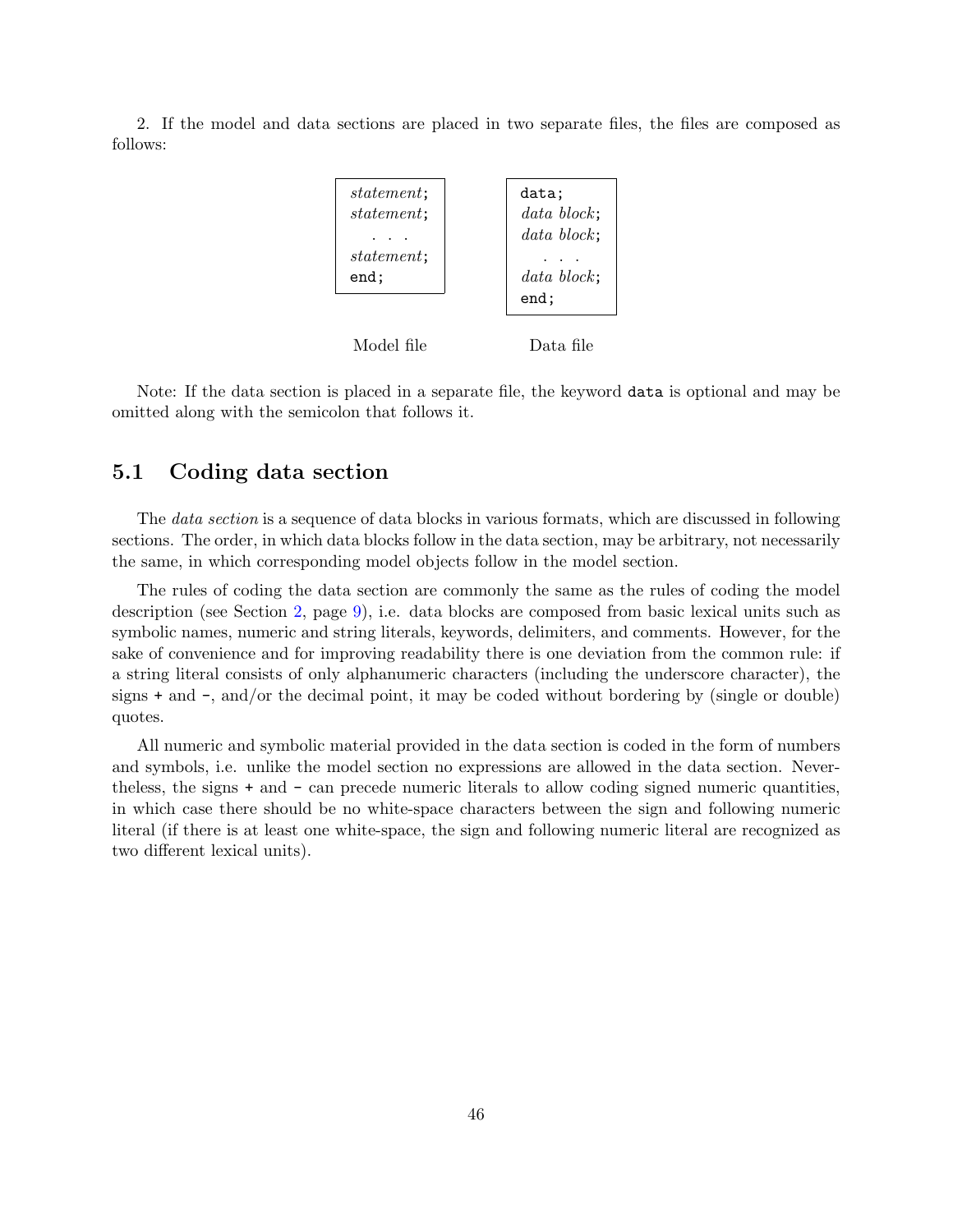# **5.2 Set data block**

```
set name, record, ..., record;
```
set *name* [ *symbol* , ..., *symbol* ], *record*, ..., *record*;

*name* is a symbolic name of the set;

*symbol*, ..., *symbol* are subscripts, which specify a particular member of the set (if the set is an array, i.e. a set of sets);

*record*, ..., *record* are data records.

Commae preceding data records may be omitted.

## **Data records**

#### :=

is a non-significant data record, which may be used freely to improve readability;

( *slice* )

specifies a slice;

*simple-data*

specifies set data in the simple format;

: *matrix-data*

specifies set data in the matrix format;

(tr) : *matrix-data*

specifies set data in the transposed matrix format. (In this case the colon following the keyword (tr) may be omitted.)

#### **Examples**

```
set month := Jan Feb Mar Apr May Jun;
set month "Jan", "Feb", "Mar", "Apr", "May", "Jun";
set A[3,Mar] := (1,2) (2,3) (4,2) (3,1) (2,2) (4,4) (3,4);
set A[3,'Mar'] := 1 2 2 3 4 2 3 1 2 2 4 4 3 4;
set A[3,'Mar'] : 1 2 3 4 :=
               1 - + - -2 - + + -3 + - - +4 - + - + ;
set B := (1,2,3) (1,3,2) (2,3,1) (2,1,3) (1,2,2) (1,1,1) (2,1,1);
set B := (*,*,*) 1 2 3, 1 3 2, 2 3 1, 2 1 3, 1 2 2, 1 1 1, 2 1 1;
set B := (1,*,2) 3 2 (2,*,1) 3 1 (1,2,3) (2,1,3) (1,1,1);
set B := (1,*,*) : 1 2 3 :=
                 1 + - -2 - + +3 - + -
```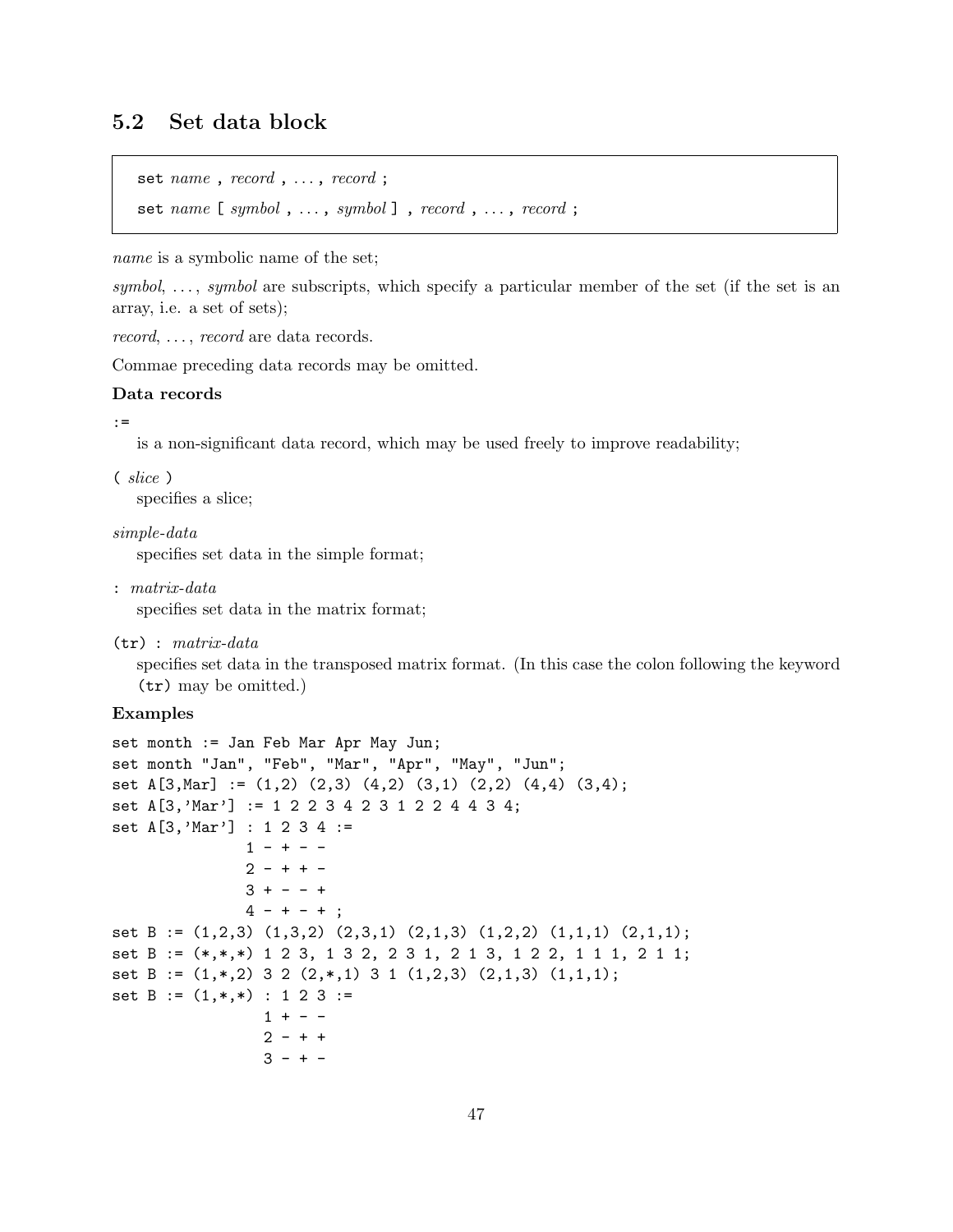$(2,*,*)$  : 1 2 3 :=  $1 + - +$  $2 - - 3 + - -$  ;

(In these examples month is a simple set of singlets, A is a 2-dimensional array of doublets, and B is a simple set of triplets. Data blocks for the same set are equivalent in the sense that they specify the same data in different formats.)

The *set data block* is used to specify a complete elemental set, which is assigned to a set (if it is a simple set) or one of its members (if the set is an array of sets).<sup>[1](#page-47-0)</sup>

Data blocks can be specified only for non-computable sets, i.e. for sets, which have no assign attribute (:=) in the corresponding set statements.

If the set is a simple set, only its symbolic name should be specified in the header of the data block. Otherwise, if the set is a *n*-dimensional array, its symbolic name should be provided with a complete list of subscripts separated by commae and enclosed in square brackets to specify a particular member of the set array. The number of subscripts should be the same as the dimension of the set array, where each subscript should be a number or symbol.

An elemental set defined in the set data block is coded as a sequence of data records described below.<sup>[2](#page-47-1)</sup>

### **5.2.1 Assign data record**

The *assign data record*  $(:=)$  is a non-significant element. It may be used for improving readability of data blocks.

#### **5.2.2 Slice data record**

The *slice data record* is a control record, which specifies a *slice* of the elemental set defined in the data block. It has the following syntactic form:

$$
(s_1, s_2, \ldots, s_n)
$$

where  $s_1, s_2, \ldots, s_n$  are components of the slice.

Each component of the slice can be a number or symbol or the asterisk (\*). The number of components in the slice should be the same as the dimension of *n*-tuples in the elemental set to be defined. For instance, if the elemental set contains 4-tuples (quadruplets), the slice should have four components. The number of asterisks in the slice is called the *slice dimension*.

The effect of using slices is the following. If a *m*-dimensional slice (i.e. a slice having *m* asterisks) is specified in the data block, all subsequent data records should specify tuples of the dimension *m*. Whenever a *m*-tuple is encountered, each asterisk in the slice is replaced by corresponding components of the *m*-tuple that gives the resultant *n*-tuple, which is included in the elemental set to

<span id="page-47-0"></span><sup>&</sup>lt;sup>1</sup>There is another way to specify data for a simple set along with data for parameters. This feature is discussed in the next section.

<span id="page-47-1"></span><sup>2</sup>*Data record* is simply a technical term. It does not mean that data records have any special formatting.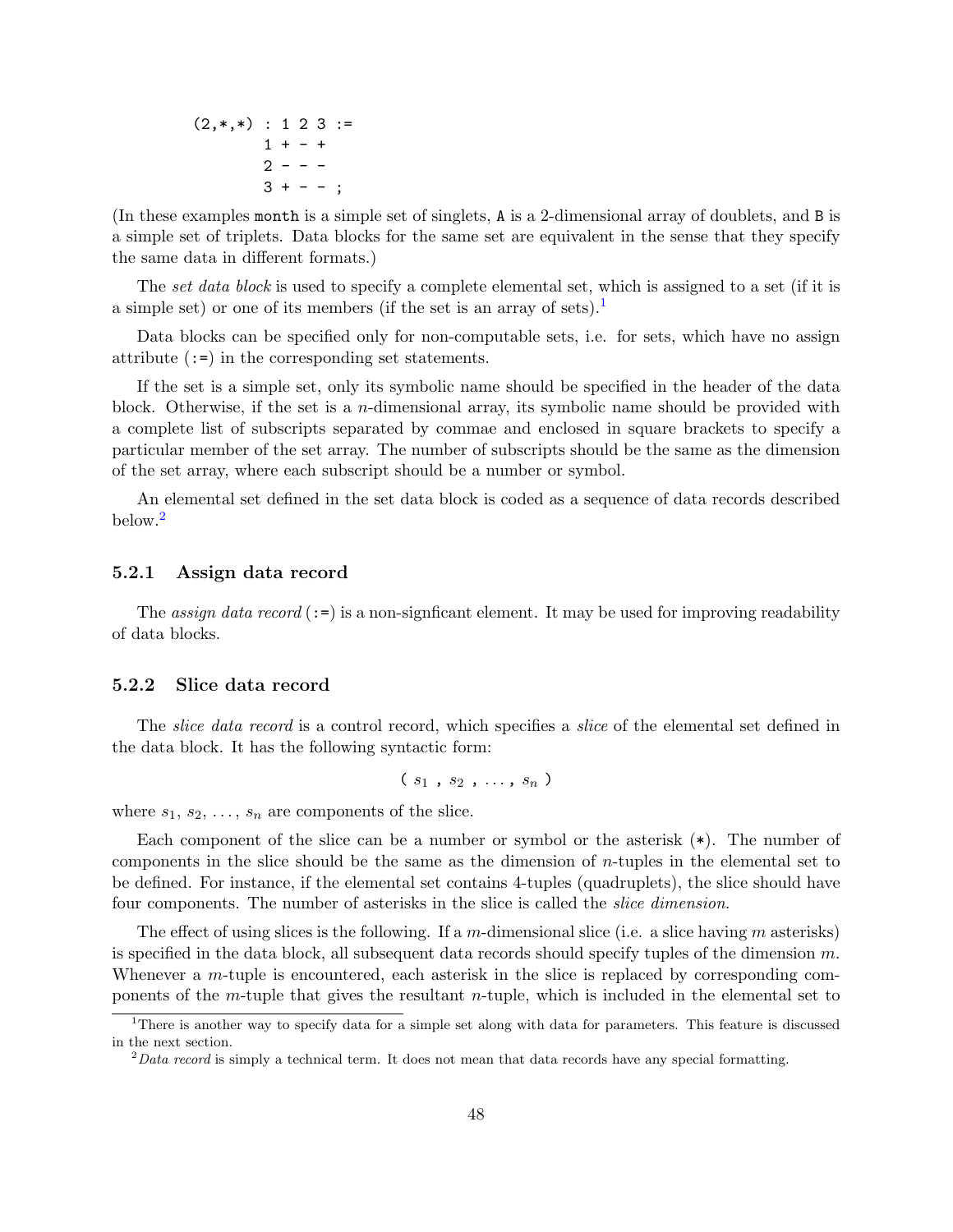be defined. For example, if the slice  $(a, *, 1, 2, *)$  is in effect, and 2-tuple  $(3, b)$  is encountered in a subsequent data record, the resultant 5-tuple included in the elemental set is  $(a, 3, 1, 2, b)$ .

The slice having no asterisks itself defines a complete *n*-tuple, which is included in the elemental set.

Being once specified the slice effects until either a new slice or the end of data block is encountered. Note that if no slice is specified in the data block, one, components of which are all asterisks, is assumed.

### **5.2.3 Simple data record**

The *simple data record* defines one *n*-tuple in a simple format and has the following syntactic form:

$$
t_1, t_2, \ldots, t_n
$$

where  $t_1, t_2, \ldots, t_n$  are components of the *n*-tuple. Each component can be a number or symbol. Commae between components are optional and may be omitted.

### **5.2.4 Matrix data record**

The *matrix data record* defines several 2-tuples (doublets) in a matrix format and has the following syntactic form:

$$
\begin{array}{ccccccccc}\n\vdots & c_1 & c_2 & \dots & c_n & \cdots \\
r_1 & a_{11} & a_{12} & \dots & a_{1n} \\
r_2 & a_{21} & a_{22} & \dots & a_{2n} \\
\vdots & \vdots & \vdots & \vdots & \vdots \\
r_m & a_{m1} & a_{m2} & \dots & a_{mn}\n\end{array}
$$

where  $r_1, r_2, \ldots, r_m$  are numbers and/or symbols corresponding to rows of the matrix;  $c_1, c_2, \ldots$ ,  $c_n$  are numbers and/or symbols corresponding to columns of the matrix,  $a_{11}$ ,  $a_{12}$ , ...,  $a_{mn}$  are matrix elements, which can be either + or -. (In this data record the delimiter : preceding the column list and the delimiter := following the column list cannot be omitted.)

Each element  $a_{ij}$  of the matrix data block (where  $1 \leq i \leq m$ ,  $1 \leq j \leq n$ ) corresponds to 2-tuple  $(r_i, c_j)$ . If  $a_{ij}$  is the plus sign  $(+)$ , that 2-tuple (or a longer *n*-tuple, if a slice is used) is included in the elemental set. Otherwise, if  $a_{ij}$  is the minus sign  $(-)$ , that 2-tuple is not included in the elemental set.

Since the matrix data record defines 2-tuples, either the elemental set should consist of 2-tuples or the slice currently used should be 2-dimensional.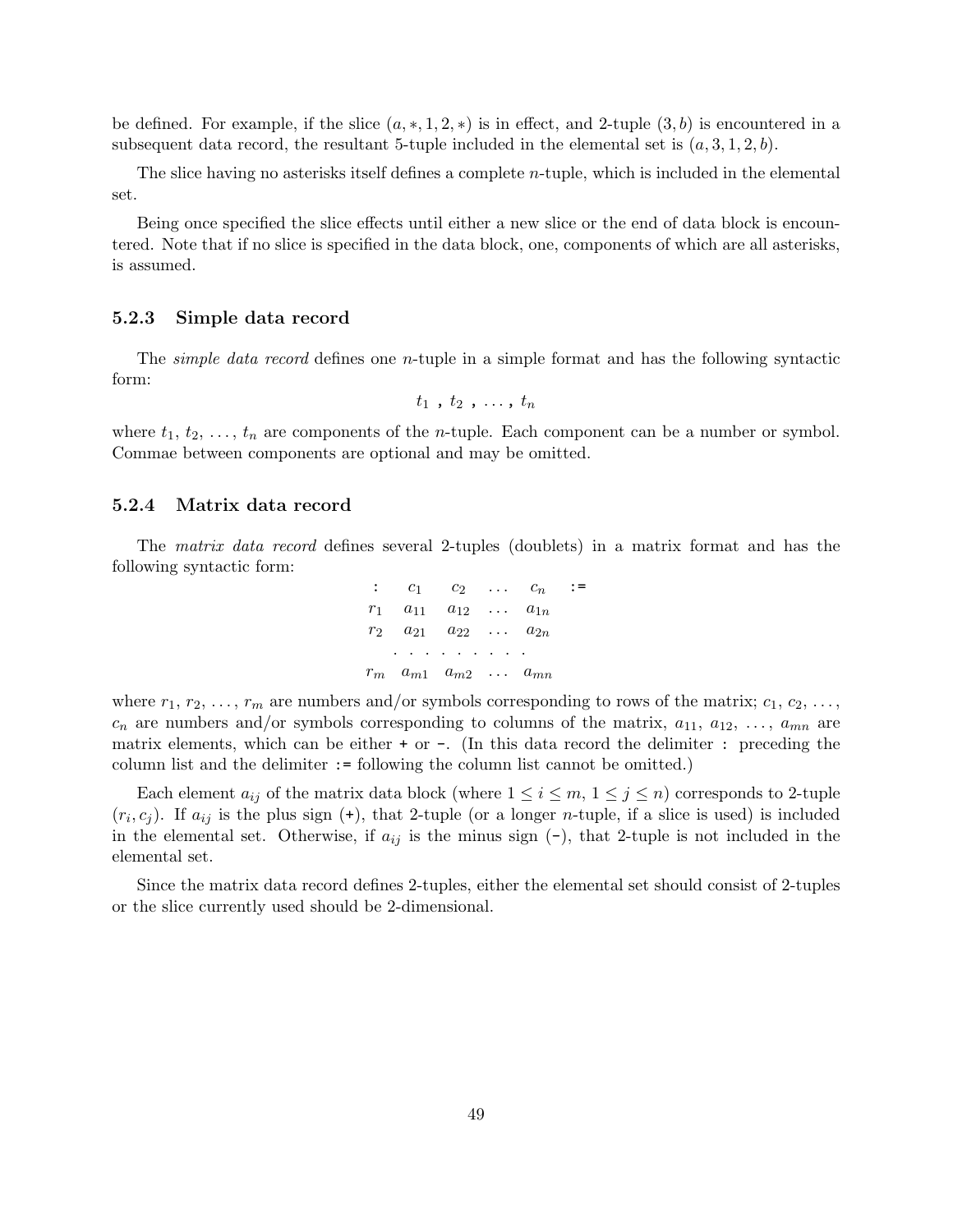## **5.2.5 Transposed matrix data record**

The *transposed matrix data record* has the following syntactic form:

 $(\text{tr}): c_1 \quad c_2 \quad \dots \quad c_n \quad :=$  $r_1$  *a*<sub>11</sub> *a*<sub>12</sub> *... a*<sub>1*n*</sub> *r*<sup>2</sup> *a*<sup>21</sup> *a*<sup>22</sup> *. . . a*2*<sup>n</sup> . . . . . . . . .*  $r_m$  *a*<sub>m1</sub>  $a_{m2}$  *...*  $a_{mn}$ 

(In this case the delimiter : following the keyword (tr) is optional and may be omitted.)

This data record is completely analogous to the matrix data record (see above) with only exception that in this case each element  $a_{ij}$  of the matrix corresponds to 2-tuple  $(c_j, r_i)$  rather than  $(r_i, c_j)$ .

Being once specified the (tr) indicator affects all subsequent data records until either a slice or the end of data block is encountered.

# **5.3 Parameter data block**

```
param name , record , . . . , record ;
param name default value , record , . . . , record ;
param : tabbing-data ;
param default value : tabbing-data ;
```
*name* is a symbolic name of the parameter;

*value* is an optional default value of the parameter;

*record*, ..., *record* are data records;

*tabbing-data* specifies parameter data in the tabbing format.

Commae preceding data records may be omitted.

#### **Data records**

:=

is a non-significant data record, which may be used freely to improve readability;

### [ *slice* ]

specifies a slice;

## *plain-data*

specifies parameter data in the plain format;

: *tabular-data* specifies parameter data in the tabular format;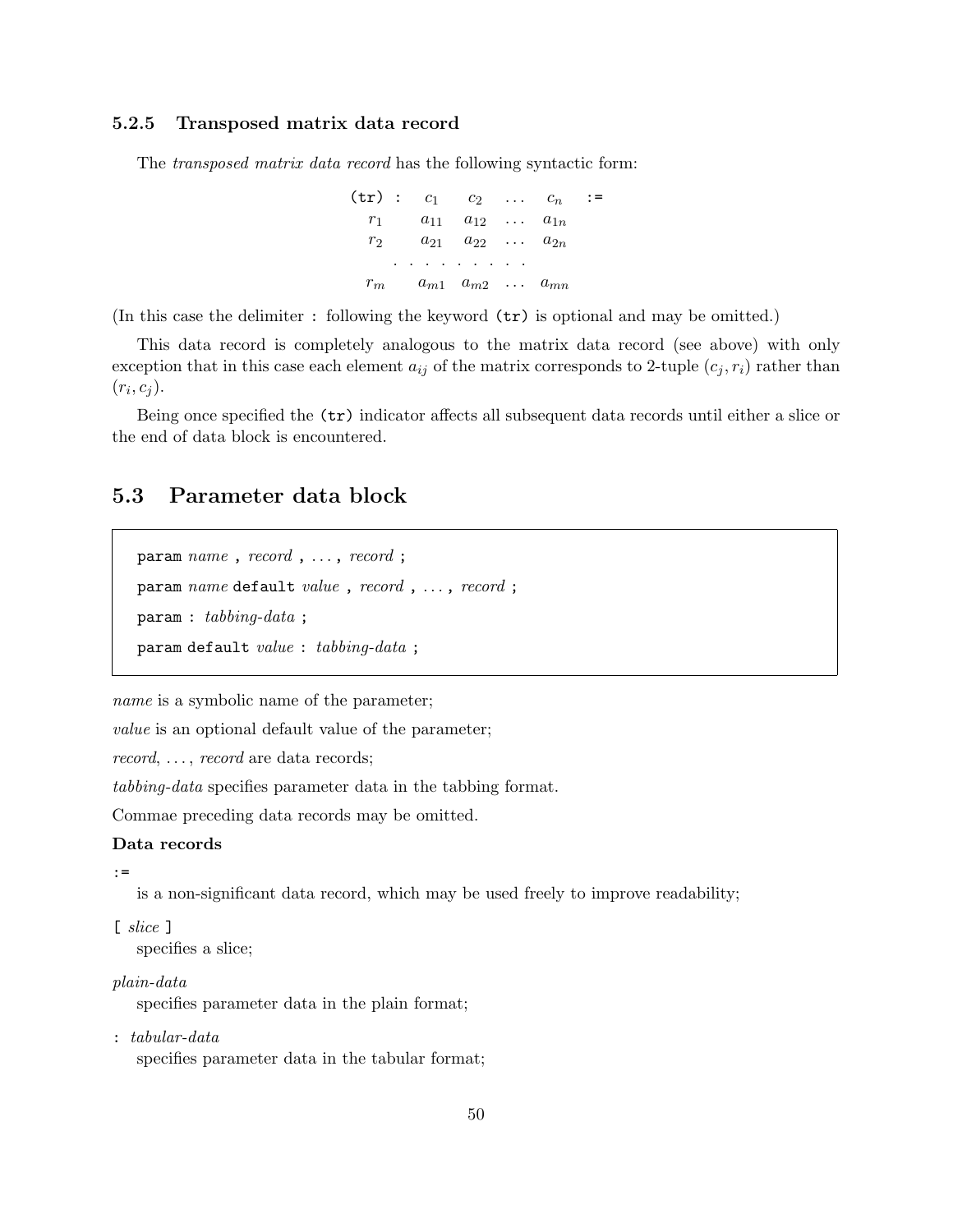#### (tr) : *tabular-data*

specifies set data in the transposed tabular format. (In this case the colon following the keyword (tr) may be omitted.)

#### **Examples**

```
param T := 4;
param month := 1 Jan 2 Feb 3 Mar 4 Apr 5 May;
param month := [1] 'Jan', [2] 'Feb', [3] 'Mar', [4] 'Apr', [5] 'May';
param init_stock := iron 7.32 nickel 35.8;
param init_stock [*] iron 7.32, nickel 35.8;
param cost [iron] .025 [nickel] .03;
param value := iron -.1, nickel .02;
param : init_stock cost value :=
    iron 7.32 .025 -.1
    nickel 35.8 .03 .02;
param : raw : init stock cost value :=
      iron 7.32 .025 -.1
      nickel 35.8 .03 .02;
param demand default 0 (tr)
     : FRA DET LAN WIN STL FRE LAF :=
  bands 300 . 100 75 . 225 250
  coils 500 750 400 250 . 850 500
  plate 100 . . 50 200 . 250;
param trans_cost :=
  [*,*,bands]: FRA DET LAN WIN STL FRE LAF :=
       GARY 30 10 8 10 11 71 6
       CLEV 22 7 10 7 21 82 13
       PITT 19 11 12 10 25 83 15
  [*,*,coils]: FRA DET LAN WIN STL FRE LAF :=
       GARY 39 14 11 14 16 82 8
       CLEV 27 9 12 9 26 95 17
       PITT 24 14 17 13 28 99 20
  [*,*,plate]: FRA DET LAN WIN STL FRE LAF :=
       GARY 41 15 12 16 17 86 8
       CLEV 29 9 13 9 28 99 18
       PITT 26 14 17 13 31 104 20 ;
```
The *parameter data block* is used to specify complete data for a parameter (or parameters, if data are specified in the tabbing format).

Data blocks can be specified only for non-computable parameters, i.e. for parameters, which have no assign attribute  $(:=)$  in the corresponding parameter statements.

Data defined in the parameter data block are coded as a sequence of data records described below. Additionally the data block can be provided with the optional default attribute, which specifies a default numeric or symbolic value of the parameter (parameters). This default value is assigned to the parameter or its members when no appropriate value is defined in the parameter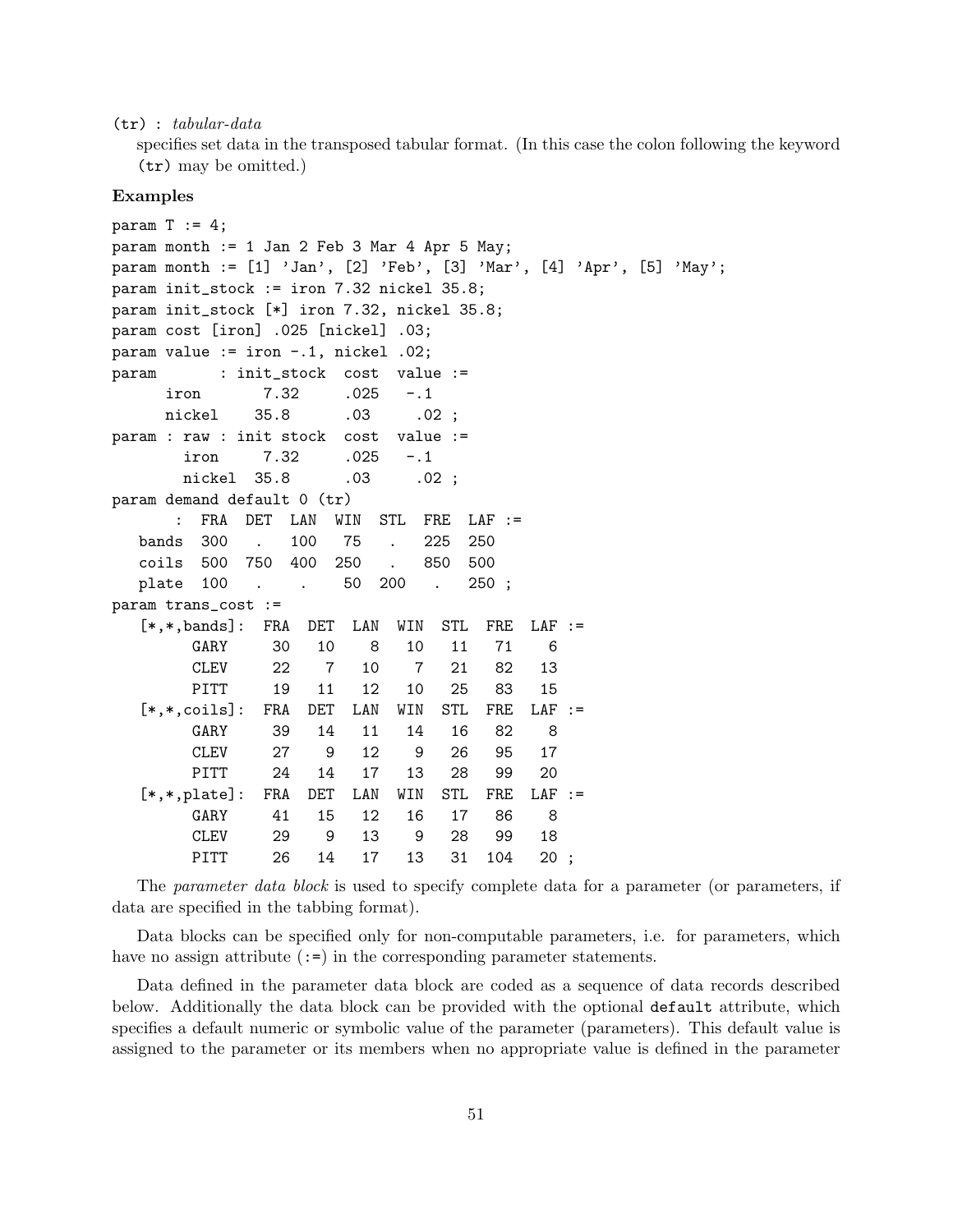data block. The default attribute cannot be used, if it is already specified in the corresponding parameter statement.

### **5.3.1 Assign data record**

The *assign data record*  $(:=)$  is a non-signficant element. It may be used for improving readability of data blocks.

#### **5.3.2 Slice data record**

The *slice data record* is a control record, which specifies a *slice* of the parameter array. It has the following syntactic form:

 $[s_1, s_2, \ldots, s_n]$ 

where  $s_1, s_2, \ldots, s_n$  are components of the slice.

Each component of the slice can be a number or symbol or the asterisk (\*). The number of components in the slice should be the same as the dimension of the parameter. For instance, if the parameter is a 4-dimensional array, the slice should have four components. The number of asterisks in the slice is called the *slice dimension*.

The effect of using slices is the following. If a *m*-dimensional slice (i.e. a slice having *m* asterisks) is specified in the data block, all subsequent data records should specify subscripts of the parameter members as if the parameter were *m*-dimensional, not *n*-dimensional.

Whenever *m* subscripts are encountered, each asterisk in the slice is replaced by corresponding subscript that gives *n* subscripts, which define the actual parameter member. For example, if the slice  $[a,*,1,2,*]$  is in effect, and subscripts 3 and b are encountered in a subsequent data record, the complete subscript list used to choose a parameter member is  $[a, 3, 1, 2, b]$ .

It is allowed to specify a slice having no asterisks. Such slice itself defines a complete subscript list, in which case the next data record should define only a single value of corresponding parameter member.

Being once specified the slice effects until either a new slice or the end of data block is encountered. Note that if no slice is specified in the data block, one, components of which are all asterisks, is assumed.

### **5.3.3 Plain data record**

The *plain data record* defines a subscript list and a single value in the plain format. This record has the following syntactic form:

$$
t_1, t_2, \ldots, t_n, v
$$

where  $t_1, t_2, \ldots, t_n$  are subscripts, and v is a value. Each subscript as well as the value can be a number or symbol. Commae following subscripts are optional and may be omitted.

In case of 0-dimensional parameter or slice the plain data record has no subscripts and consists of a single value only.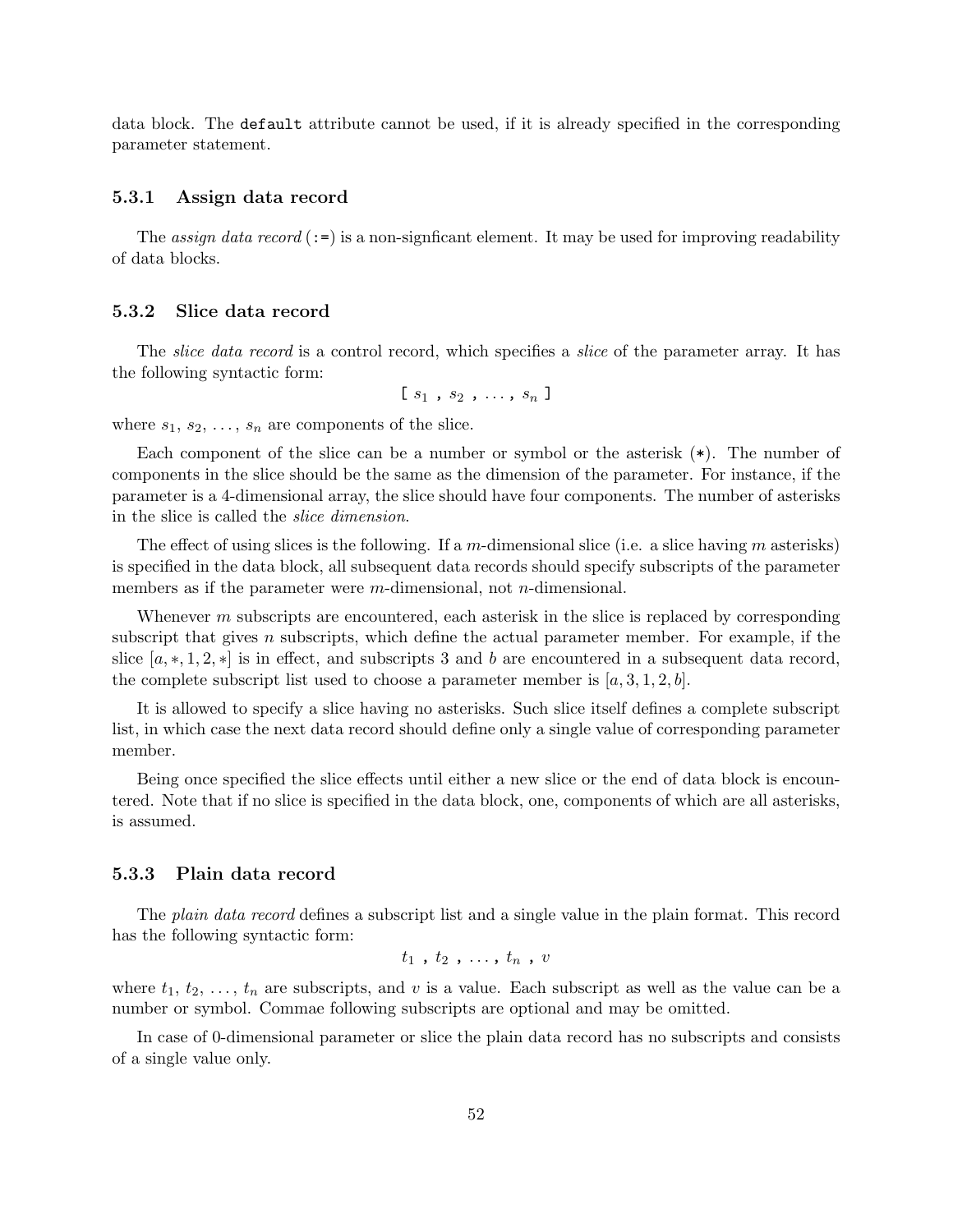### **5.3.4 Tabular data record**

The *tabular data record* defines several values, where each value is provided with two subscripts. This record has the following syntactic form:

$$
\begin{array}{ccccccccc}\n\vdots & c_1 & c_2 & \dots & c_n & \cdots \\
r_1 & a_{11} & a_{12} & \dots & a_{1n} \\
r_2 & a_{21} & a_{22} & \dots & a_{2n} \\
\vdots & \vdots & \vdots & \vdots & \vdots \\
r_m & a_{m1} & a_{m2} & \dots & a_{mn}\n\end{array}
$$

where  $r_1, r_2, \ldots, r_m$  are numbers and/or symbols corresponding to rows of the table;  $c_1, c_2, \ldots$ ,  $c_n$  are numbers and/or symbols corresponding to columns of the table,  $a_{11}, a_{12}, \ldots, a_{mn}$  are table elements. Each element can be a number or symbol or the single decimal point (.). (In this data record the delimiter : preceding the column list and the delimiter := following the column list cannot be omitted.)

Each element  $a_{ij}$  of the tabular data block  $(1 \leq i \leq m, 1 \leq j \leq n)$  defines two subscripts, where the first subscript is  $r_i$ , and the second one is  $c_j$ . These subscripts are used in conjunction with the current slice to form the complete subscript list that identifies a particular member of the parameter array. If  $a_{ij}$  is a number or symbol, this value is assigned to the parameter member. However, if  $a_{ij}$  is the single decimal point, the member is assigned a default value specified either in the parameter data block or in the parameter statement, or, if no default value is specified, the member remains undefined.

Since the tabular data record provides two subscripts for each value, either the parameter or the slice currently used should be 2-dimensional.

### **5.3.5 Transposed tabular data record**

The *transposed tabular data record* has the following syntactic form:

$$
\begin{array}{ccccccccc}\n\text{(tr)} & \text{:} & c_1 & c_2 & \dots & c_n & \text{:} = \\
r_1 & a_{11} & a_{12} & \dots & a_{1n} & \\
r_2 & a_{21} & a_{22} & \dots & a_{2n} & \\
 & \dots & \dots & \dots & \dots & \\
r_m & a_{m1} & a_{m2} & \dots & a_{mn}\n\end{array}
$$

(In this case the delimiter : following the keyword  $(\text{tr})$  is optional and may be omitted.)

This data record is completely analogous to the tabular data record (see above) with only exception that the first subscript defined by element  $a_{ij}$  is  $c_j$  while the second one is  $r_i$ .

Being once specified the (tr) indicator affects all subsequent data records until either a slice or the end of data block is encountered.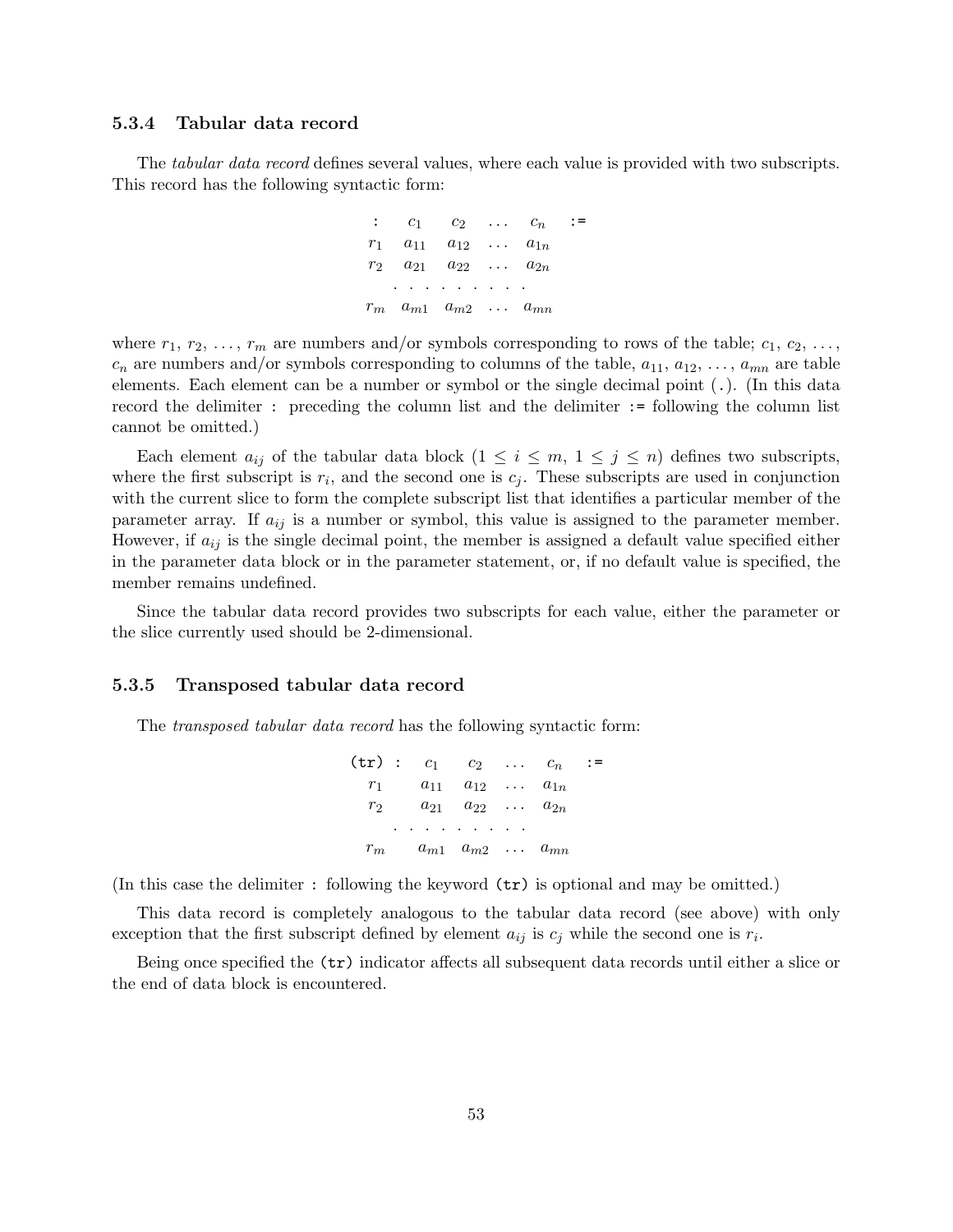## **5.3.6 Tabbing data format**

The parameter data block in the *tabbing format* has the following syntactic form:

param default  $value: s: p_1, p_2, \ldots, p_r :=$  $r_{11}$ ,  $r_{12}$ ,  $\ldots$ ,  $r_{1n}$ ,  $a_{11}$ ,  $a_{12}$ ,  $\ldots$ ,  $a_{1r}$ ,  $r_{21}$ ,  $r_{22}$ ,  $\ldots$ ,  $r_{2n}$ ,  $a_{21}$ ,  $a_{22}$ ,  $\ldots$ ,  $a_{2r}$ , *. . . . . . . . . . . . . . . . . . . . . . . . rm*<sup>1</sup> , *rm*<sup>2</sup> , *. . .* , *rmn* , *am*<sup>1</sup> , *am*<sup>2</sup> , *. . .* , *amr* ;

1. The keyword default may be omitted along with a value following it.

- 2. Symbolic name *s* may be omitted along with the colon following it.
- 3. All commae are optional and may be omitted.

The data block in the tabbing format shown above is exactly equivalent to the following data blocks:

```
set s := (r_{11}, r_{12}, \ldots, r_{1n}) (r_{21}, r_{22}, \ldots, r_{2n}) \ldots (r_{m1}, r_{m2}, \ldots, r_{mn});param p1 default value :=
```
 $[r_{11}, r_{12}, \ldots, r_{1n}]$   $a_{11}$   $[r_{21}, r_{22}, \ldots, r_{2n}]$   $a_{21}$   $\ldots$   $[r_{m1}, r_{m2}, \ldots, r_{mn}]$   $a_{m1}$ ; param *p*<sup>2</sup> default *value* :=

 $[r_{11}, r_{12}, \ldots, r_{1n}]$   $a_{12}$   $[r_{21}, r_{22}, \ldots, r_{2n}]$   $a_{22}$   $\ldots$   $[r_{m1}, r_{m2}, \ldots, r_{mn}]$   $a_{m2}$ ;

. . . . . . . . .

```
param pr default value :=
```
 $[r_{11}, r_{12}, \ldots, r_{1n}]$   $a_{1r}$   $[r_{21}, r_{22}, \ldots, r_{2n}]$   $a_{2r}$   $\ldots$   $[r_{m1}, r_{m2}, \ldots, r_{mn}]$   $a_{mr}$ ;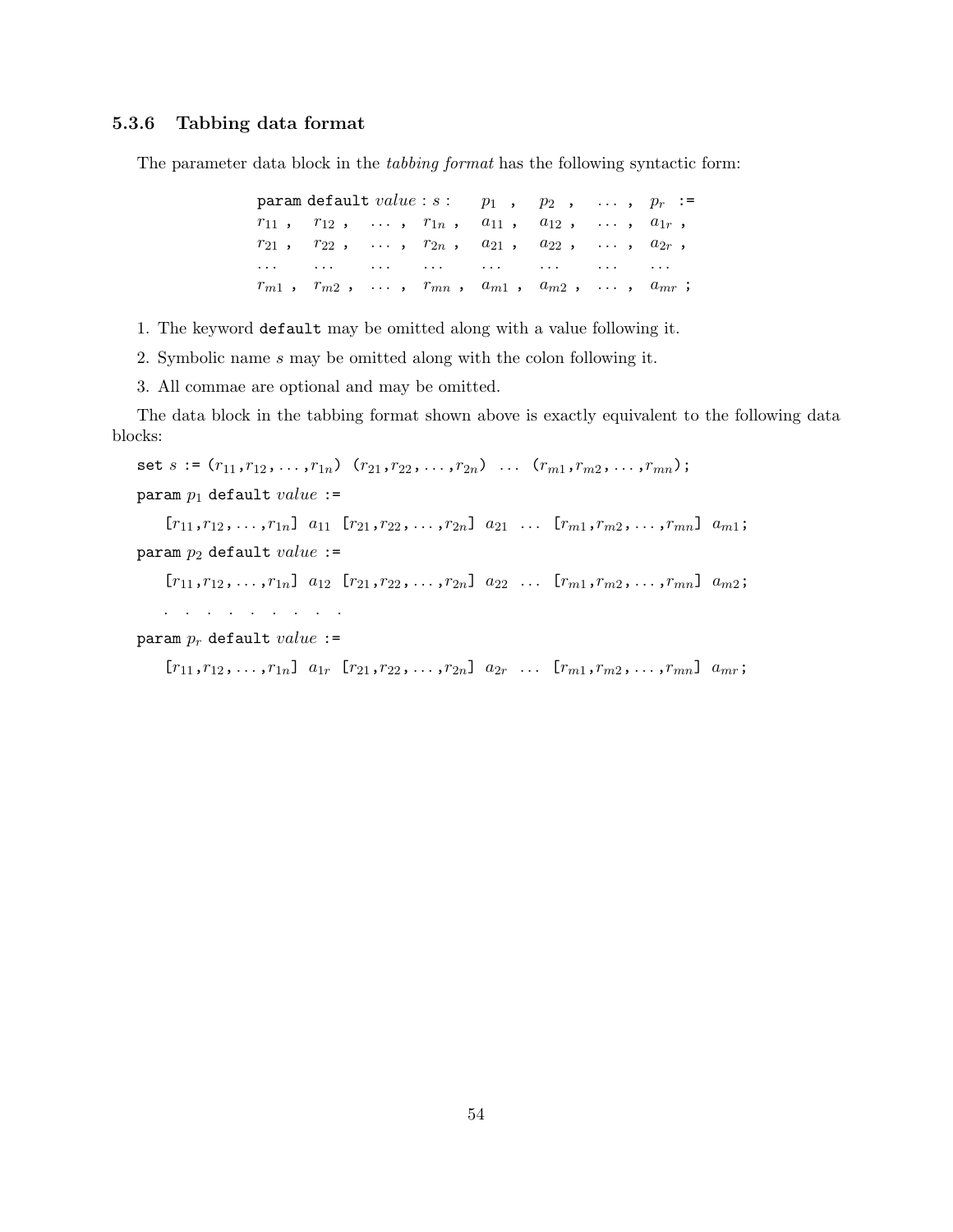# **Appendix A**

# **Using suffixes**

Suffixes can be used to retrieve additional values associated with model variables, constraints, and objectives.

A *suffix* consists of a period (.) followed by a non-reserved keyword. For example, if x is a twodimensional variable,  $x[i,j]$ . Ib is a numeric value equal to the lower bound of elemental variable x[i,j], which (value) can be used everywhere in expressions like a numeric parameter.

For model variables suffixes have the following meaning:

| .1 <sub>b</sub> | lower bound                                                               |
|-----------------|---------------------------------------------------------------------------|
| .ub             | upper bound                                                               |
|                 | .status status in the solution:                                           |
|                 | $0$ — undefined                                                           |
|                 | $1 - \text{basic}$                                                        |
|                 | $2$ — non-basic on lower bound                                            |
|                 | $3$ — non-basic on upper bound                                            |
|                 | $4$ — non-basic free (unbounded) variable                                 |
|                 | $5$ — non-basic fixed variable                                            |
| .val            | primal value in the solution                                              |
| .dual           | dual value (reduced cost) in the solution                                 |
|                 | For model constraints and objectives suffixes have the following meaning: |
| .1 <sub>b</sub> | lower bound of the linear form                                            |
| .ub             | upper bound of the linear form                                            |
| .status         | status in the solution:                                                   |
|                 | $0$ — undefined                                                           |
|                 | $1$ — non-active                                                          |
|                 | $2$ — active on lower bound                                               |
|                 | $3$ — active on upper bound                                               |
|                 | $4$ — active free (unbounded) row                                         |
|                 | $5$ — active equality constraint                                          |
|                 |                                                                           |

- .val primal value of the linear form in the solution
- .dual dual value (reduced cost) of the linear form in the solution

Note that suffixes .status, .val, and .dual can be used only below the solve statement.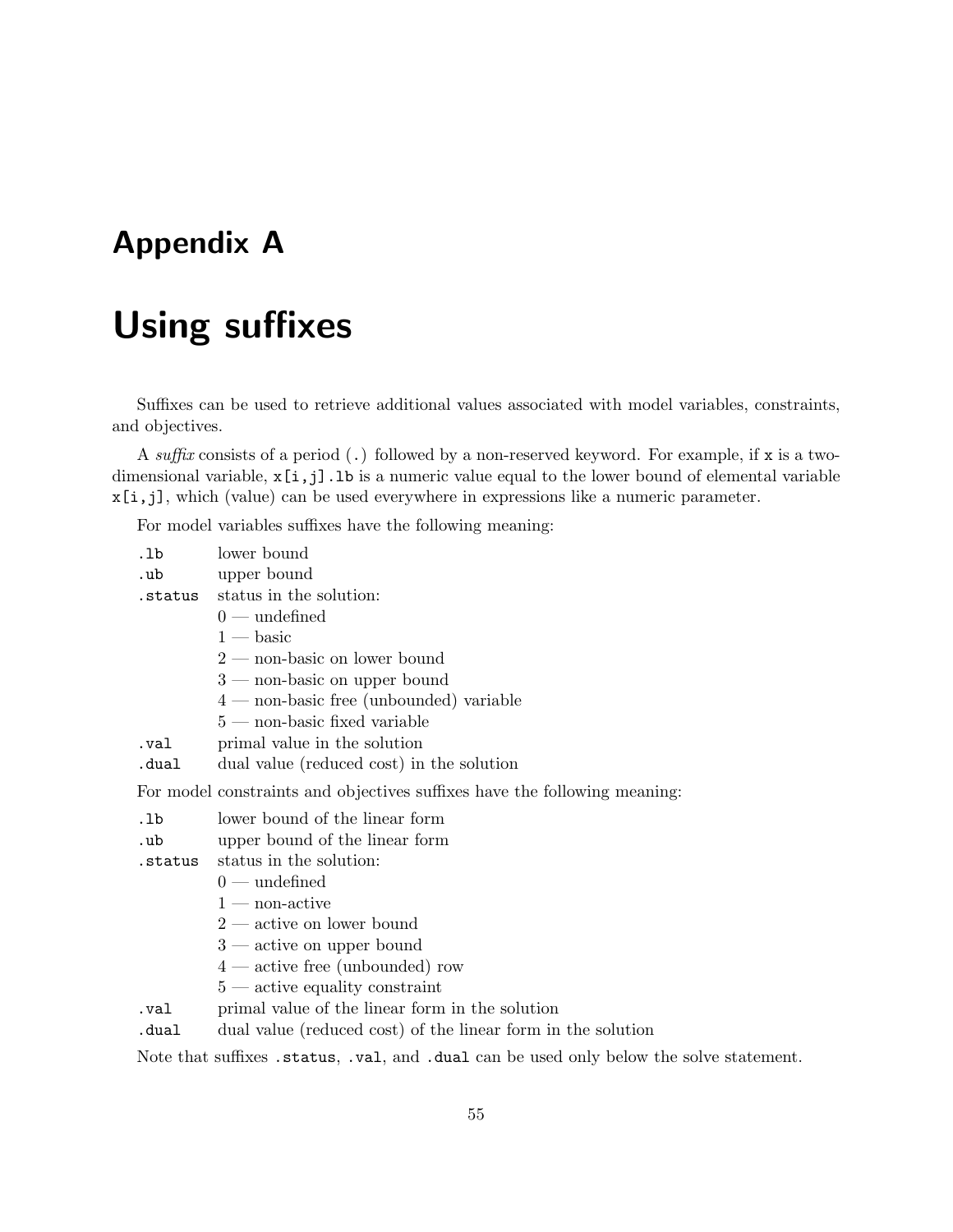# **Appendix B**

# **Date and time functions**

by Andrew Makhorin <mao@gnu.org> and Heinrich Schuchardt <heinrich.schuchardt@gmx.de>

## <span id="page-55-0"></span>**B.1 Obtaining current calendar time**

To obtain the current calendar time in MathProg there exists the function gmtime. It has no arguments and returns the number of seconds elapsed since 00:00:00 on January 1, 1970, Coordinated Universal Time (UTC). For example:

```
param utc := gmtime();
```
MathProg has no function to convert UTC time returned by the function gmtime to *local* calendar times. Thus, if you need to determine the current local calendar time, you have to add to the UTC time returned the time offset from UTC expressed in seconds. For example, the time in Berlin during the winter is one hour ahead of UTC that corresponds to the time offset  $+1$  hour  $= +3600$  secs, so the current winter calendar time in Berlin may be determined as follows:

param now  $:=$  gmtime() + 3600;

Similarly, the summer time in Chicago (Central Daylight Time) is five hours behind UTC, so the corresponding current local calendar time may be determined as follows:

param now :=  $gmtime() - 5 * 3600$ ;

Note that the value returned by gmtime is volatile, i.e. being called several times this function may return different values.

## **B.2 Converting character string to calendar time**

The function  $\text{str2time}(s, f)$  converts a character string (timestamp) specified by its first argument *s*, which should be a symbolic expression, to the calendar time suitable for arithmetic calculations. The conversion is controlled by the specified format string *f* (the second argument), which also should be a symbolic expression.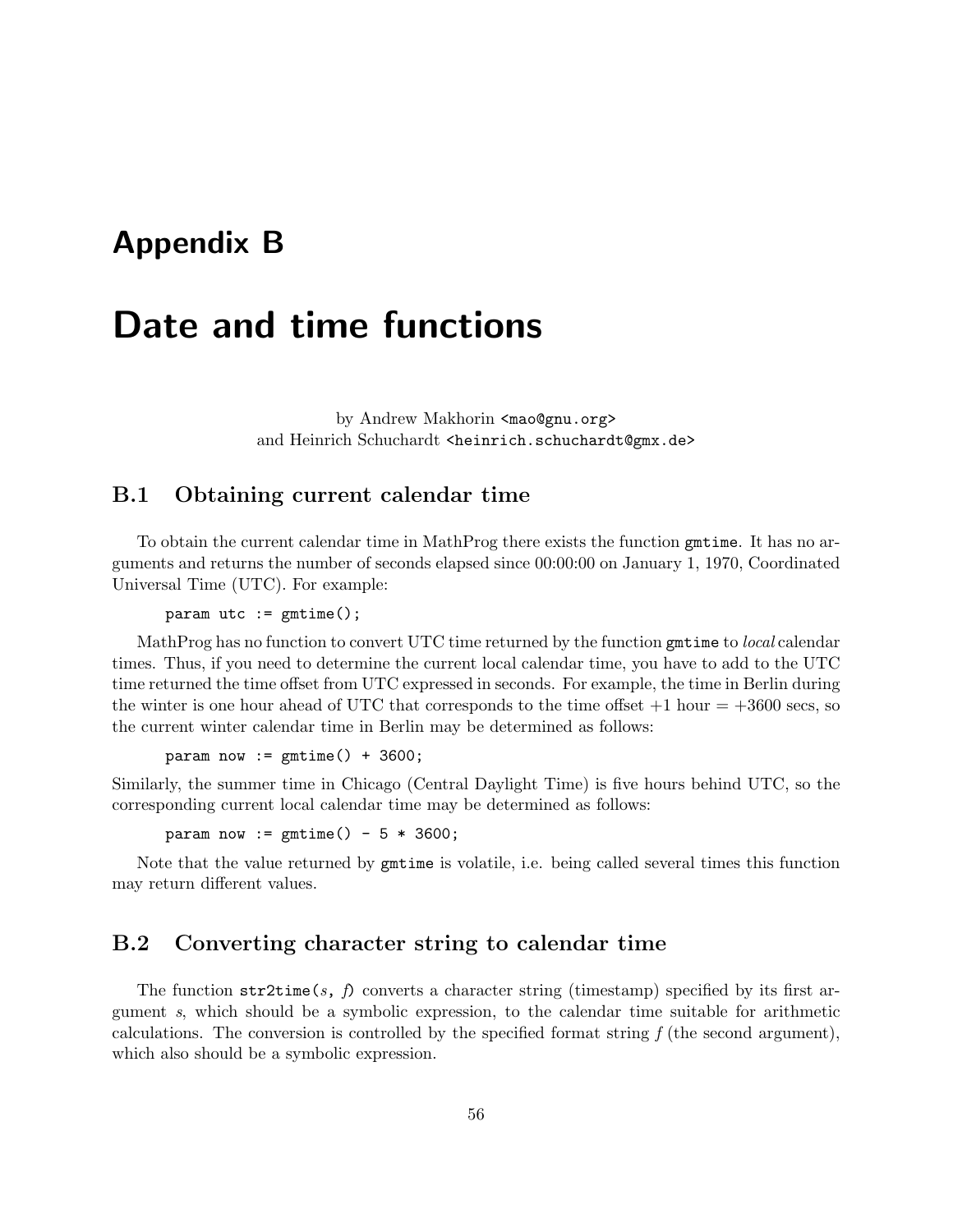The result of conversion returned by str2time has the same meaning as values returned by the function gmtime (see Subsection [B.1](#page-55-0), page [56](#page-55-0)). Note that str2time does not correct the calendar time returned for the local timezone, i.e. being applied to 00:00:00 on January 1, 1970 it always returns 0.

For example, the model statements:

```
param s, symbolic, := "07/14/98 13:47";
param t := str2time(s, "\\m}/%d/\%y %H:\%M");
display t;
```
produce the following printout:

```
t = 900424020
```
where the calendar time printed corresponds to 13:47:00 on July 14, 1998.

The format string passed to the function  $\text{str2time}$  consists of conversion specifiers and ordinary characters. Each conversion specifier begins with a percent (%) character followed by a letter.

The following conversion specifiers may be used in the format string:

- %b The abbreviated month name (case insensitive). At least three first letters of the month name should appear in the input string.
- %d The day of the month as a decimal number (range 1 to 31). Leading zero is permitted, but not required.
- $%h$  The same as  $%b$ .
- %H The hour as a decimal number, using a 24-hour clock (range 0 to 23). Leading zero is permitted, but not required.
- %m The month as a decimal number (range 1 to 12). Leading zero is permitted, but not required.
- %M The minute as a decimal number (range 0 to 59). Leading zero is permitted, but not required.
- %S The second as a decimal number (range 0 to 60). Leading zero is permitted, but not required.
- %y The year without a century as a decimal number (range 0 to 99). Leading zero is permitted, but not required. Input values in the range 0 to 68 are considered as the years 2000 to 2068 while the values 69 to 99 as the years 1969 to 1999.
- %z The offset from GMT in ISO 8601 format.
- %% A literal % character.

All other (ordinary) characters in the format string should have a matching character in the input string to be converted. Exceptions are spaces in the input string which can match zero or more space characters in the format string.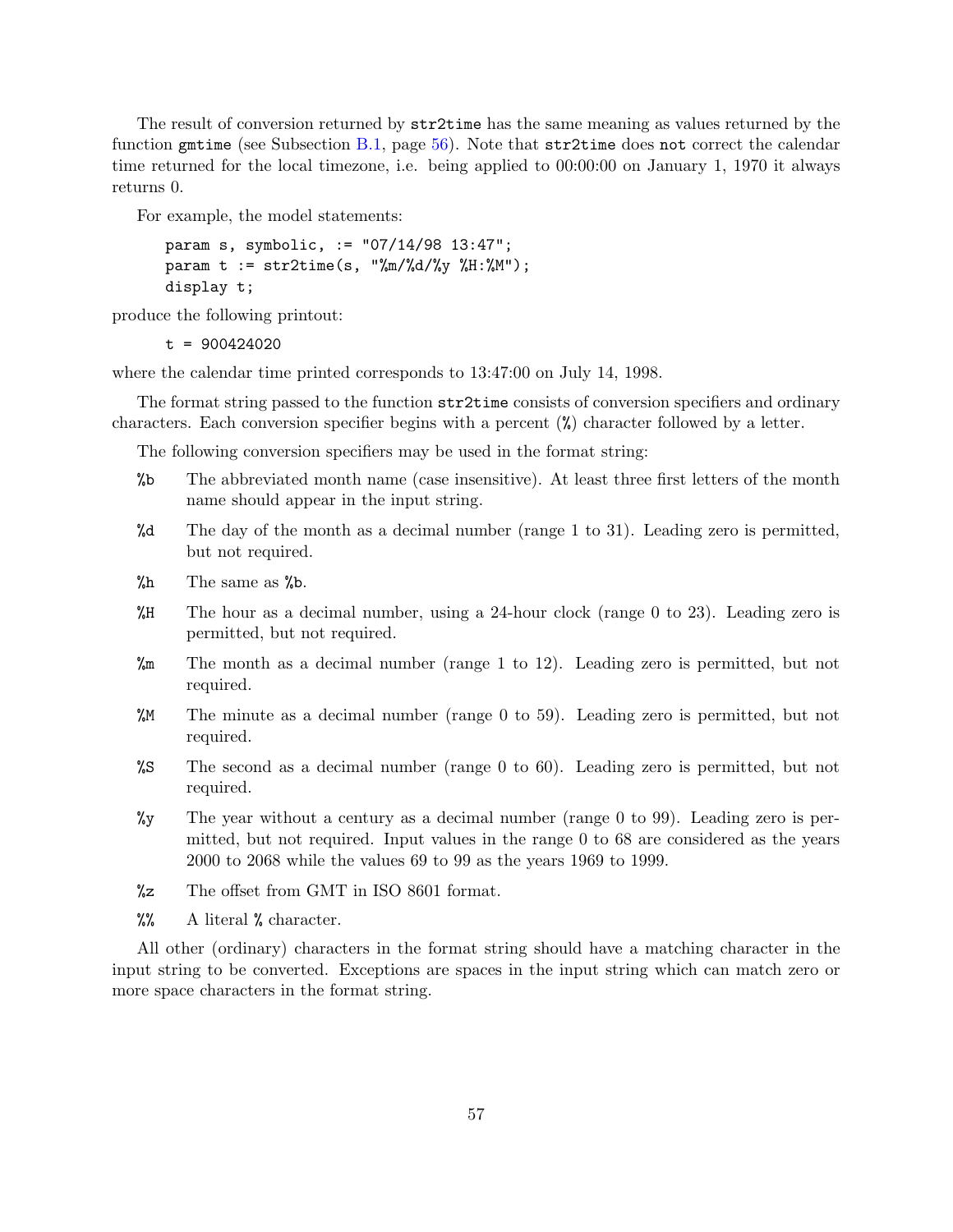If some date and/or time component(s) are missing in the format and, therefore, in the input string, the function str2time uses their default values corresponding to 00:00:00 on January 1, 1970, that is, the default value of the year is 1970, the default value of the month is January, etc.

The function str2time is applicable to all calendar times in the range 00:00:00 on January 1, 0001 to 23:59:59 on December 31, 4000 of the Gregorian calendar.

## **B.3 Converting calendar time to character string**

The function  $\tt time2str(t, f)$  converts the calendar time specified by its first argument t, which should be a numeric expression, to a character string (symbolic value). The conversion is controlled by the specified format string *f* (the second argument), which should be a symbolic expression.

The calendar time passed to time2str has the same meaning as values returned by the function gmtime (see Subsection [B.1,](#page-55-0) page [56\)](#page-55-0). Note that time2str does *not* correct the specified calendar time for the local timezone, i.e. the calendar time 0 always corresponds to 00:00:00 on January 1, 1970.

For example, the model statements:

```
param s, symbolic, := time2str(gmtime(), "%FT%TZ");
display s;
```
may produce the following printout:

```
s = '2008-12-04T00:23:45Z'
```
which is a timestamp in the ISO format.

The format string passed to the function  $\tt time2str$  consists of conversion specifiers and ordinary characters. Each conversion specifier begins with a percent (%) character followed by a letter.

The following conversion specifiers may be used in the format string:

- %a The abbreviated (2-character) weekday name.
- %A The full weekday name.
- %b The abbreviated (3-character) month name.
- %B The full month name.
- %C The century of the year, that is the greatest integer not greater than the year divided by 100.
- %d The day of the month as a decimal number (range 01 to 31).
- $\text{\%D}$  The date using the format  $\text{\%m}/\text{\%d}/\text{\%y}$ .
- %e The day of the month like with %d, but padded with blank rather than zero.
- $\sqrt{$F$}$  The date using the format  $\sqrt{$Y-\frac{2}{m}$}$ ,  $\sqrt{$A$}$ .
- %g The year corresponding to the ISO week number, but without the century (range 00 to 99). This has the same format and value as %y, except that if the ISO week number (see %V) belongs to the previous or next year, that year is used instead.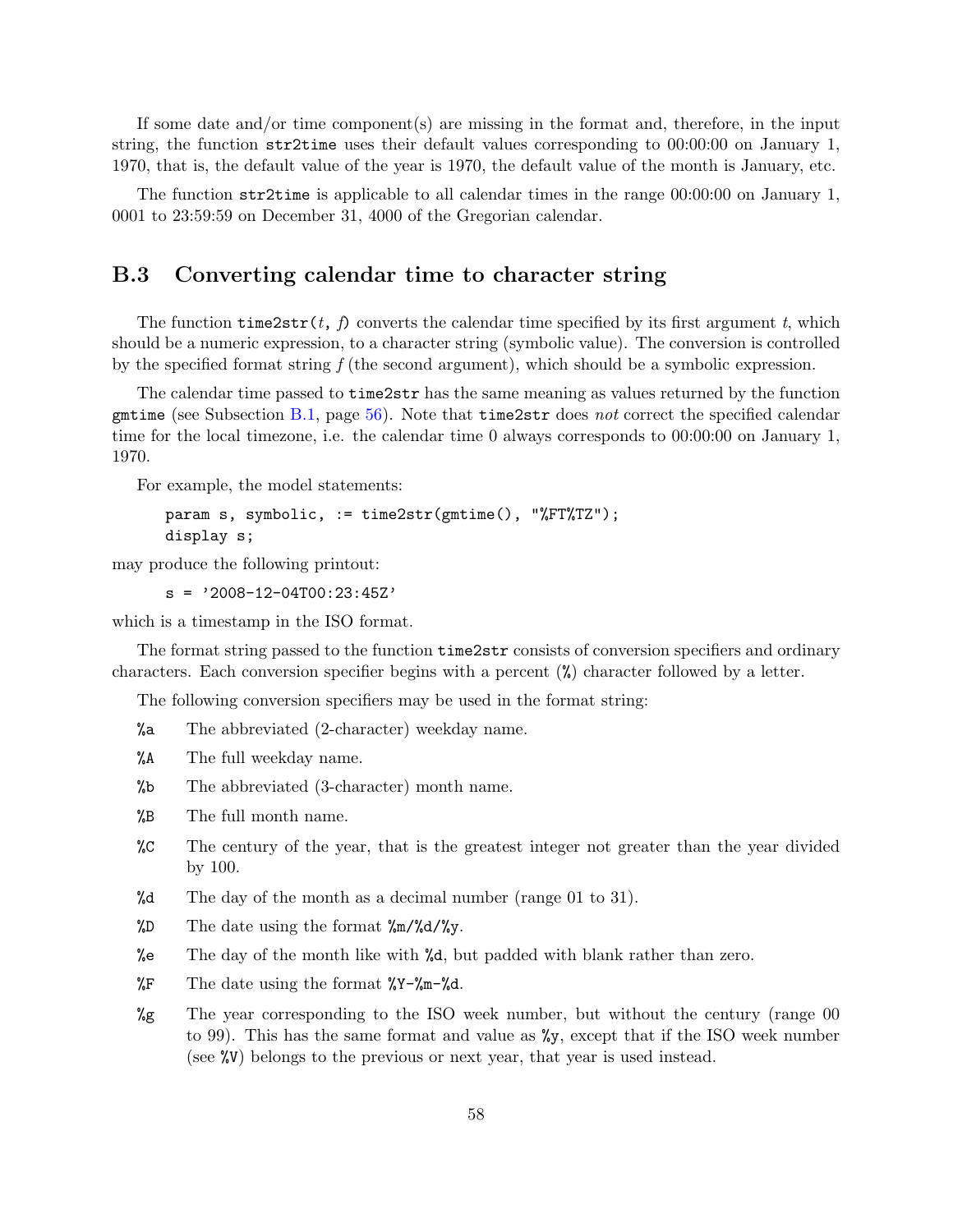- %G The year corresponding to the ISO week number. This has the same format and value as %Y, except that if the ISO week number (see %V) belongs to the previous or next year, that year is used instead.
- $\%h$  The same as  $\%b$ .
- %H The hour as a decimal number, using a 24-hour clock (range 00 to 23).
- $\text{\%I}$  The hour as a decimal number, using a 12-hour clock (range 01 to 12).
- %j The day of the year as a decimal number (range 001 to 366).
- $\frac{1}{18}$  The hour as a decimal number, using a 24-hour clock like  $\frac{1}{18}$ , but padded with blank rather than zero.
- $\Lambda$  The hour as a decimal number, using a 12-hour clock like  $\Lambda$ I, but padded with blank rather than zero.
- %m The month as a decimal number (range 01 to 12).
- %M The minute as a decimal number (range 00 to 59).
- %p Either AM or PM, according to the given time value. Midnight is treated as AM and noon as PM.
- %P Either am or pm, according to the given time value. Midnight is treated as am and noon as pm.
- $\%R$  The hour and minute in decimal numbers using the format  $\%H:\%M$ .
- %S The second as a decimal number (range 00 to 59).
- $\pi$  The time of day in decimal numbers using the format  $\pi$ :  $\pi$ :  $\pi$ :  $\pi$ :  $\pi$ :
- %u The day of the week as a decimal number (range 1 to 7), Monday being 1.
- %U The week number of the current year as a decimal number (range 00 to 53), starting with the first Sunday as the first day of the first week. Days preceding the first Sunday in the year are considered to be in week 00.
- %V The ISO week number as a decimal number (range 01 to 53). ISO weeks start with Monday and end with Sunday. Week 01 of a year is the first week which has the majority of its days in that year; this is equivalent to the week containing January 4. Week 01 of a year can contain days from the previous year. The week before week 01 of a year is the last week (52 or 53) of the previous year even if it contains days from the new year. In other word, if 1 January is Monday, Tuesday, Wednesday or Thursday, it is in week 01; if 1 January is Friday, Saturday or Sunday, it is in week 52 or 53 of the previous year.
- $\%$  The day of the week as a decimal number (range 0 to 6), Sunday being 0.
- %W The week number of the current year as a decimal number (range 00 to 53), starting with the first Monday as the first day of the first week. Days preceding the first Monday in the year are considered to be in week 00.
- %y The year without a century as a decimal number (range 00 to 99), that is the year modulo 100.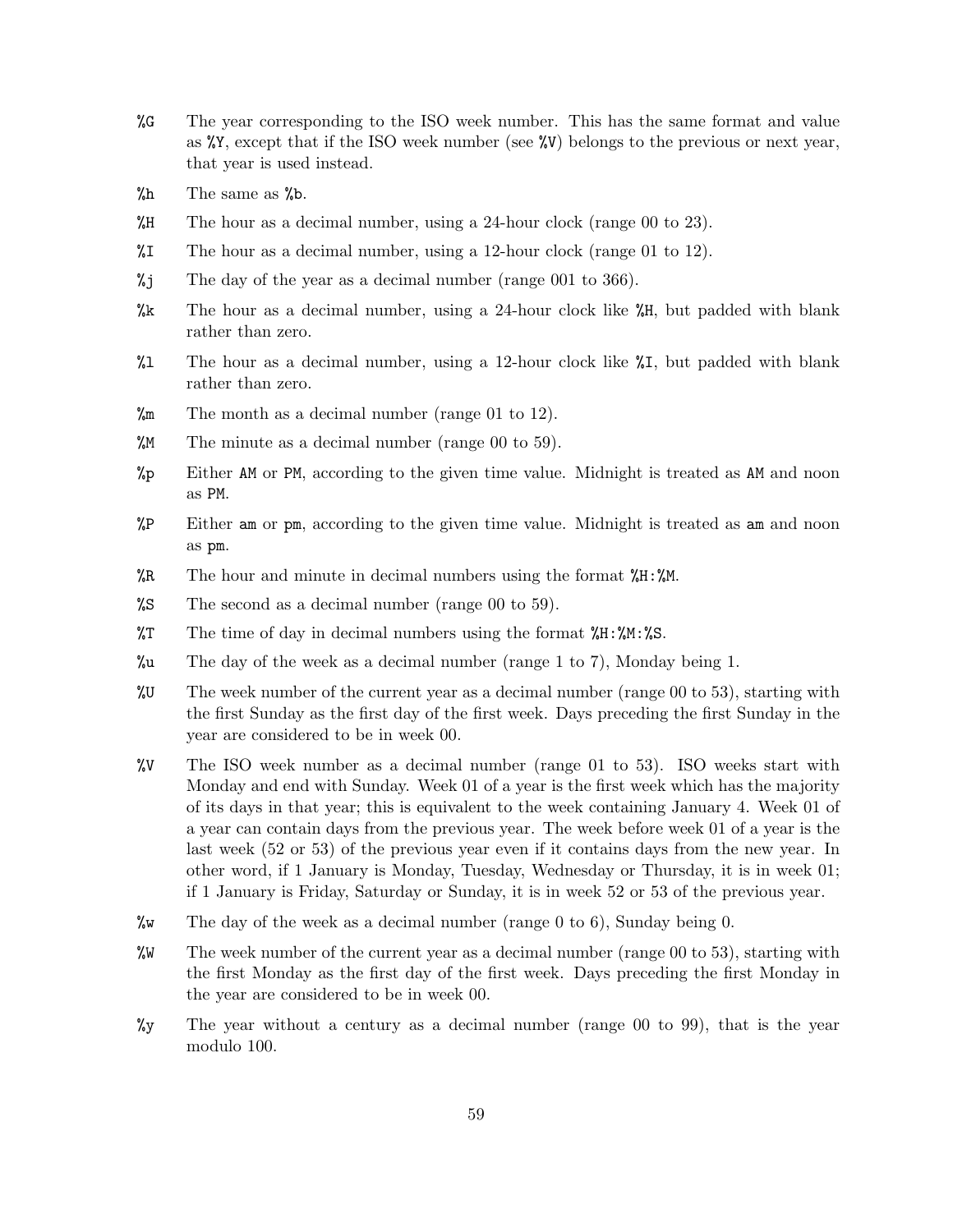- %Y The year as a decimal number, using the Gregorian calendar.
- %% A literal % character.

All other (ordinary) characters in the format string are simply copied to the resultant string.

The first argument (calendar time) passed to the function time2str should be in the range from *−*62135596800 to +64092211199 that corresponds to the period from 00:00:00 on January 1, 0001 to 23:59:59 on December 31, 4000 of the Gregorian calendar.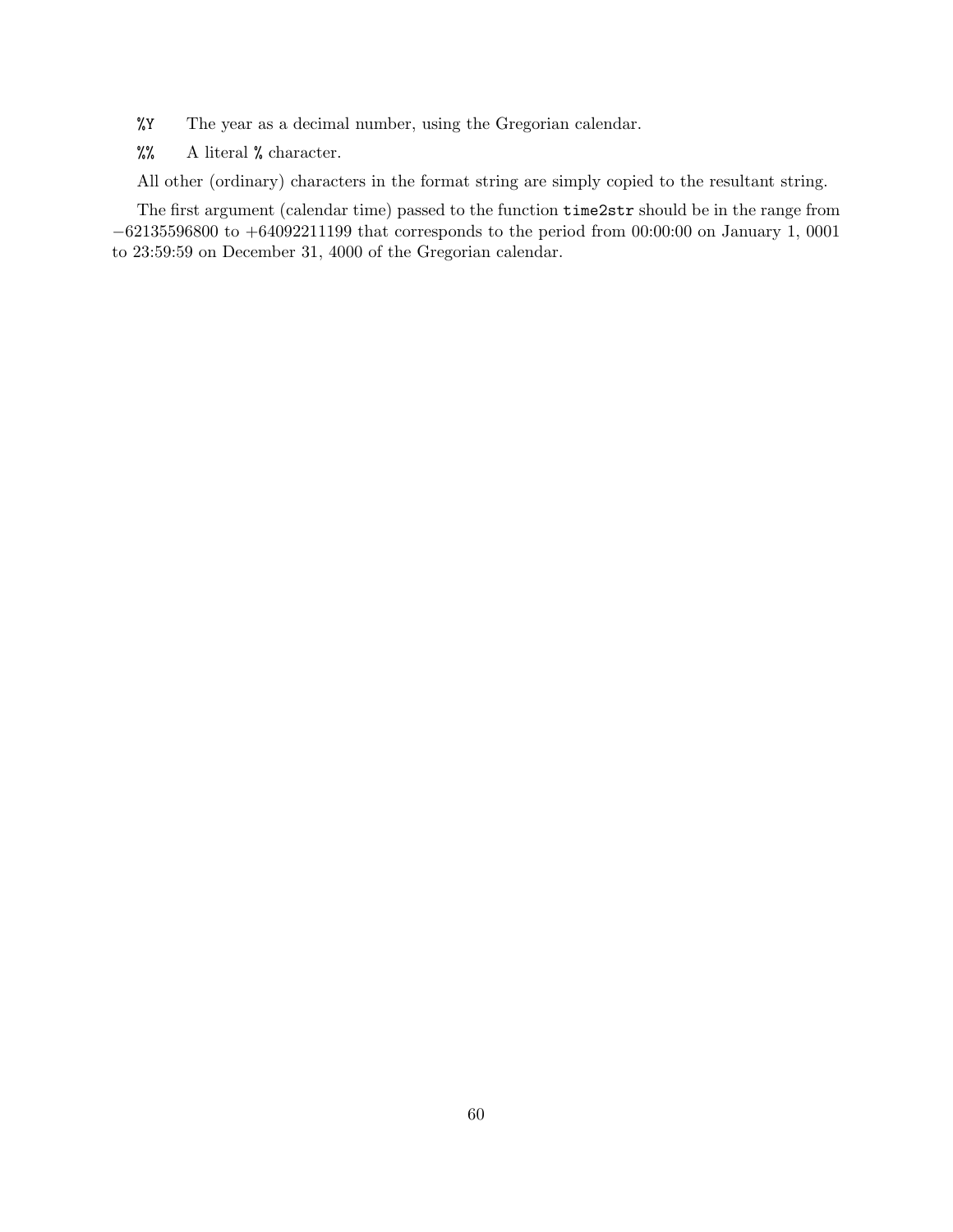# <span id="page-60-0"></span>**Appendix C**

# **Table drivers**

by Andrew Makhorin <mao@gnu.org> and Heinrich Schuchardt <heinrich.schuchardt@gmx.de>

The *table driver* is a program module which provides transmitting data between MathProg model objects and data tables.

Currently the GLPK package has four table drivers:

- built-in CSV table driver;
- built-in xBASE table driver;
- ODBC table driver;

— MySQL table driver.

## **C.1 CSV table driver**

The CSV table driver assumes that the data table is represented in the form of a plain text file in the CSV (comma-separated values) file format as described below.

To choose the CSV table driver its name in the table statement should be specified as "CSV", and the only argument should specify the name of a plain text file containing the table. For example:

table data IN "CSV" "data.csv": ... ;

The filename suffix may be arbitrary, however, it is recommended to use the suffix '.csv'.

On reading input tables the CSV table driver provides an implicit field named RECNO, which contains the current record number. This field can be specified in the input table statement as if there were the actual field named RECNO in the CSV file. For example:

table list IN "CSV" "list.csv": num <- [RECNO], ...;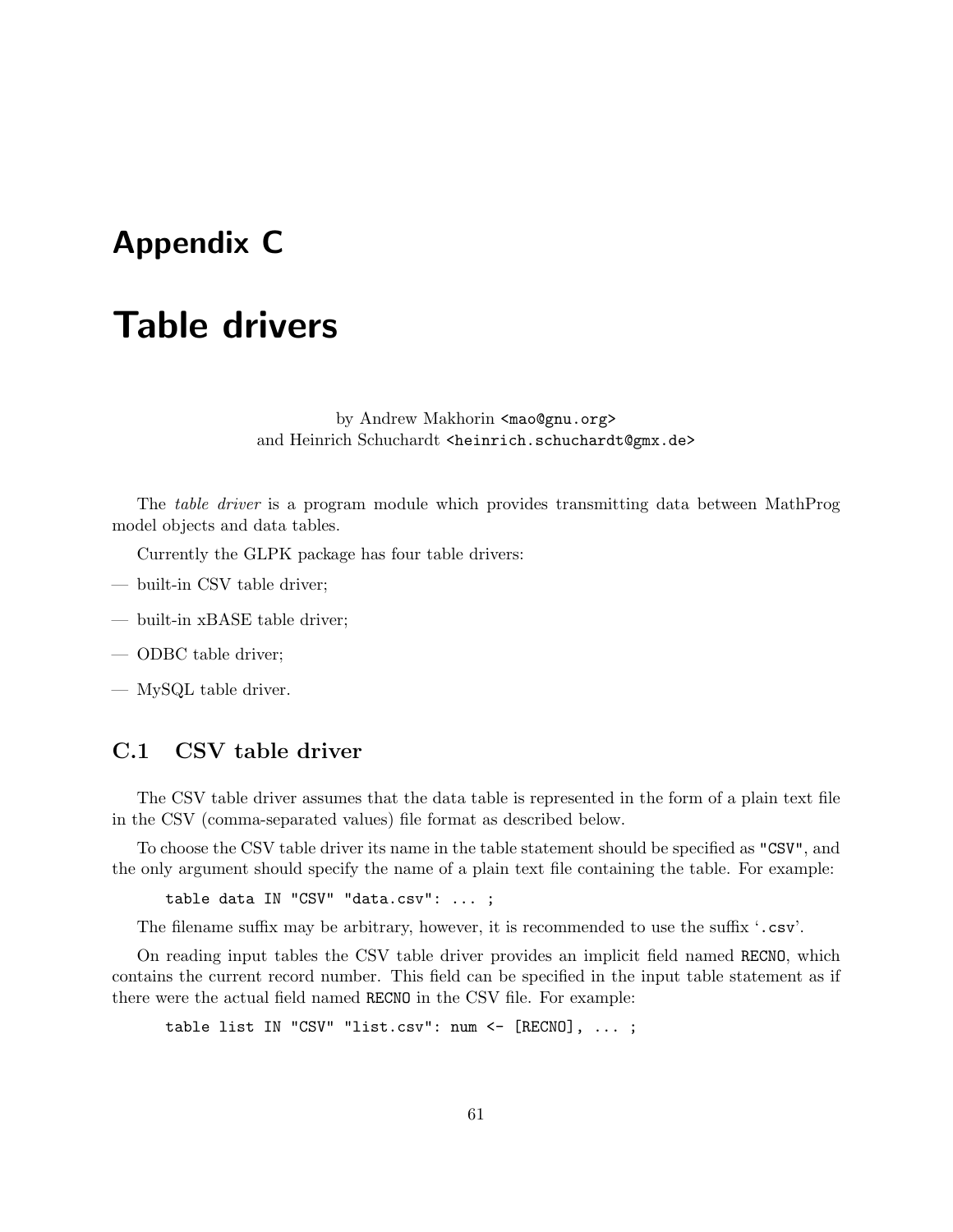## **CSV format**[1](#page-61-0)

The CSV (comma-separated values) format is a plain text file format defined as follows.

1. Each record is located on a separate line, delimited by a line break. For example:

```
aaa,bbb,ccc\n
xxx,yyy,zzz\n
```
where  $\n\rangle$ n means the control character LF (0x0A).

2. The last record in the file may or may not have an ending line break. For example:

```
aaa,bbb,ccc\n
xxx,yyy,zzz
```
3. There should be a header line appearing as the first line of the file in the same format as normal record lines. This header should contain names corresponding to the fields in the file. The number of field names in the header line should be the same as the number of fields in the records of the file. For example:

```
name1,name2,name3\n
aaa,bbb,ccc\n
xxx,yyy,zzz\n
```
4. Within the header and each record there may be one or more fields separated by commas. Each line should contain the same number of fields throughout the file. Spaces are considered as part of a field and therefore not ignored. The last field in the record should not be followed by a comma. For example:

```
aaa,bbb,ccc\n
```
5. Fields may or may not be enclosed in double quotes. For example:

```
"aaa","bbb","ccc"\n
zzz,yyy,xxx\n
```
6. If a field is enclosed in double quotes, each double quote which is part of the field should be coded twice. For example:

```
"aaa","b""bb","ccc"\n
```
## **Example**

```
FROM,TO,DISTANCE,COST
Seattle,New-York,2.5,0.12
Seattle,Chicago,1.7,0.08
Seattle,Topeka,1.8,0.09
San-Diego,New-York,2.5,0.15
San-Diego,Chicago,1.8,0.10
San-Diego,Topeka,1.4,0.07
```
<span id="page-61-0"></span><sup>&</sup>lt;sup>1</sup>This material is based on the RFC document 4180.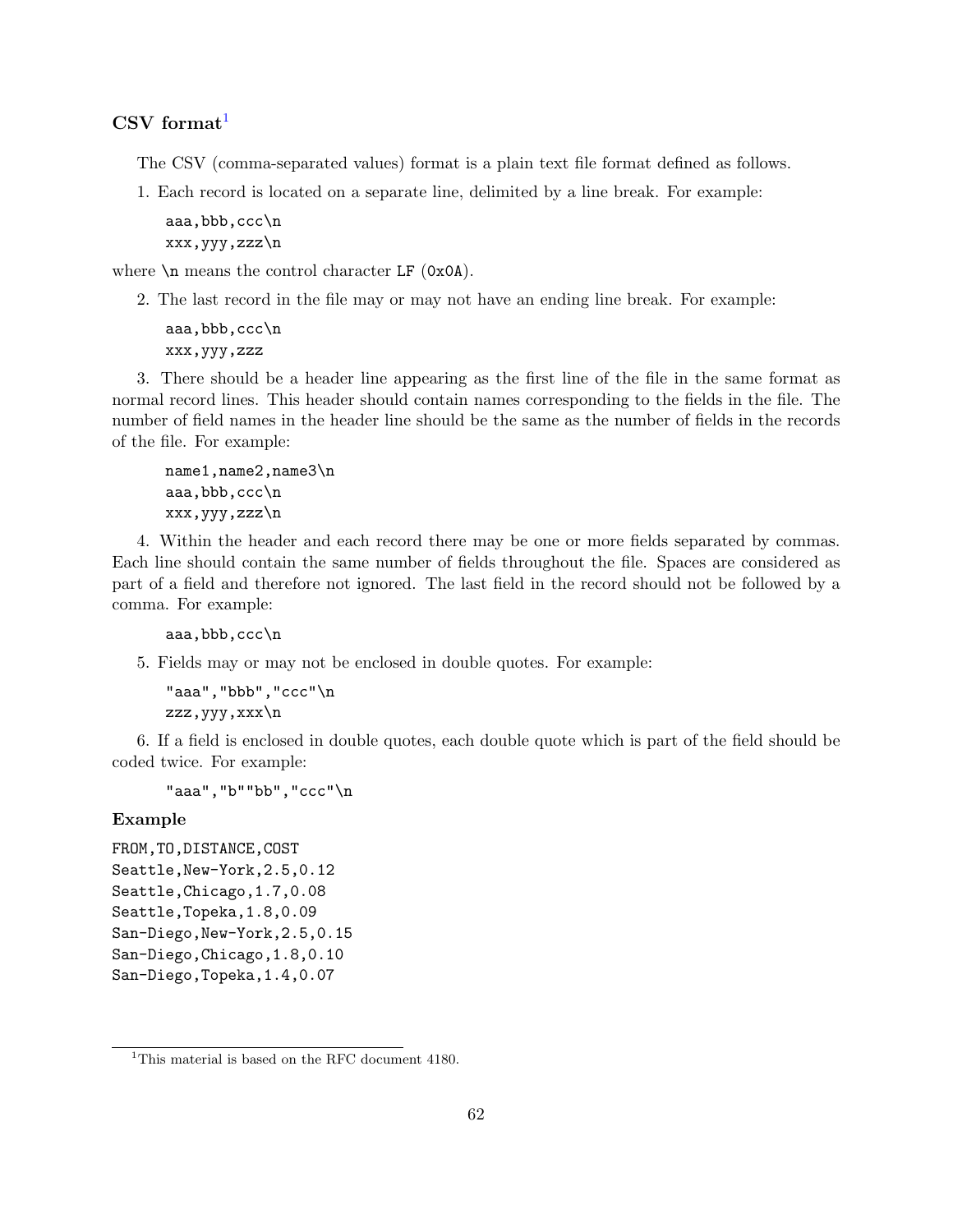# **C.2 xBASE table driver**

The xBASE table driver assumes that the data table is stored in the .dbf file format.

To choose the xBASE table driver its name in the table statement should be specified as "xBASE", and the first argument should specify the name of a .dbf file containing the table. For the output table there should be the second argument defining the table format in the form  $"FF...F",$  where F is either C(*n*), which specifies a character field of length *n*, or N(*n*[,*p*]), which specifies a numeric field of length *n* and precision *p* (by default *p* is 0).

The following is a simple example which illustrates creating and reading a .dbf file:

```
table tab1{i in 1..10} OUT "xBASE" "foo.dbf"
   ''N(5)N(10,4)C(1)C(10)": 2*i+1 ~ B, Uniform(-20,+20) ~ A,
   "?" ~ FOO, "[" & i & "]" ~ C;
set S, dimen 4;
table tab2 IN "xBASE" "foo.dbf": S <- [B, C, RECNO, A];
display S;
end;
```
# **C.3 ODBC table driver**

The ODBC table driver allows connecting to SQL databases using an implementation of the ODBC interface based on the Call Level Interface (CLI).[2](#page-62-0)

**Debian GNU/Linux.** Under Debian GNU/Linux the ODBC table driver uses the iODBC pack-age,<sup>[3](#page-62-1)</sup> which should be installed before building the GLPK package. The installation can be effected with the following command:

```
sudo apt-get install libiodbc2-dev
```
Note that on configuring the GLPK package to enable using the iODBC library the option '--enable-odbc' should be passed to the configure script.

The individual databases should be entered for systemwide usage in /etc/odbc.ini and /etc/odbcinst.ini. Database connections to be used by a single user are specified by files in the home directory (.odbc.ini and .odbcinst.ini).

**Microsoft Windows.** Under Microsoft Windows the ODBC table driver uses the Microsoft ODBC library. To enable this feature the symbol:

#define ODBC\_DLNAME "odbc32.dll"

should be defined in the GLPK configuration file 'config.h'.

Data sources can be created via the Administrative Tools from the Control Panel.

To choose the ODBC table driver its name in the table statement should be specified as 'ODBC' or 'iODBC'.

<span id="page-62-0"></span><sup>2</sup>The corresponding software standard is defined in ISO/IEC 9075-3:2003.

<span id="page-62-1"></span> ${}^{3}$ See <http://www.iodbc.org/>.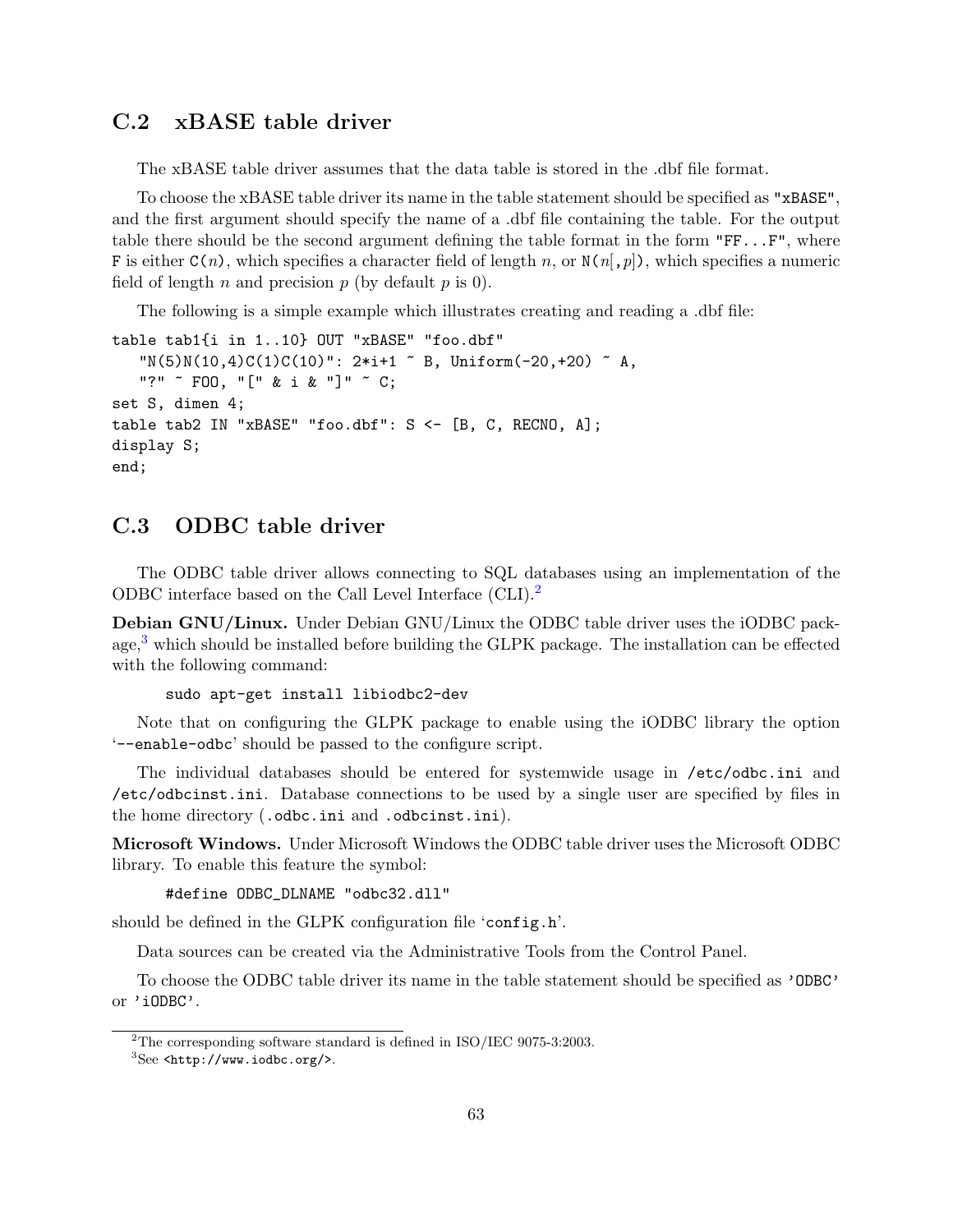The argument list is specified as follows.

The first argument is the connection string passed to the ODBC library, for example:

'DSN=glpk;UID=user;PWD=password', or

'DRIVER=MySQL;DATABASE=glpkdb;UID=user;PWD=password'.

Different parts of the string are separated by semicolons. Each part consists of a pair *fieldname* and *value* separated by the equal sign. Allowable fieldnames depend on the ODBC library. Typically the following fieldnames are allowed:

| DATABASE database; |                             |
|--------------------|-----------------------------|
| DRIVER             | ODBC driver;                |
| DSN                | name of a data source;      |
| FILEDSN            | name of a file data source; |
| PWD                | user password;              |
| <b>SERVER</b>      | database;                   |
|                    | user name.                  |

The second argument and all following are considered to be SQL statements

SQL statements may be spread over multiple arguments. If the last character of an argument is a semicolon this indicates the end of a SQL statement.

The arguments of a SQL statement are concatenated separated by space. The eventual trailing semicolon will be removed.

All but the last SQL statement will be executed directly.

For IN-table the last SQL statement can be a SELECT command starting with the capitalized letters 'SELECT '. If the string does not start with 'SELECT ' it is considered to be a table name and a SELECT statement is automatically generated.

For OUT-table the last SQL statement can contain one or multiple question marks. If it contains a question mark it is considered a template for the write routine. Otherwise the string is considered a table name and an INSERT template is automatically generated.

The writing routine uses the template with the question marks and replaces the first question mark by the first output parameter, the second question mark by the second output parameter and so forth. Then the SQL command is issued.

The following is an example of the output table statement:

```
table ta { l in LOCATIONS } OUT
   'ODBC'
   'DSN=glpkdb;UID=glpkuser;PWD=glpkpassword'
   'DROP TABLE IF EXISTS result;'
   'CREATE TABLE result ( ID INT, LOC VARCHAR(255), QUAN DOUBLE );'
   'INSERT INTO result 'VALUES ( 4, ?, ? )' :
  1 ~ LOC, quantity [1] ~ QUAN;
```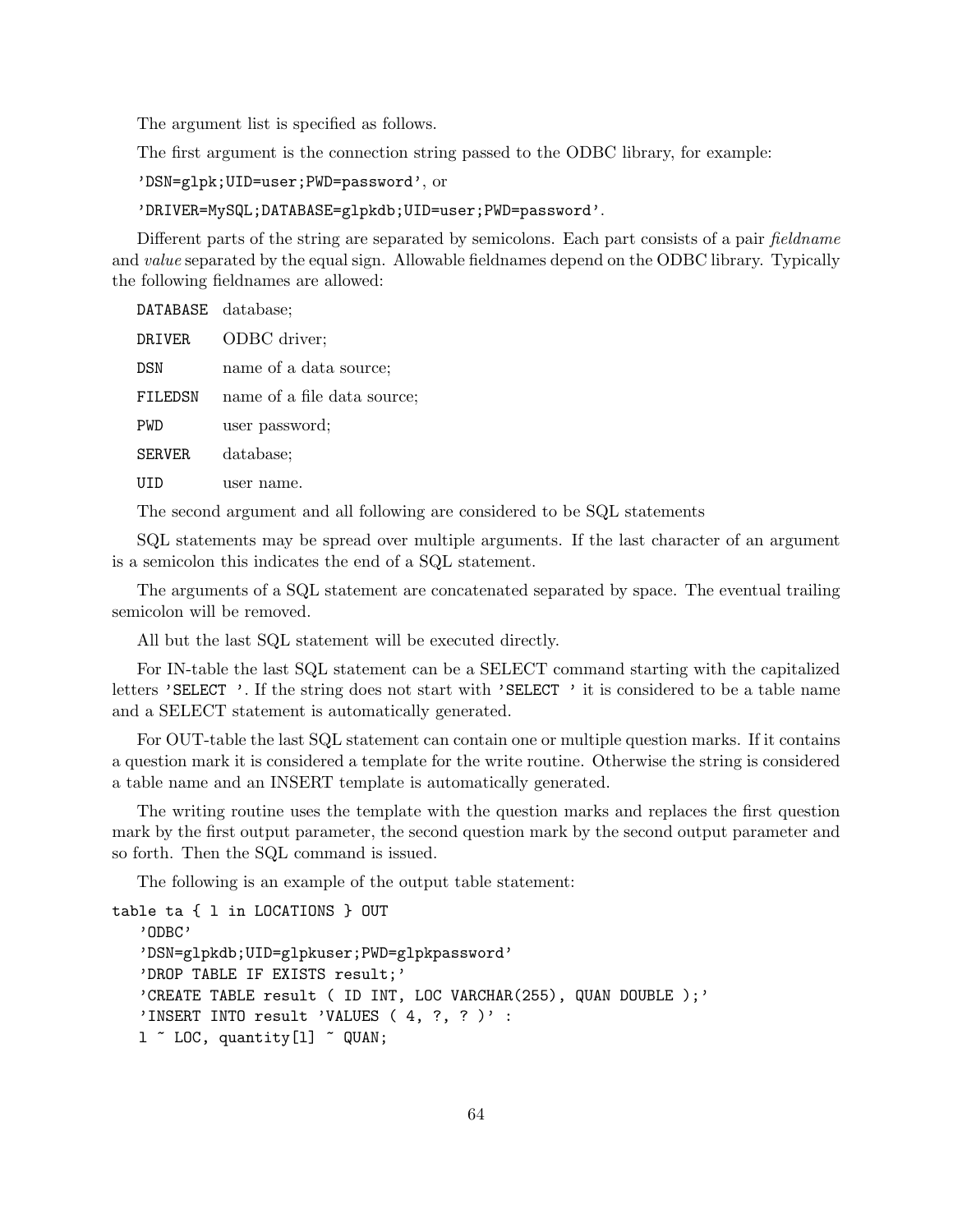Alternatively it could be written as follows:

```
table ta { l in LOCATIONS } OUT
   'ODBC'
   'DSN=glpkdb;UID=glpkuser;PWD=glpkpassword'
   'DROP TABLE IF EXISTS result;'
   'CREATE TABLE result ( ID INT, LOC VARCHAR(255), QUAN DOUBLE );'
   'result' :
   1 \sim LOC, quantity [1] \sim QUAN, 4 \sim ID;
```
Using templates with '?' supports not only INSERT, but also UPDATE, DELETE, etc. For example:

```
table ta { l in LOCATIONS } OUT
   'ODBC'
   'DSN=glpkdb;UID=glpkuser;PWD=glpkpassword'
   'UPDATE result SET DATE = ' & date & ' WHERE ID = 4;'
   'UPDATE result SET QUAN = ? WHERE LOC = ? AND ID = 4' :
   quantity[l], l;
```
# **C.4 MySQL table driver**

The MySQL table driver allows connecting to MySQL databases.

**Debian GNU/Linux.** Under Debian GNU/Linux the MySQL table driver uses the MySQL package, $4$  which should be installed before building the GLPK package. The installation can be effected with the following command:

sudo apt-get install libmysqlclient15-dev

Note that on configuring the GLPK package to enable using the MySQL library the option '--enable-mysql' should be passed to the configure script.

**Microsoft Windows.** Under Microsoft Windows the MySQL table driver also uses the MySQL library. To enable this feature the symbol:

#define MYSQL\_DLNAME "libmysql.dll"

should be defined in the GLPK configuration file 'config.h'.

To choose the MySQL table driver its name in the table statement should be specified as 'MySQL'.

The argument list is specified as follows.

The first argument specifies how to connect the data base in the DSN style, for example:

'Database=glpk;UID=glpk;PWD=gnu'.

Different parts of the string are separated by semicolons. Each part consists of a pair *fieldname* and *value* separated by the equal sign. The following fieldnames are allowed:

<span id="page-64-0"></span> $4$ For download development files see <http://dev.mysql.com/downloads/mysql/>.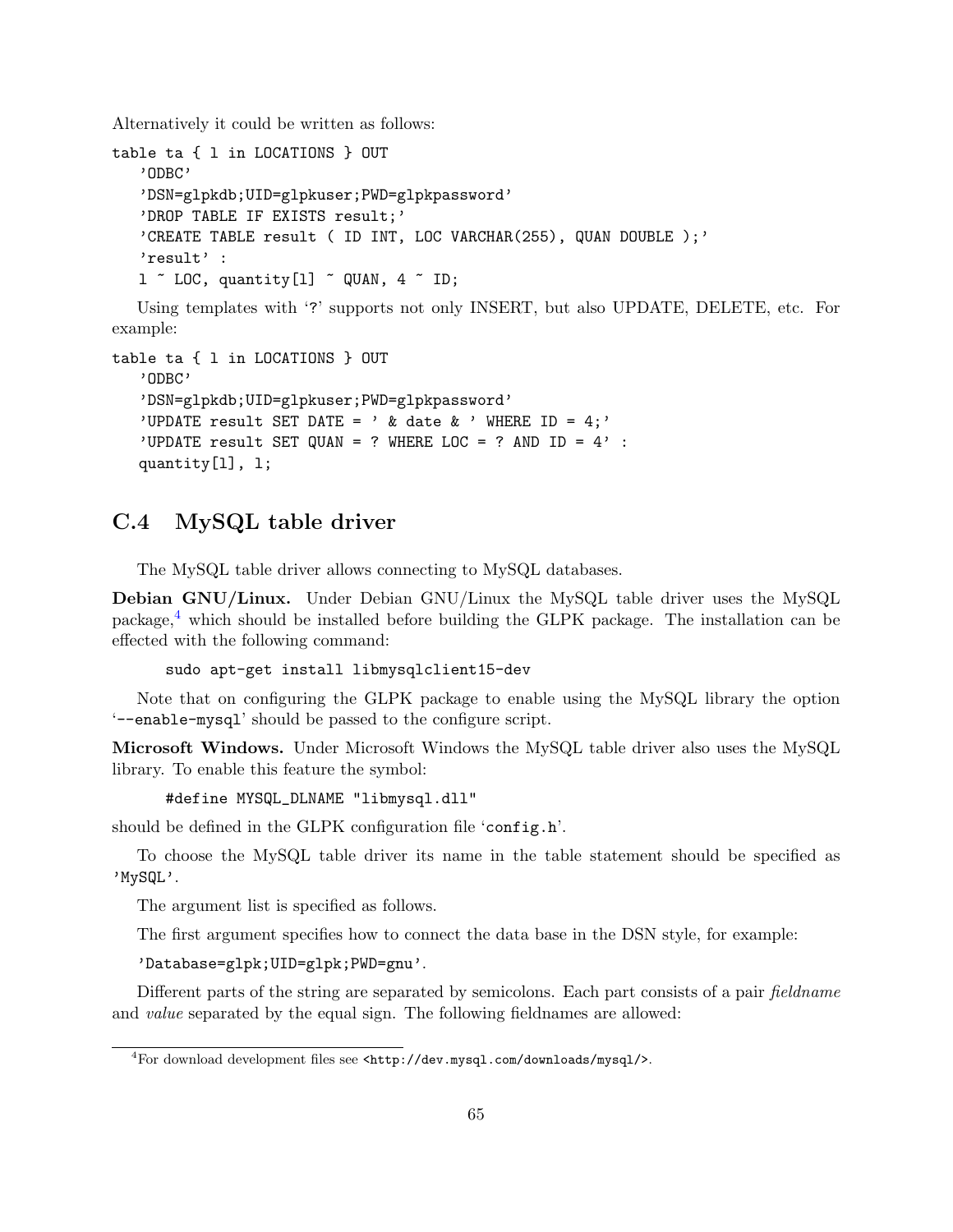Server server running the database (defaulting to localhost);

Database name of the database;

UID user name;

PWD user password;

Port port used by the server (defaulting to 3306).

The second argument and all following are considered to be SQL statements.

SQL statements may be spread over multiple arguments. If the last character of an argument is a semicolon this indicates the end of a SQL statement.

The arguments of a SQL statement are concatenated separated by space. The eventual trailing semicolon will be removed.

All but the last SQL statement will be executed directly.

For IN-table the last SQL statement can be a SELECT command starting with the capitalized letters 'SELECT '. If the string does not start with 'SELECT ' it is considered to be a table name and a SELECT statement is automatically generated.

For OUT-table the last SQL statement can contain one or multiple question marks. If it contains a question mark it is considered a template for the write routine. Otherwise the string is considered a table name and an INSERT template is automatically generated.

The writing routine uses the template with the question marks and replaces the first question mark by the first output parameter, the second question mark by the second output parameter and so forth. Then the SQL command is issued.

The following is an example of the output table statement:

```
table ta { l in LOCATIONS } OUT
   'MySQL'
   'Database=glpkdb;UID=glpkuser;PWD=glpkpassword'
   'DROP TABLE IF EXISTS result;'
   'CREATE TABLE result ( ID INT, LOC VARCHAR(255), QUAN DOUBLE );'
   'INSERT INTO result VALUES (4, ?, ? )' :
  1 ~ LOC, quantity [1] ~ QUAN;
```
Alternatively it could be written as follows:

```
table ta { l in LOCATIONS } OUT
   'MySQL'
   'Database=glpkdb;UID=glpkuser;PWD=glpkpassword'
   'DROP TABLE IF EXISTS result;'
   'CREATE TABLE result ( ID INT, LOC VARCHAR(255), QUAN DOUBLE );'
   'result' :
   1 \sim LOC, quantity [1] \sim QUAN, 4 \sim ID;
```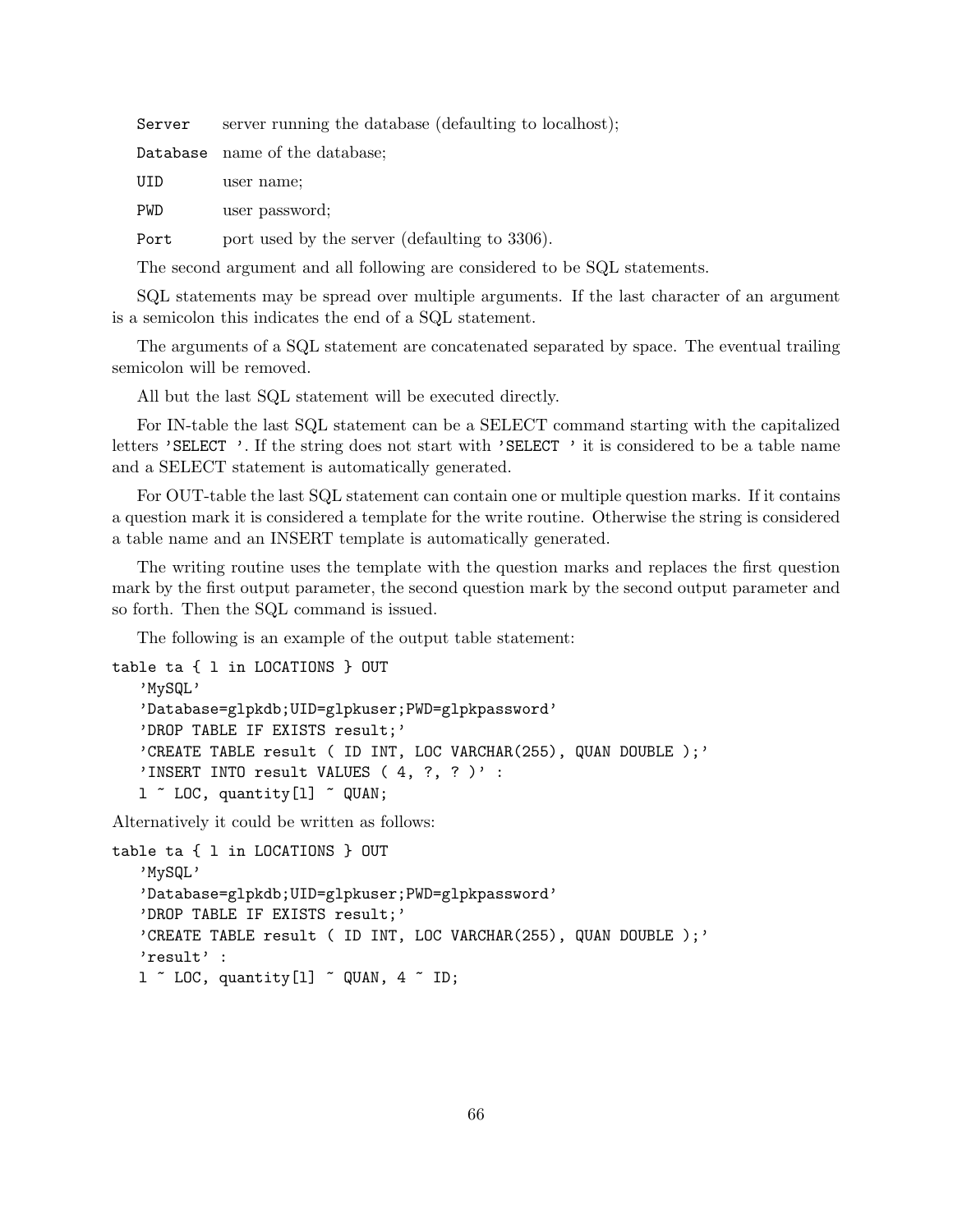Using templates with '?' supports not only INSERT, but also UPDATE, DELETE, etc. For example:

```
table ta { l in LOCATIONS } OUT
   'MySQL'
   'Database=glpkdb;UID=glpkuser;PWD=glpkpassword'
   'UPDATE result SET DATE = ' & date & ' WHERE ID = 4;'
   'UPDATE result SET QUAN = ? WHERE LOC = ? AND ID = 4' :
   quantity[l], l;
```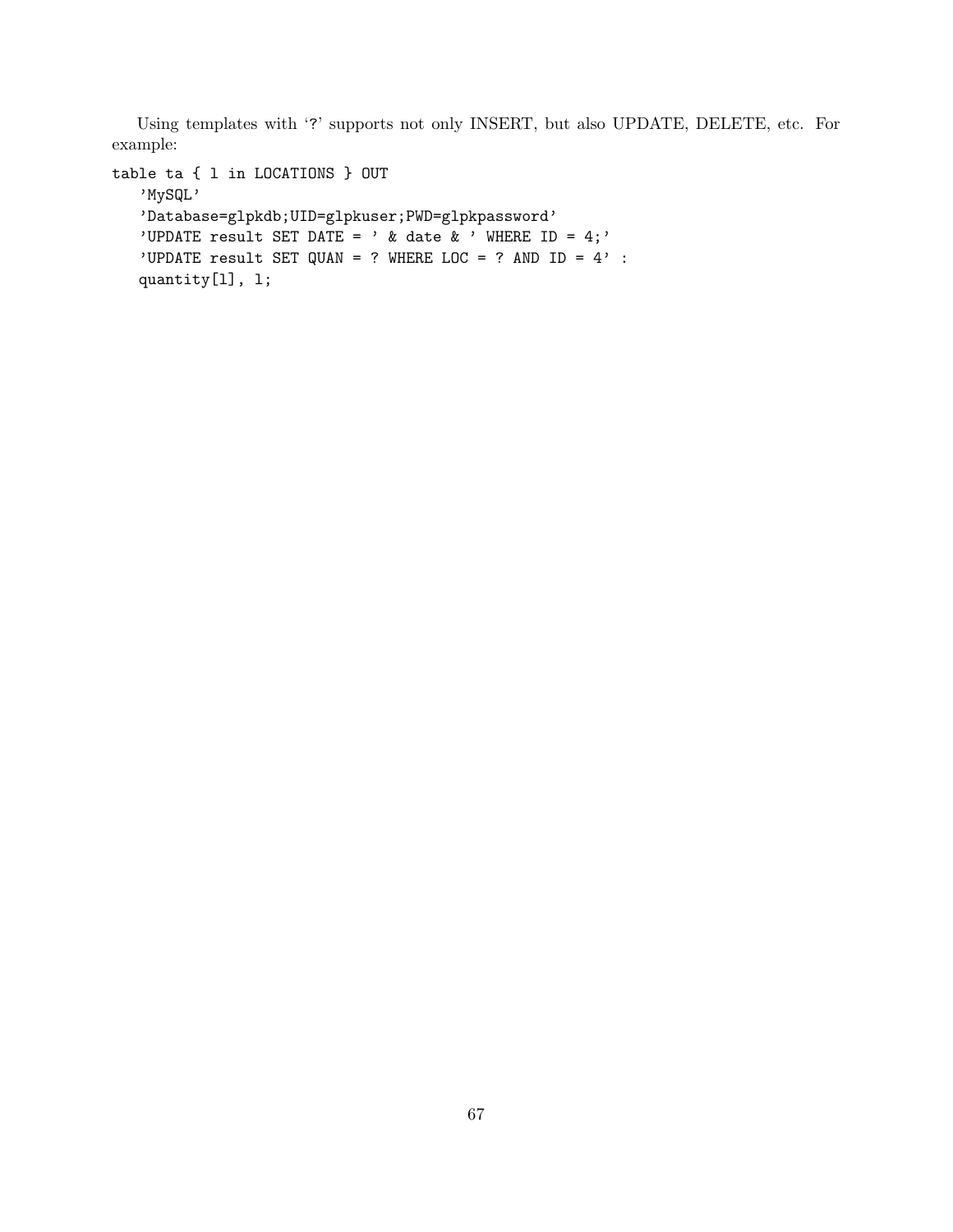# **Appendix D**

# **Solving models with glpsol**

The GLPK package<sup>[1](#page-67-0)</sup> includes the program g1pso1, a stand-alone LP/MIP solver. This program can be launched from the command line or from the shell to solve models written in the GNU MathProg modeling language.

To tell the solver that the input file contains a model description you need to specify the option --model in the command line. For example:

```
glpsol --model foo.mod
```
Sometimes it is necessary to use the data section placed in a separate file, in which case you may use the following command:

glpsol --model foo.mod --data foo.dat

Note that if the model file also contains the data section, that section is ignored.

It is also allowed to specify more than one file containing the data section, for example:

glpsol --model foo.mod --data foo1.dat --data foo2.dat

If the model description contains some display and/or printf statements, by default the output is sent to the terminal. If you need to redirect the output to a file, you may use the following command:

glpsol --model foo.mod --display foo.out

If you need to look at the problem, which has been generated by the model translator, you may use the option  $-\nu$  as follows:

glpsol --model foo.mod --wlp foo.lp

In this case the problem data is written to file foo. 1p in CPLEX LP format suitable for visual analysis.

Sometimes it is needed merely to check the model description not solving the generated problem instance. In this case you may specify the option --check, for example:

glpsol --check --model foo.mod --wlp foo.lp

<span id="page-67-0"></span><sup>1</sup> http://www.gnu.org/software/glpk/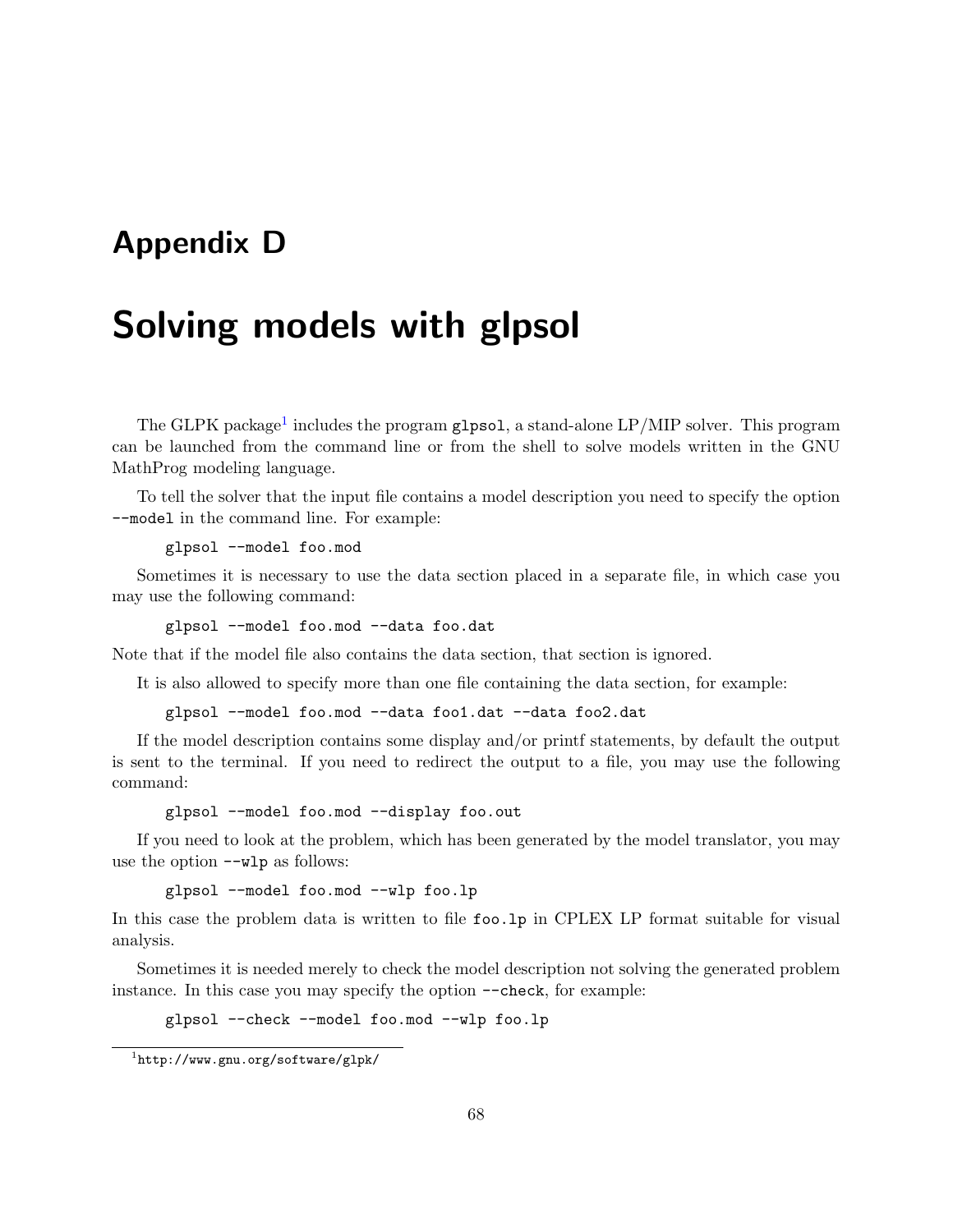If you need to write a numeric solution obtained by the solver to a file, you may use the following command:

```
glpsol --model foo.mod --output foo.sol
```
in which case the solution is written to file foo.sol in a plain text format suitable for visual analysis.

The complete list of the glpsol options can be found in the GLPK reference manual included in the GLPK distribution.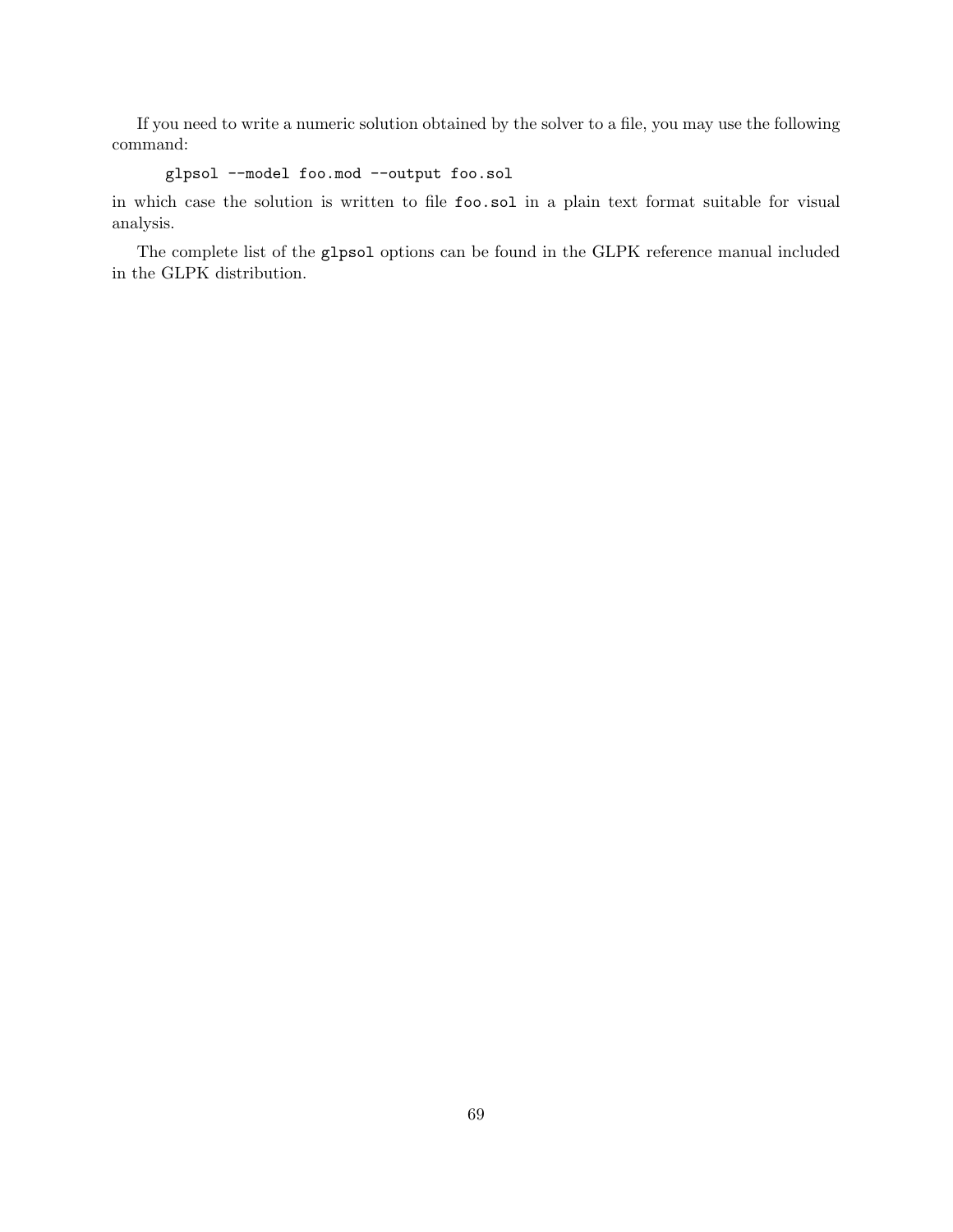# **Appendix E**

# **Example model description**

# **E.1 Model description written in MathProg**

Below here is a complete example of the model description written in the GNU MathProg modeling language.

```
# A TRANSPORTATION PROBLEM
#
# This problem finds a least cost shipping schedule that meets
# requirements at markets and supplies at factories.
#
# References:
# Dantzig G B, "Linear Programming and Extensions."
# Princeton University Press, Princeton, New Jersey, 1963,
# Chapter 3-3.
set I;
/* canning plants */
set J;
/* markets */
param a{i in I};
/* capacity of plant i in cases */
param b{j in J};
/* demand at market j in cases */
param d{i in I, j in J};
/* distance in thousands of miles */
```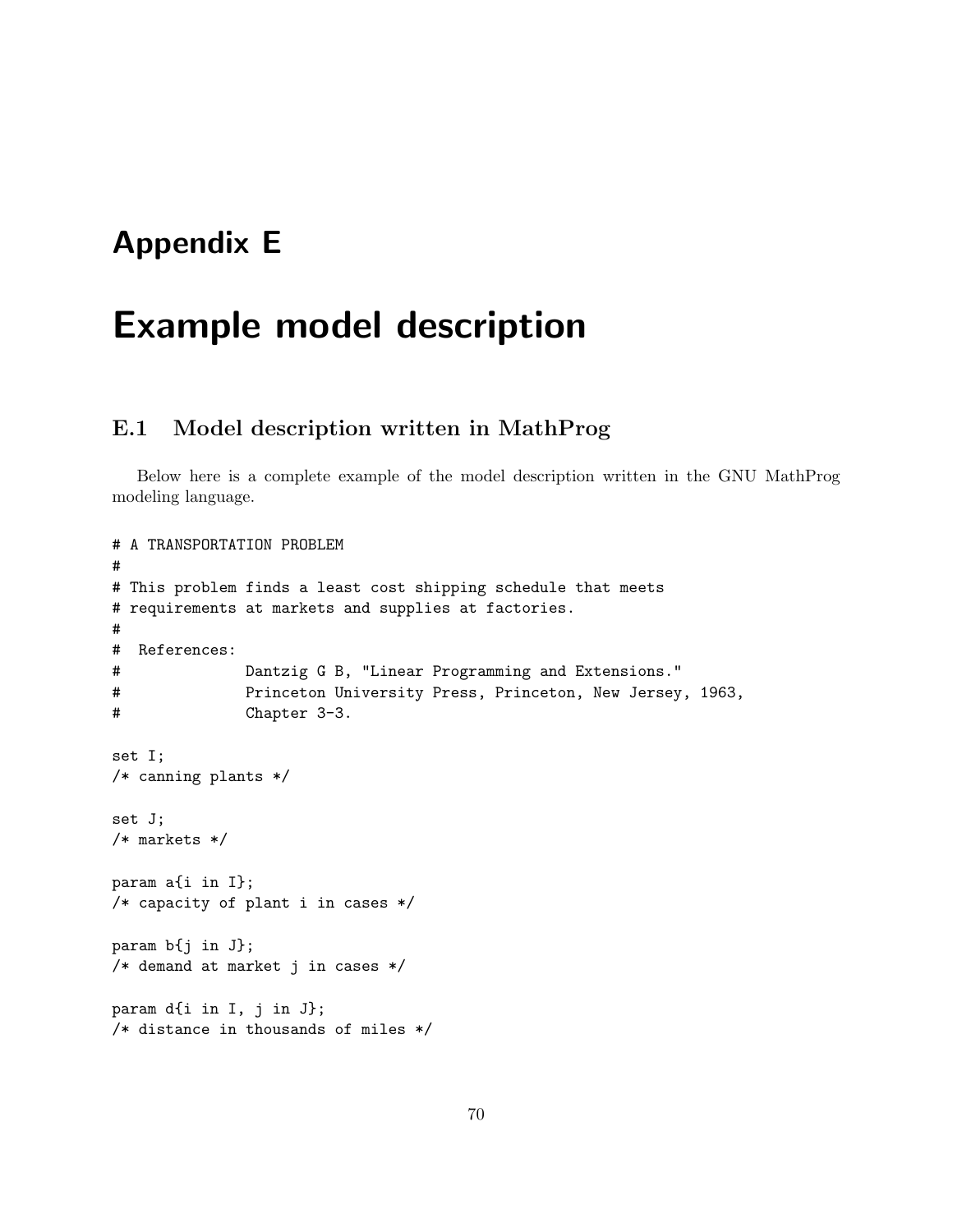```
param f;
/* freight in dollars per case per thousand miles */
param c{i in I, j in J} := f * d[i, j] / 1000;
/* transport cost in thousands of dollars per case */
var x{i} in I, j in J} >= 0;
/* shipment quantities in cases */
minimize cost: sum{i in I, j in J} c[i,j] * x[i,j];
/* total transportation costs in thousands of dollars */
s.t. supply\{i \text{ in } I\}: sum\{j \text{ in } J\} x[i, j] \leq a[i];
/* observe supply limit at plant i */
s.t. demand\{j \text{ in } J\}: sum\{i \text{ in } I\} x[i,j] >= b[j];
/* satisfy demand at market j */
data;
set I := Seattle San-Diego;
set J := New-York Chicago Topeka;
param a := Seattle 350
           San-Diego 600;
param b := New-York 325
           Chicago 300
           Topeka 275;
param d : New-York Chicago Topeka :=
           Seattle 2.5 1.7 1.8
           San-Diego 2.5 1.8 1.4 ;
param f := 90;
end;
```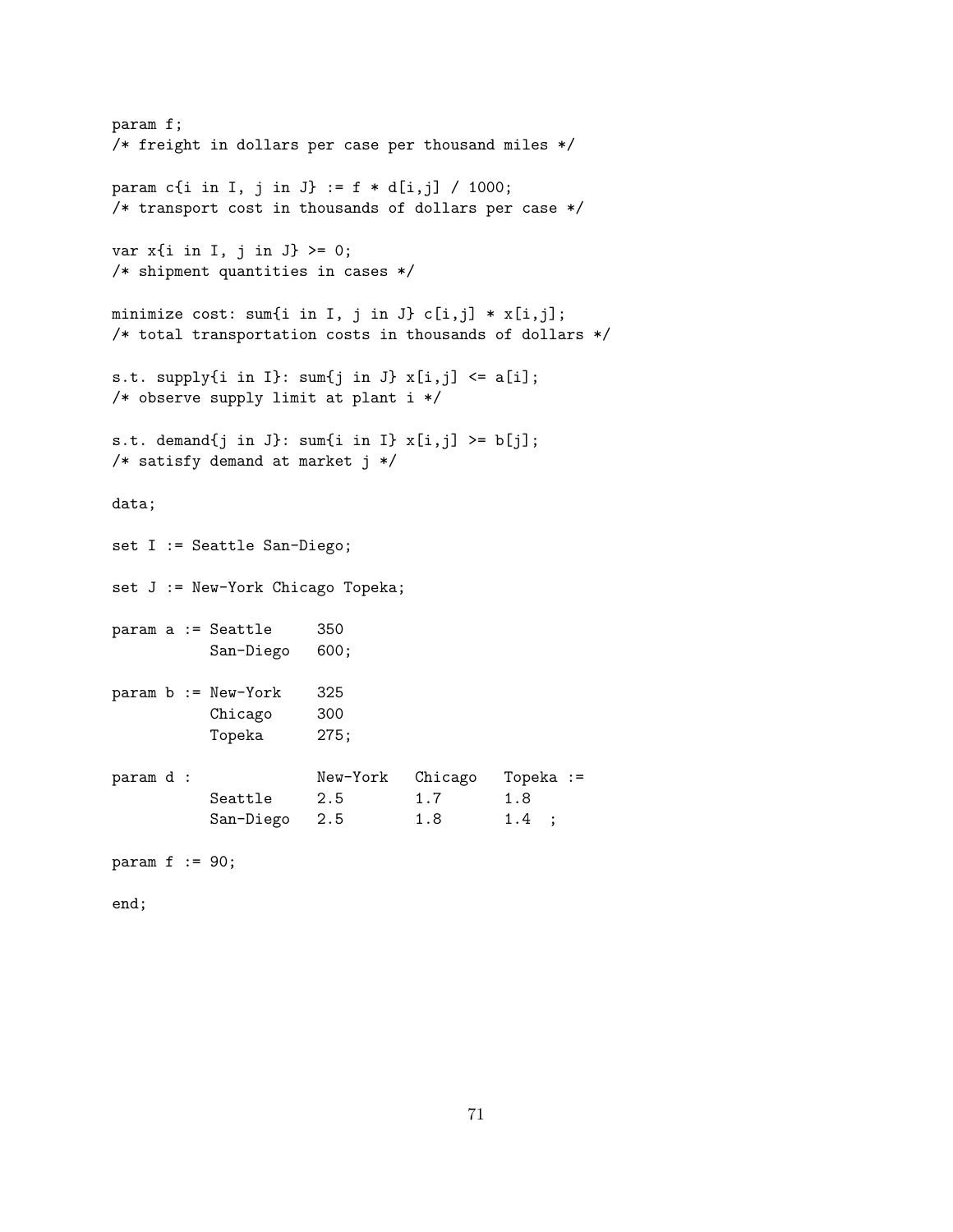# **E.2 Generated LP problem instance**

Below here is the result of the translation of the example model produced by the solver glpsol and written in CPLEX LP format with the option --wlp.

```
\* Problem: transp *\
Minimize
cost: + 0.225 x(Seattle,New~York) + 0.153 x(Seattle,Chicago)
 + 0.162 x(Seattle,Topeka) + 0.225 x(San~Diego,New~York)
 + 0.162 x(San~Diego,Chicago) + 0.126 x(San~Diego,Topeka)
Subject To
 supply(Seattle): + x(Seattle,New~York) + x(Seattle,Chicago)
 + x(Seattle,Topeka) <= 350
 supply(San~Diego): + x(San~Diego,New~York) + x(San~Diego,Chicago)
 + x(San~Diego,Topeka) <= 600
 demand(New~York): + x(Seattle,New~York) + x(San~Diego,New~York) >= 325
 demand(Chicago): + x(Seattle,Chicago) + x(San~Diego,Chicago) >= 300
 demand(Topeka): + x(Seattle,Topeka) + x(San~Diego,Topeka) >= 275
```
End

## **E.3 Optimal LP solution**

Below here is the optimal solution of the generated LP problem instance found by the solver glpsol and written in plain text format with the option --output.

```
Problem: transp
Rows: 6
Columns: 6
Non-zeros: 18
Status: OPTIMAL
Objective: cost = 153.675 (MINimum)
  No. Row name St Activity Lower bound Upper bound Marginal
------ ------------ -- ------------- ------------- ------------- -------------
   1 cost B 153.675
   2 supply[Seattle]
              NU 350 350 < eps
   3 supply[San-Diego]
              B 550 550 600
   4 demand[New-York]
              NL 325 325 0.225
   5 demand[Chicago]
              NL 300 300 300 0.153
   6 demand[Topeka]
              NL 275 275 0.126
```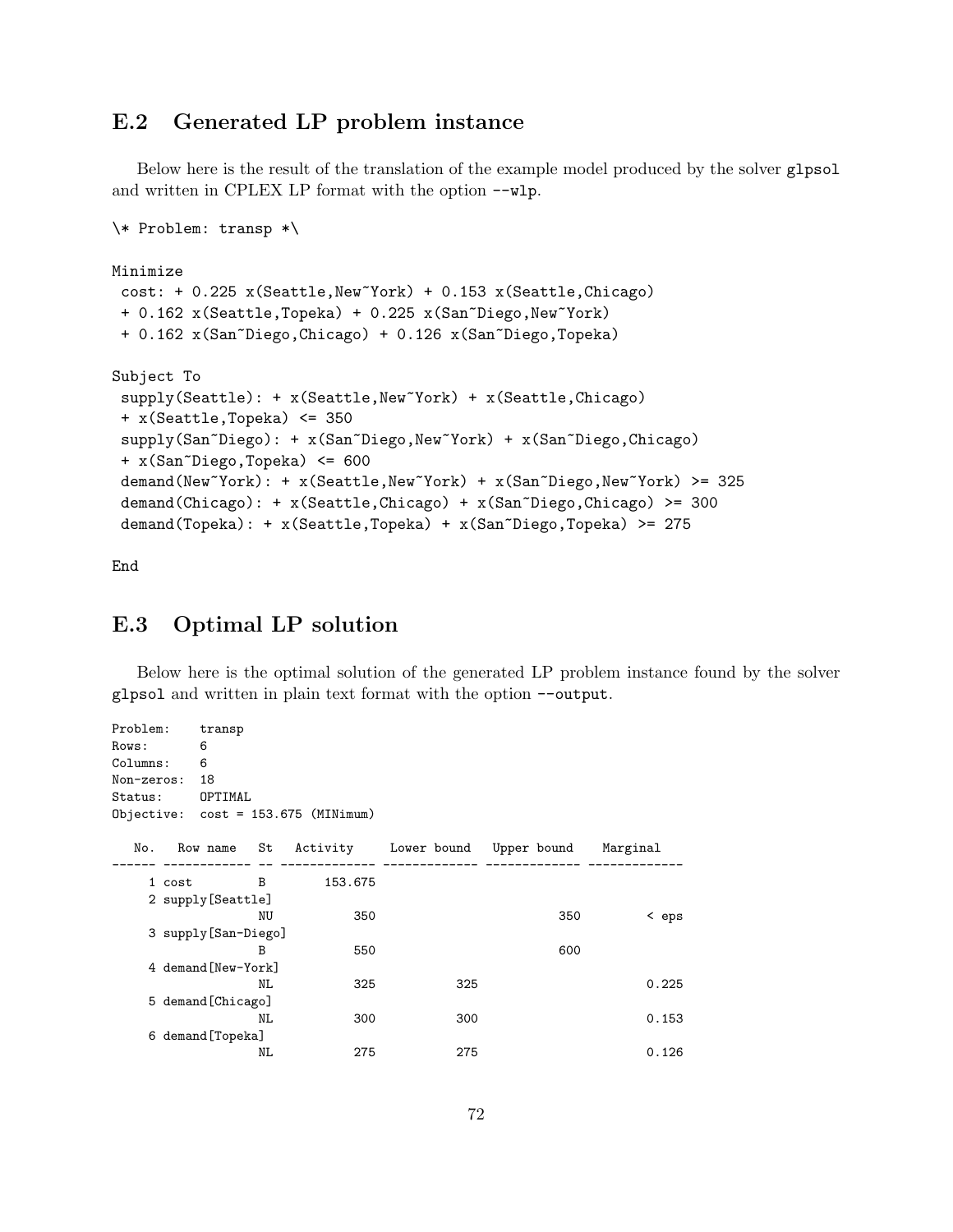| No. Column name           |  | St | Activity | Lower bound | Upper bound | Marginal |
|---------------------------|--|----|----------|-------------|-------------|----------|
| 1 x [Seattle, New-York]   |  |    |          |             |             |          |
|                           |  | в  | 50       | 0           |             |          |
| 2 x [Seattle, Chicago]    |  |    |          |             |             |          |
|                           |  | в  | 300      | 0           |             |          |
| 3 x [Seattle, Topeka]     |  |    |          |             |             |          |
|                           |  | NL | $\Omega$ | 0           |             | 0.036    |
| 4 x [San-Diego, New-York] |  |    |          |             |             |          |
|                           |  | В  | 275      | 0           |             |          |
| 5 x [San-Diego, Chicago]  |  |    |          |             |             |          |
|                           |  | NL | 0        | 0           |             | 0.009    |
| 6 x [San-Diego, Topeka]   |  |    |          |             |             |          |
|                           |  | В  | 275      | 0           |             |          |

End of output